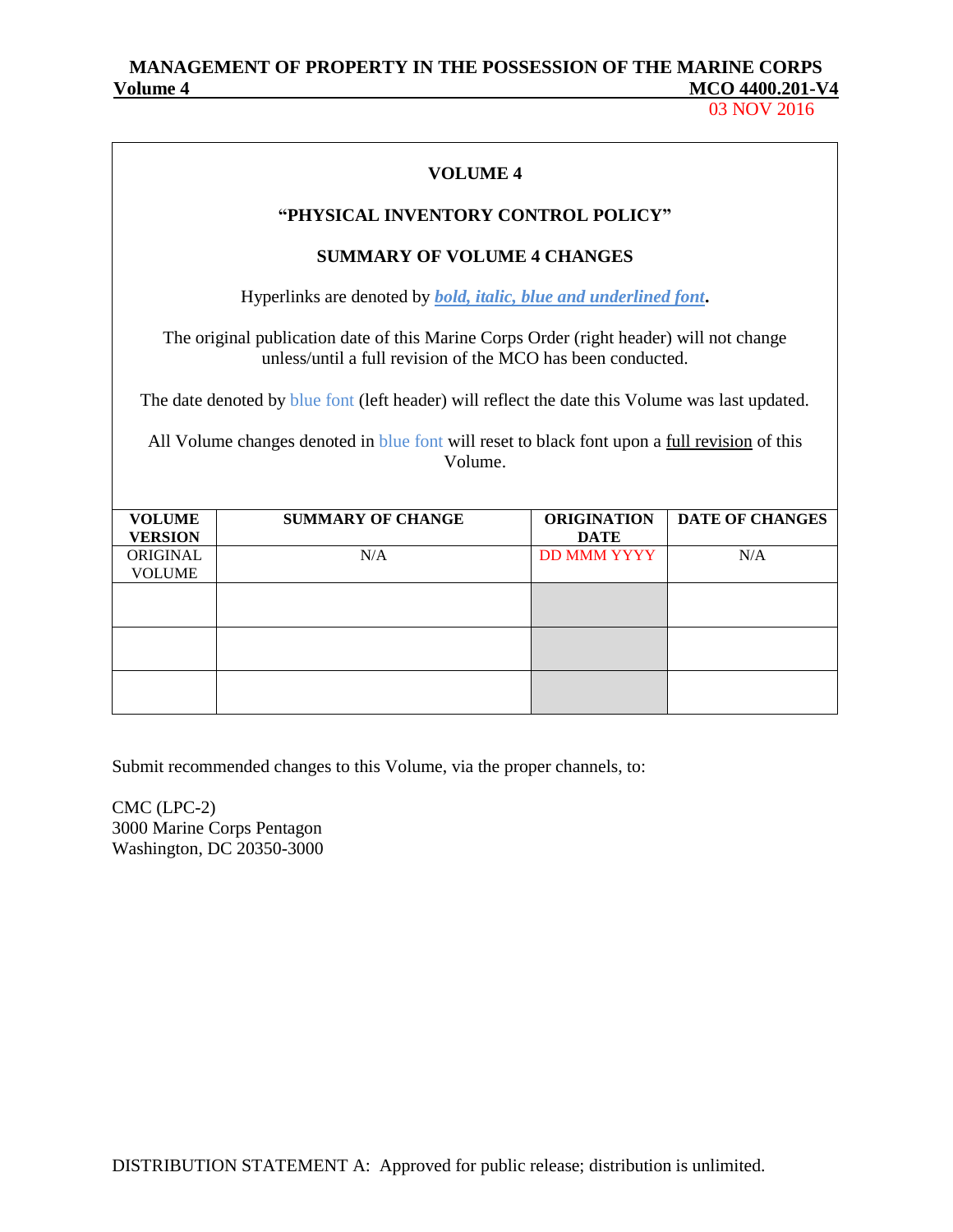#### MANAGEMENT OF PROPERTY IN THE POSSESSION OF THE MARINE CORPS **Volume 4** MCO 4400.201-V4 <u> 1980 - Johann Barbara, martxa alemaniar amerikan a</u>

03 NOV 2016

# VOLUME 4: PHYSICAL INVENTORY CONTROL POLICY

# **TABLE OF CONTENTS**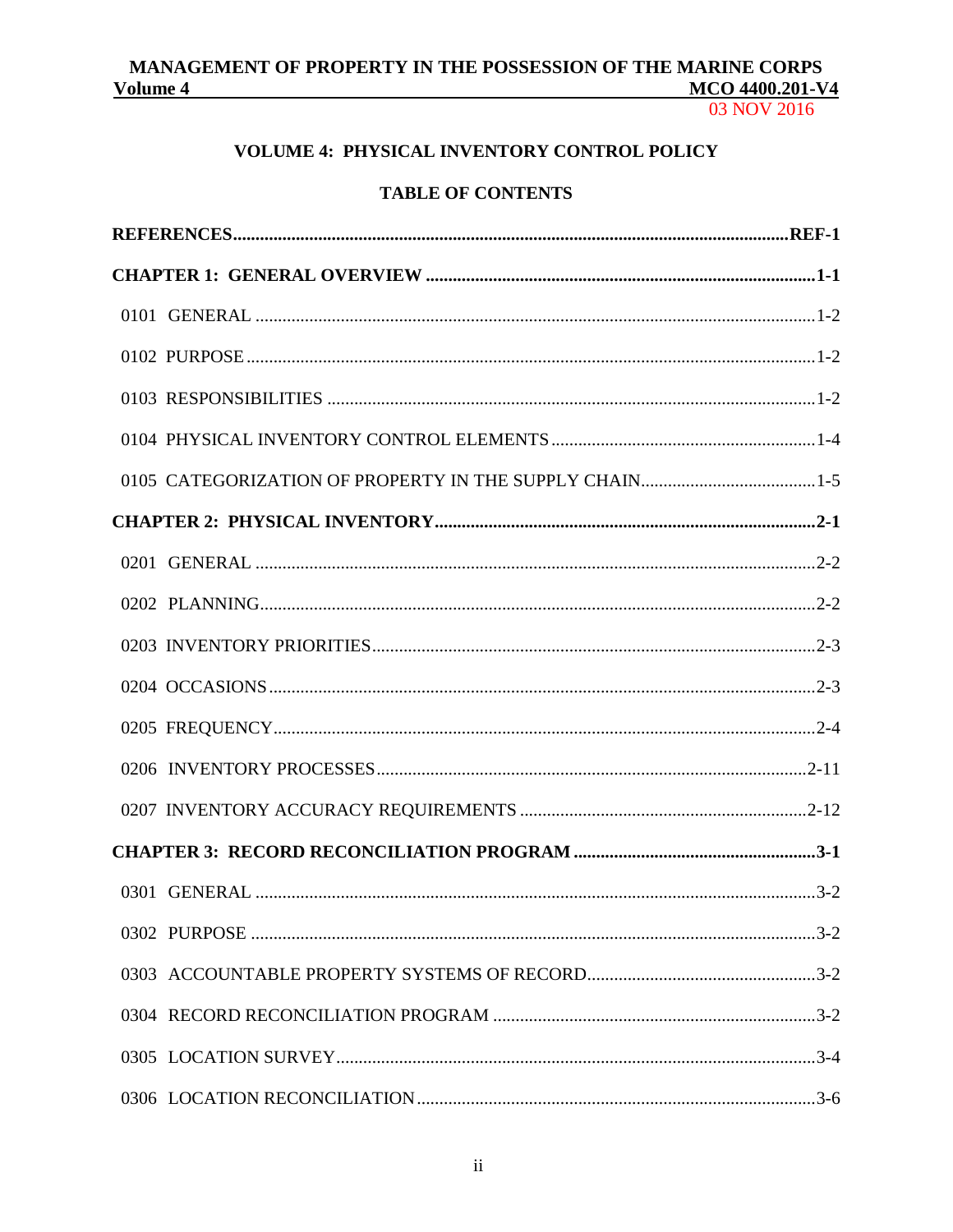03 NOV 2016

| 0307 RECORD RECONCILIATION PROGRAM ACCURACY GOALS 3-7       |
|-------------------------------------------------------------|
| 0308 RECORD RECONCILIATION PROGRAM ACCURACY CALCULATIONS3-8 |
|                                                             |
|                                                             |
|                                                             |
|                                                             |
|                                                             |
|                                                             |
|                                                             |
|                                                             |
|                                                             |
|                                                             |
|                                                             |
|                                                             |
|                                                             |
|                                                             |
|                                                             |
|                                                             |
|                                                             |
|                                                             |
|                                                             |
|                                                             |
|                                                             |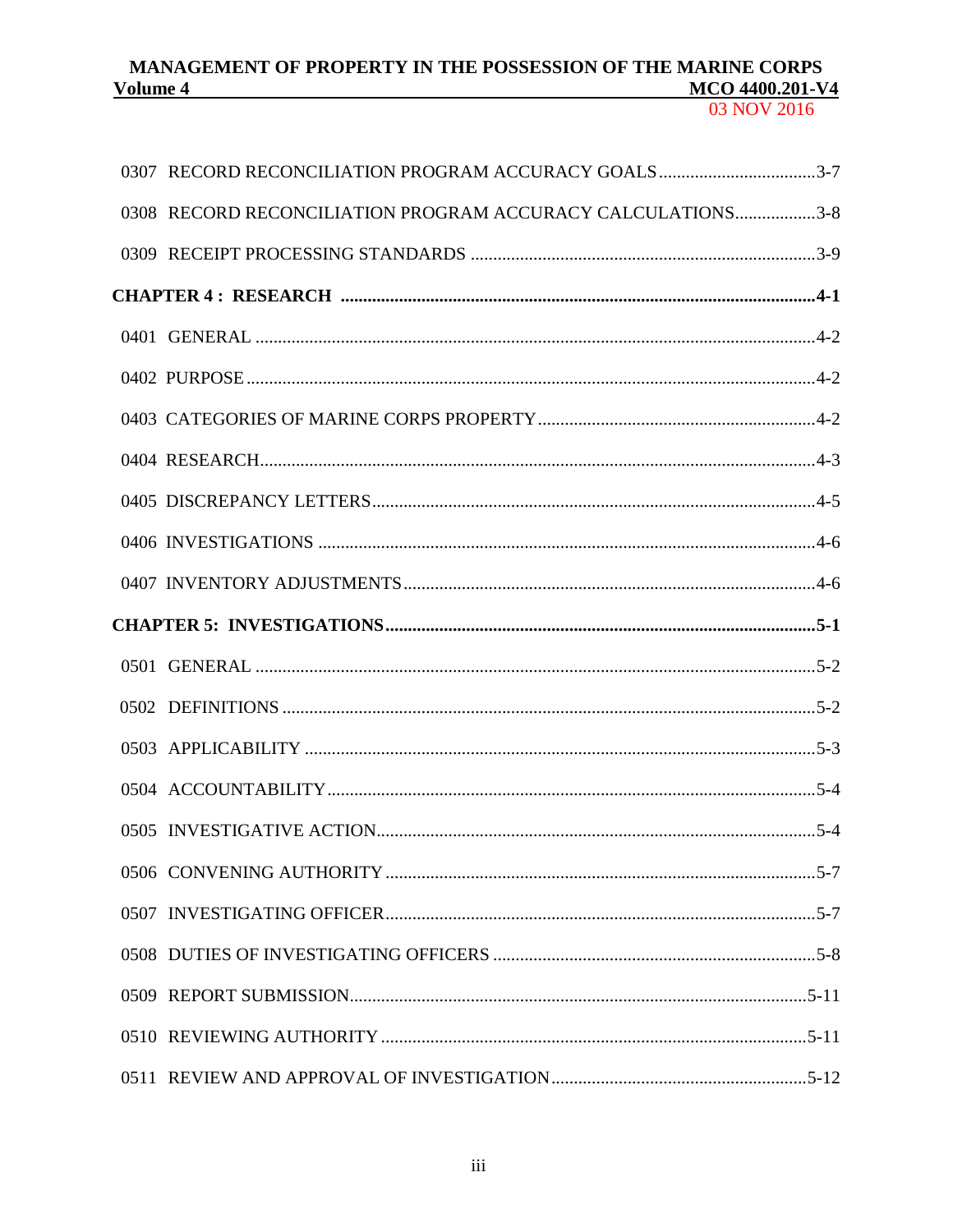03 NOV 2016

| 0513 | ACCEPTANCE OF RESPONSIBILITY FOR THE LOSS, DAMAGE OR DESTRUCTION    |
|------|---------------------------------------------------------------------|
|      |                                                                     |
|      | 0515 MISSING, LOST, STOLEN OR RECOVERED GOVERNMENT PROPERTY 5-16    |
|      |                                                                     |
|      |                                                                     |
|      |                                                                     |
|      |                                                                     |
|      |                                                                     |
|      |                                                                     |
|      |                                                                     |
|      |                                                                     |
|      |                                                                     |
|      |                                                                     |
|      |                                                                     |
|      | 0705 ANNUAL SERIALIZED SMALL ARMS/LIGHT WEAPONS INVENTORY REPORT7-3 |
|      |                                                                     |
|      | 0707 SEMIANNUAL OPERATING MATERIALS AND SUPPLIES (OM&S) REPORT 7-3  |
|      |                                                                     |
|      |                                                                     |
|      |                                                                     |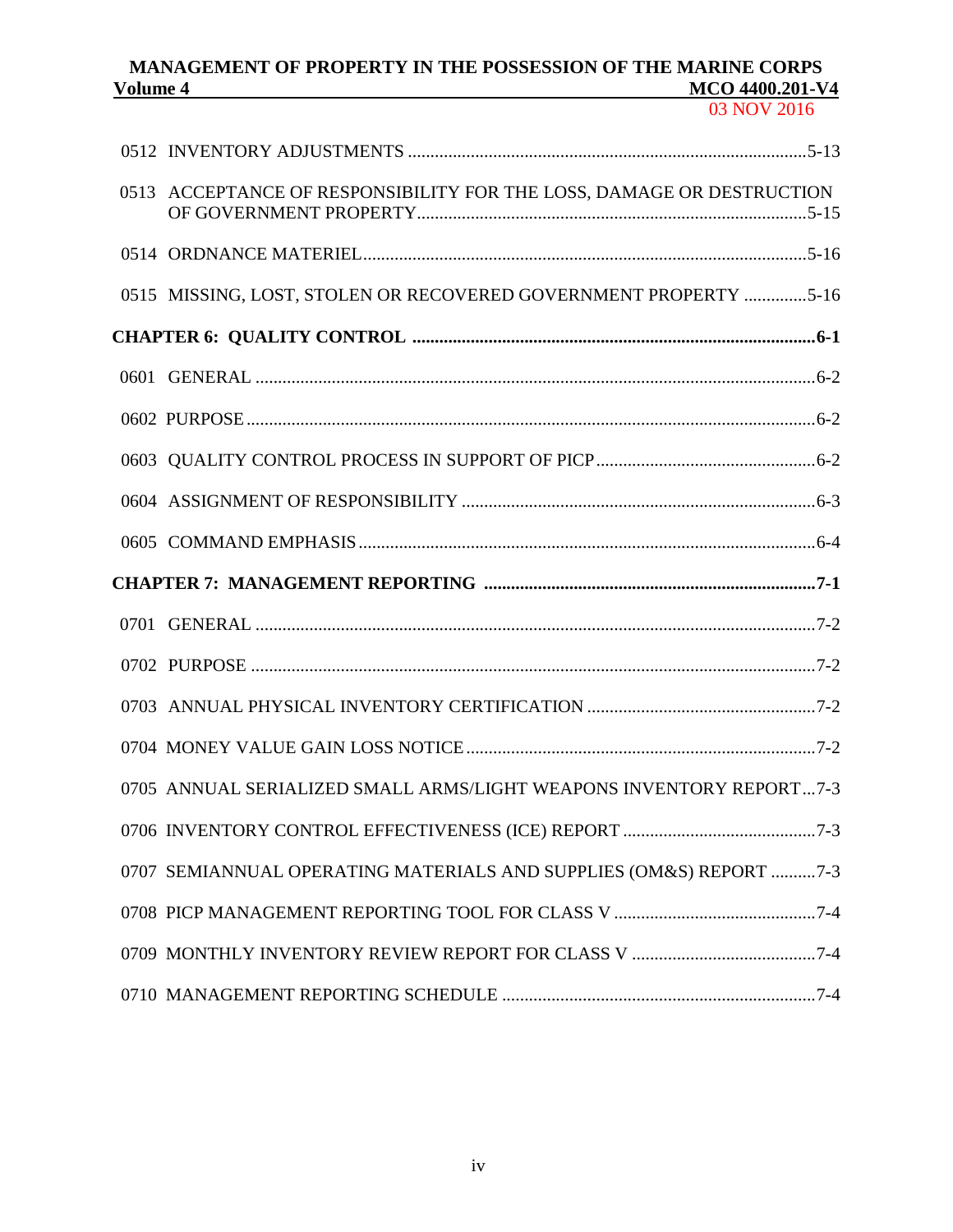# **MANAGEMENT OF PROPERTY IN THE POSSESSION OF THE MARINE CORPS References MCO 4400.201-V4**

03 NOV 2016

#### **REFERENCES**

- (a) [Defense Logistics Manual \(DLM\) 4000.25-2, "Military Standard Transaction Reporting and](http://www2.dla.mil/j-6/dlmso/elibrary/Manuals/DLM/MILSTRAP/MILSTRAP.pdf)  [Accountability Procedures \(MILSTRAP\)"](http://www2.dla.mil/j-6/dlmso/elibrary/Manuals/DLM/MILSTRAP/MILSTRAP.pdf)
- (b) DoD Manual [4140.01 "Supply Chain Materiel Management Procedures"](http://www.dtic.mil/whs/directives/corres/pdf/414001m/414001m_vol10.pdf)
- (c) [DoD 7000.14-R, "Department of Defense Financial Management Regulation](http://comptroller.defense.gov/fmr) (DoD FMR)," Volumes 1-15, dates vary by volume
- (d) [SECNAVINST 7320.10](https://doni.daps.dla.mil/Directives/07000%20Financial%20Management%20Services/07-300%20General%20Accounting%20Services/7320.10A.pdf)
- (e) [Statement of Federal Financial Accounting Standards 3 \(SFFAS 3\)](http://www.fasab.gov/pdffiles/handbook_sffas_3.pdf)
- (f) DoD Instruction [5000.64, "Accountability and Management of DoD Equipment and Other](http://www.dtic.mil/whs/directives/corres/pdf/500064p.pdf) [Accountable Property,](http://www.dtic.mil/whs/directives/corres/pdf/500064p.pdf)" May 19,2011
- (g) DoD Instruction [5100.76-M,"Physical Security of Sensitive Conventional Arms, Ammunition,](http://dtic.mil/whs/directives/corres/pdf/510076m.pdf) [and Explosives \(AA&E\)," April 17, 2012](http://dtic.mil/whs/directives/corres/pdf/510076m.pdf)
- (h) [OPNAV Instruction 5530.13C](https://doni.daps.dla.mil/Directives/05000%20General%20Management%20Security%20and%20Safety%20Services/05-500%20Security%20Services/5530.13C.pdf)
- (i) [Federal Acquisition Regulation Part 45.105,](https://www.acquisition.gov/sites/default/files/current/far/html/Subpart%2045_1.html#wp1025853) "Contractor's Property Management System Compliance"
- (j) [DLM 4000.25, "Defense Logistics Management Systems \(DLMS\),](file:///C:/Users/Brad/Desktop/MCPub%204140.1/Vol%201%20Accountability%20&%20Responsibility/13%20Nov%2013%20versions/www2.dla.mil/j-6/dlmso/elibrary/manuals/dlm/dlm_pubs.asp‎)" Volumes 1-7, dates vary by volume
- (k) [DoD 4100.39-M Volume 10, "Federal Logistics Information Service \(FLIS\) Procedures Manual](http://www.dtic.mil/whs/directives/corres/pdf/410039m/410039m_vol10.pdf) (Glossary and Volumes 1-16)," date varies
- (l) [SECNAV M-5210.1](http://doni.documentservices.dla.mil/SECNAV%20Manuals1/5210.1.pdf)
- (m) [DoD Instruction 5010.40, "Managers' Internal Control Program Procedures,](http://www.dtic.mil/whs/directives/corres/pdf/501040p.pdf)" May 30, 2013
- (n) DoD Instruction [4000.19, "Support Agreements,](http://dtic.mil/whs/directives/corres/pdf/400019p.pdf)" April 25, 2013
- (o) [JAGINST 5800.7F](http://www.marines.mil/Portals/59/Publications/JAGINST%205800.7F.pdf)
- (p) [DLM 4000.25-1, "Military Standard Requisitioning and Issue Procedures,](http://www2.dla.mil/j-6/dlmso/elibrary/Manuals/DLM/MILSTRIP/MILSTRIP.pdf)" June 13, 2012
- (q) DoD Instruction [4160.28, "Department of Defense Demilitarization \(DEMIL\) Program,"](http://dtic.mil/whs/directives/corres/pdf/416028p.pdf) April 7, 2011
- (r) [MCO 5530.14A](http://www.marines.mil/Portals/59/Publications/MCO%205530_14A.pdf)

Report Required: Inventory Control Effectiveness Report Ammunition and General Supplies (Report Control Symbol DD-4400-51), (External Report Control Symbol DD-AT&L(Q)935),<http://www.dtic.mil/whs/directives/infomgt/forms/index.htm>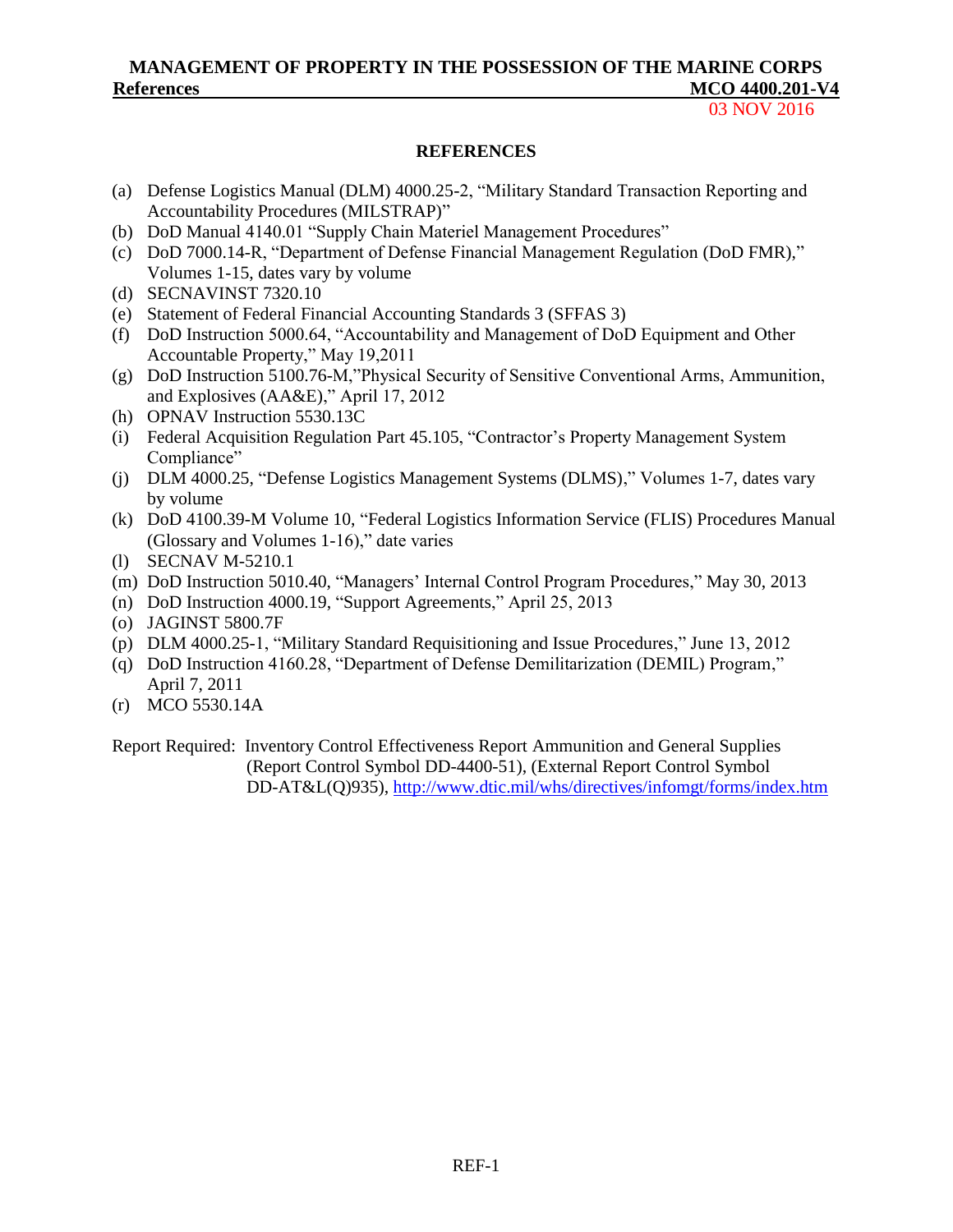# **MANAGEMENT OF PROPERTY IN THE POSSESSION OF THE MARINE CORPS Volume 4, Chapter 1** McConstantial McConstantial McConstantial McConstantial McConstantial McConstantial McConstantial McConstantial McConstantial McConstantial McConstantial McConstantial McConstantial McConstantial McCo

03 NOV 2016

|                                  |                                 | <b>VOLUME 4: CHAPTER 1</b>                                                                                                                                          |                                 |
|----------------------------------|---------------------------------|---------------------------------------------------------------------------------------------------------------------------------------------------------------------|---------------------------------|
|                                  |                                 | "GENERAL OVERVIEW"                                                                                                                                                  |                                 |
|                                  |                                 | <b>SUMMARY OF SUBSTANTIVE CHANGES</b>                                                                                                                               |                                 |
|                                  |                                 | Hyperlinks are denoted by <b><i>bold, italic, blue and underlined font.</i></b>                                                                                     |                                 |
|                                  |                                 | The original publication date of this Marine Corps Order (MCO) Volume (right header)<br>will not change unless/until a full revision of the MCO has been conducted. |                                 |
|                                  |                                 | All Volume changes denoted in blue font will reset to black font upon a full revision of this<br>Volume.                                                            |                                 |
| <b>CHAPTER</b><br><b>VERSION</b> | <b>PAGE</b><br><b>PARAGRAPH</b> | <b>SUMMARY OF</b><br><b>SUBSTANTIVE CHANGES</b>                                                                                                                     | <b>DATE OF</b><br><b>CHANGE</b> |
|                                  |                                 |                                                                                                                                                                     |                                 |
|                                  |                                 |                                                                                                                                                                     |                                 |
|                                  |                                 |                                                                                                                                                                     |                                 |
|                                  |                                 |                                                                                                                                                                     |                                 |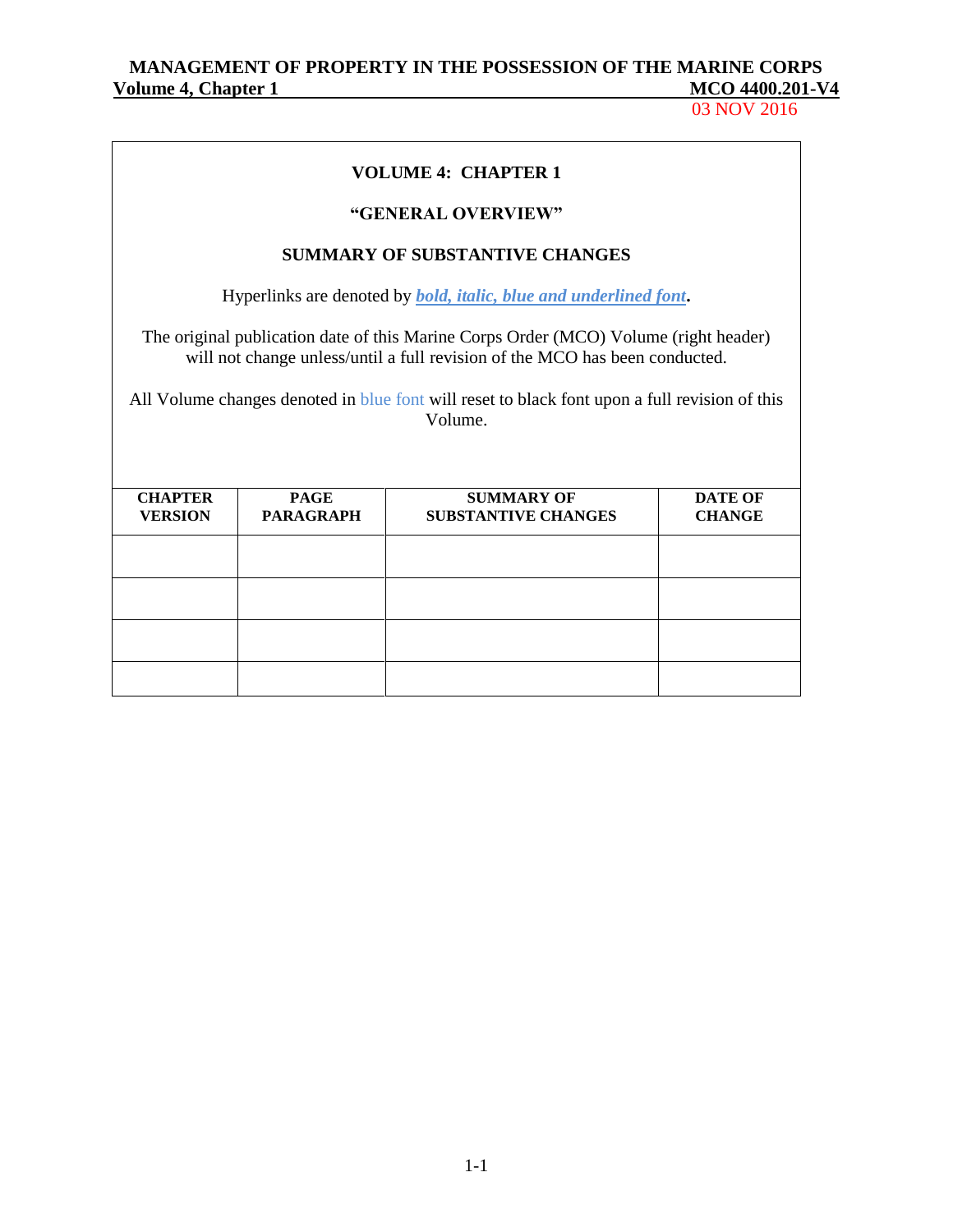03 NOV 2016

#### **CHAPTER 1**

#### **GENERAL OVERVIEW**

#### 0101 GENERAL

This Volume provides policy, guidance, performance objectives, and defines responsibilities governing the Marine Corps' Physical Inventory Control Program (PICP). It contains procedures for conducting inventories, inventory control, and accountability of materiel in storage activities in accordance with Department of Defense (DoD) regulations and directives. This policy is applicable to supply and storage activities at all levels throughout the Marine Corps enterprise.

#### 0102 PURPOSE

Per references (a) and (b), the purpose of the Marine Corps PICP is to:

010201. Establish uniform procedures for maintaining accurate accountable records, conducting physical inventories, conducting location surveys and record reconciliations, and researching inventory discrepancies and causes for inventory adjustments.

010202. Establish uniform procedures for conducting quality control of work processes affecting the accuracy, reporting, and measurement of physical inventories.

010203. Ensure that assets are protected against waste, loss, negligence, unauthorized use, misappropriation, and compromise in the case of controlled inventory item materiel.

010204. Ensure that sufficient emphasis is placed on materiel accountability and inventory accuracy to promote improved performance of individuals directly responsible for the care, security, and management of Marine Corps supply system materiel, as well as those responsible for reporting on the status of that inventory.

010205. Ensure that training is provided to personnel who perform functions affecting physical inventory control, and that courses are updated to teach current DoD policies, procedures, performance goals, and reporting requirements.

#### 0103 RESPONSIBILITIES

#### 010301. Deputy Commandant, Installations and Logistics (DC I&L)

A. Provide updated policy and command emphasis for the Marine Corps PICP with the goal of improving the accuracy of inventory control and asset information in accountable property systems of record (APSRs).

B. Conduct functional reviews of the PICP to ensure compliance with DoD policy and procedures and establish physical inventory control as a mandatory element to be addressed in annual internal management control assessments.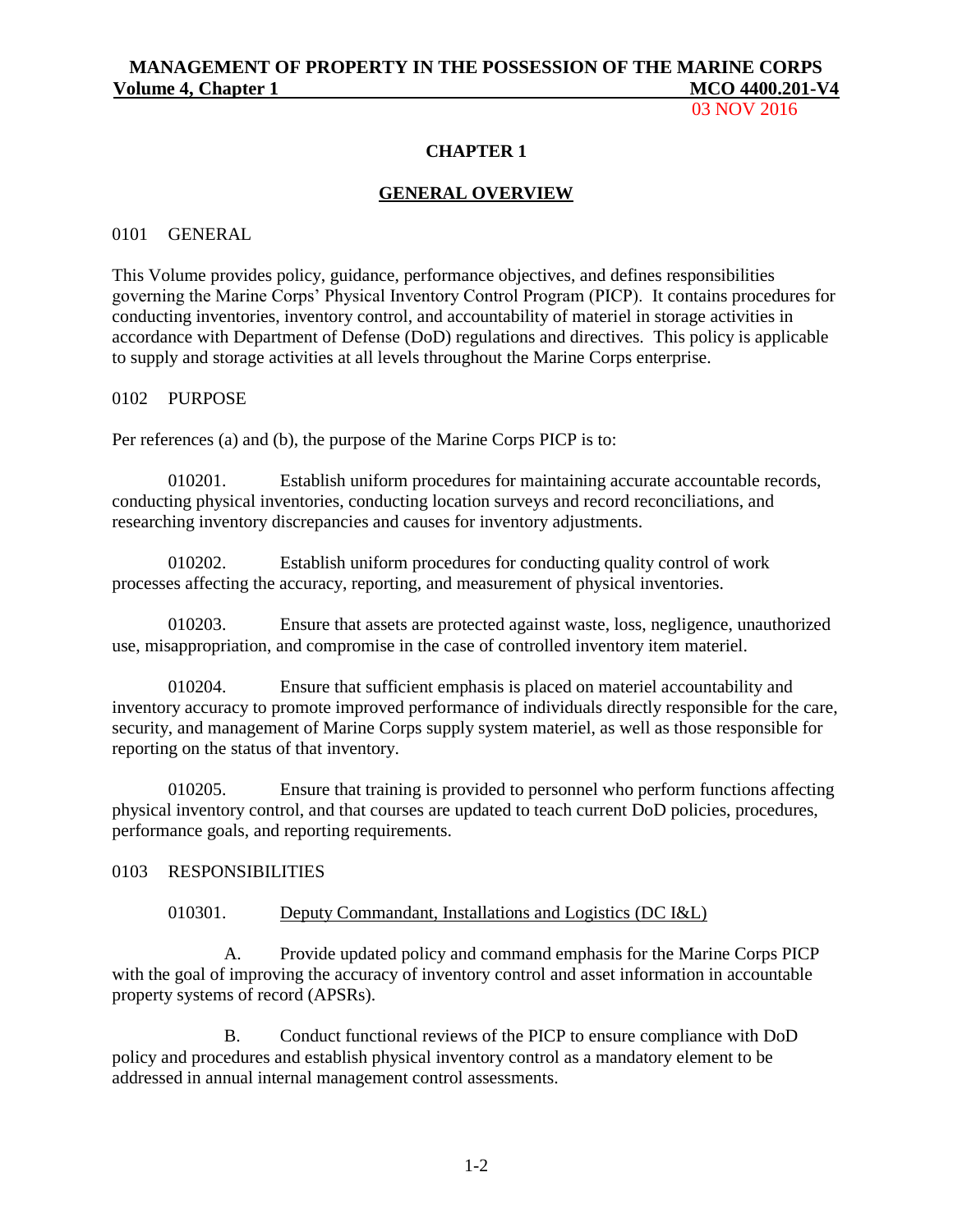03 NOV 2016

C. Evaluate the performance and effectiveness of inventory and location systems in terms of the responsiveness to their materiel management requirements. Make recommendations for improving the entire program.

D. Furnish required consolidated reports of inventory control as required.

E. Coordinate with the Commanding General, Training and Education Command to ensure the implementation of effective training programs for the contents of this Volume.

F. Ensure Field Supply and Maintenance Analysis Office (FSMAO) Teams inspect Marine Corps organizations for compliance with this Volume and provide assistance as required.

010302. Deputy Commandant, Programs and Resources

Coordinate financial reporting requirements for physical inventories with DC I&L (LPC) and provide guidance as necessary.

010303. Commanding General, Marine Corps Logistics Command (CG MARCORLOGCOM)

A. As the Marine Corps Ground Equipment Asset Manager for Stores Account Code (SAC) 3 military equipment, ensure support of the policies in this Volume.

B. Ensure that subordinate supply activities (e.g., Remote Storage Activities, Blount Island Command, etc.) maintain a PICP for all accountable assets.

C. Provide contracting activities with the performance standards and physical inventory performance included in contract requirements for contracted storage activities and services (e.g., Consolidated Storage Program activities).

010304. Commander, Marine Corps Systems Command and affiliated Program Executive Officer – Land Systems

A. Ensure adherence to the provisions in this Volume by subordinate activities (e.g., Program Managers and Product Managers).

B. Ensure that signed fielding plans for all new equipment are published and uploaded to the Total Force Structure Management System.

010305. Commanders, Marine Corps Forces / Marine Corps Installations

A. Provide command emphasis for the establishment and implementation of physical inventory control programs in compliance with this Volume.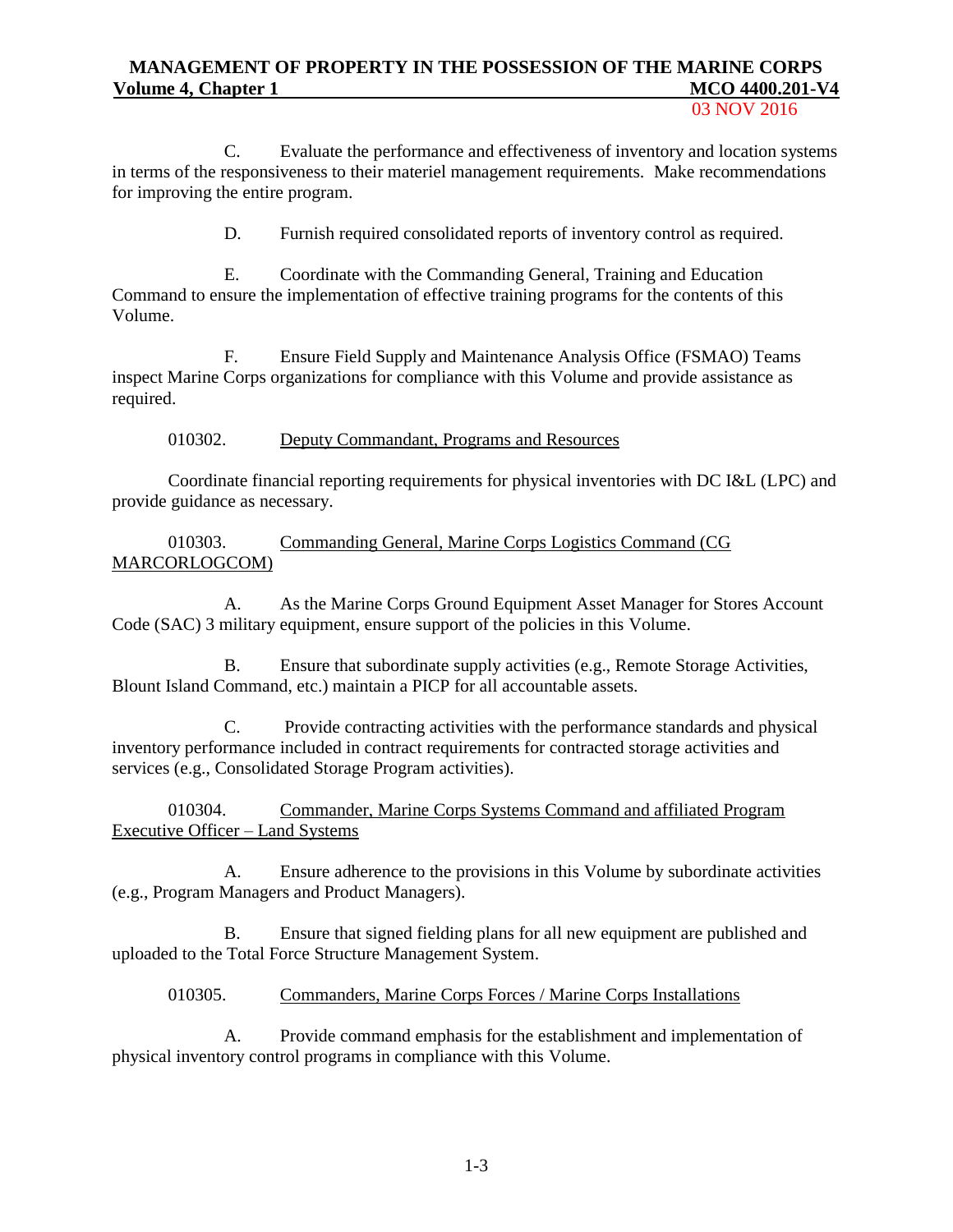03 NOV 2016

B. Develop and implement internal command policies and procedures to facilitate the execution of this policy.

C. Schedule inventories and reconcile physical inventory count documents with balance records within appropriate APSRs.

D. Develop quality controls to effectively control errors in the inventory and reconciliation processes.

E. Establish storage activity performance goals to achieve continuous improvement.

F. Establish and maintain a system for monitoring performance and workload.

G. Use automated storage and retrieval systems, storage aids, material handling equipment, automatic identification technology, and other labor-saving devices to increase productivity and to reduce the need for hard-copy documentation and manual data entry, opportunities for human error, and the recurring cost of operations.

H. Ensure that materiel is positioned and issued from storage locations in a manner that:

- 1. Provides for efficient issuing, packing, and shipping processes.
- 2. Obtains the best use of material handling and storage equipment.
- 3. Keeps the warehouse space or number of warehouses to a minimum.
- 4. Obtains the best use of storage space in warehouses that are used.
- 5. Keeps the re-warehousing of materiel to a minimum.

### 0104 PHYSICAL INVENTORY CONTROL ELEMENTS

The elements of the Marine Corps PICP are:

010401. Physical Inventory

Physical inventories of Marine Corps accountable property must be planned and conducted as part of the PICP. The frequency and type of physical inventory (e.g., cyclic, quarterly, semi-annual, and annual) depends on the inventory schedule and type of property. Chapter 2 in this Volume contains detailed information

010402. Record Reconciliation Program

The record reconciliation program consists of both a location survey and a location reconciliation. Location survey requires a physical verification other than actual count between physical assets and recorded location data to ensure that the locations of all assets are properly recorded. Location reconciliation requires a match between storage activity records and owner/manager records to identify and correct situations when there is: (1) an owner/manager record with no corresponding storage activity record, (2) a storage activity record with no corresponding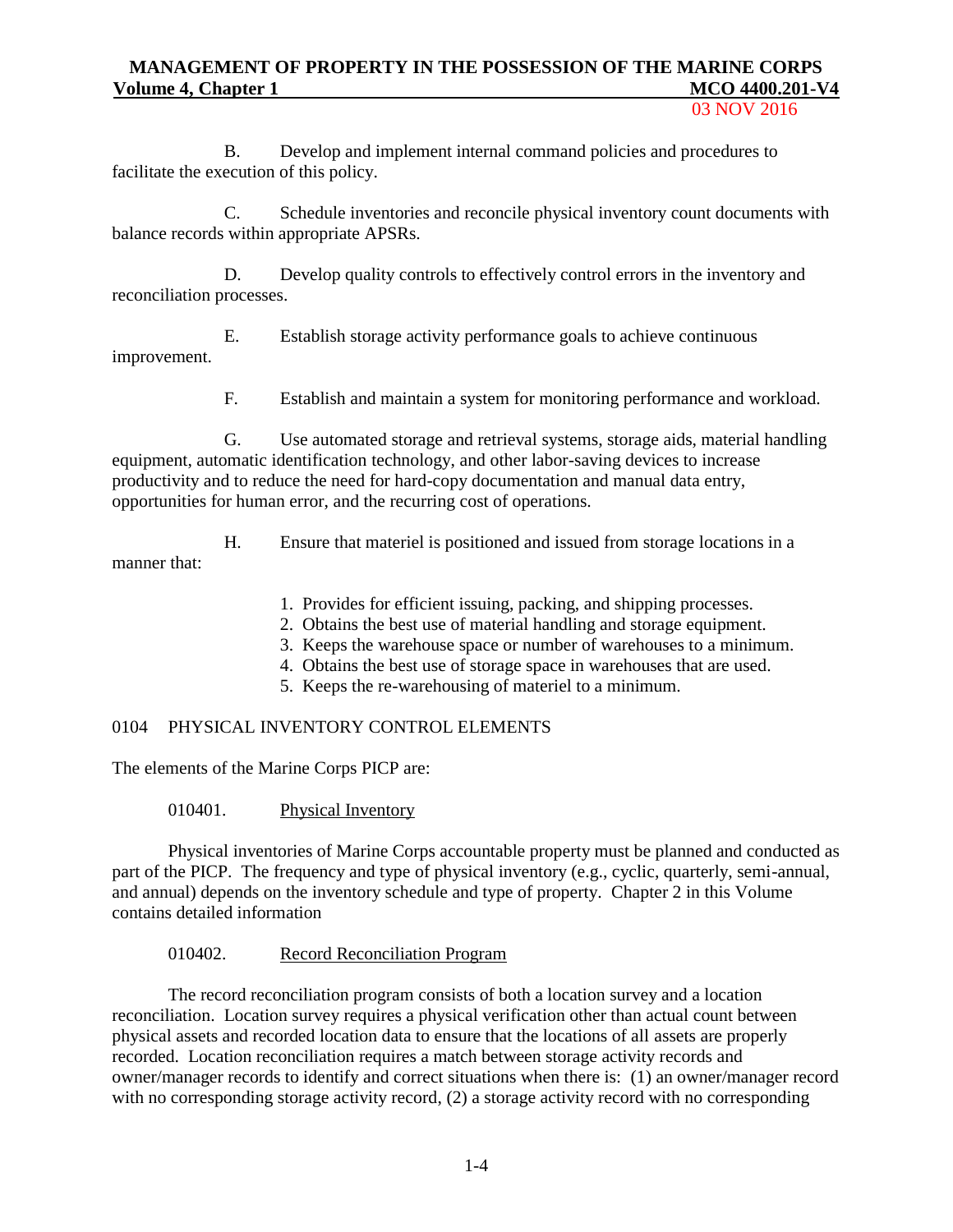03 NOV 2016

owner/manager record, (3) common elements of data that do not match, and/or (4) quantity discrepancies. Chapter 3 in this Volume contains detailed information.

#### 010403. Research

Causative research consists of actions taken to determine the cause of accountability errors when the physical count or location survey does not match the activity's asset record. The purpose of research is to identify and evaluate the cause of inventory discrepancies with the aim of eliminating repetitive errors. Chapter 4 in this Volume contains detailed information.

#### 010404. Investigations

Property investigations are required in certain cases when causative research for inventory imbalances is non-conclusive and to determine possible cause or financial liability for government property that has been lost, damaged, or destroyed. Chapter 5 in this Volume contains detailed information.

#### 010405. Quality Control

A quality control program must be established at all supply and storage activities to monitor and evaluate the performance of work processes directly related to the control of physical materiel. Quality control results will assist supervisors in identifying those human, procedural, or system errors that adversely affect inventory accuracy. Chapter 6 in this Volume contains detailed information.

010406. Management Reporting

Management reporting allows the creation of aggregate Marine Corps wide inventory accuracy reports and provides historical data for analysis. Chapter 7 in this Volume contains detailed information.

#### 0105 CATEGORIZATION OF PROPERTY IN THE SUPPLY CHAIN

Physical inventory control procedures of property are dictated by where the property is located in the supply chain. Property will be categorized into two groups.

010501. Property Record Items

Property record items include all Marine Corps property that has been fielded to its final destination in the supply chain. This category of property includes the following DoD definitions:

A. General Equipment. Per reference (c), general equipment is property of any kind (i.e., general PP&E) except real property (land and improvements to facilities). It has an expected useful life of two or more years; is not intended for sale in the ordinary course of business; does not ordinarily lose its identity or become a component part of another article; and is available for the use of the reporting entity for its intended purpose. General equipment is synonymous with "Personal Property." Sub-categories of general equipment include: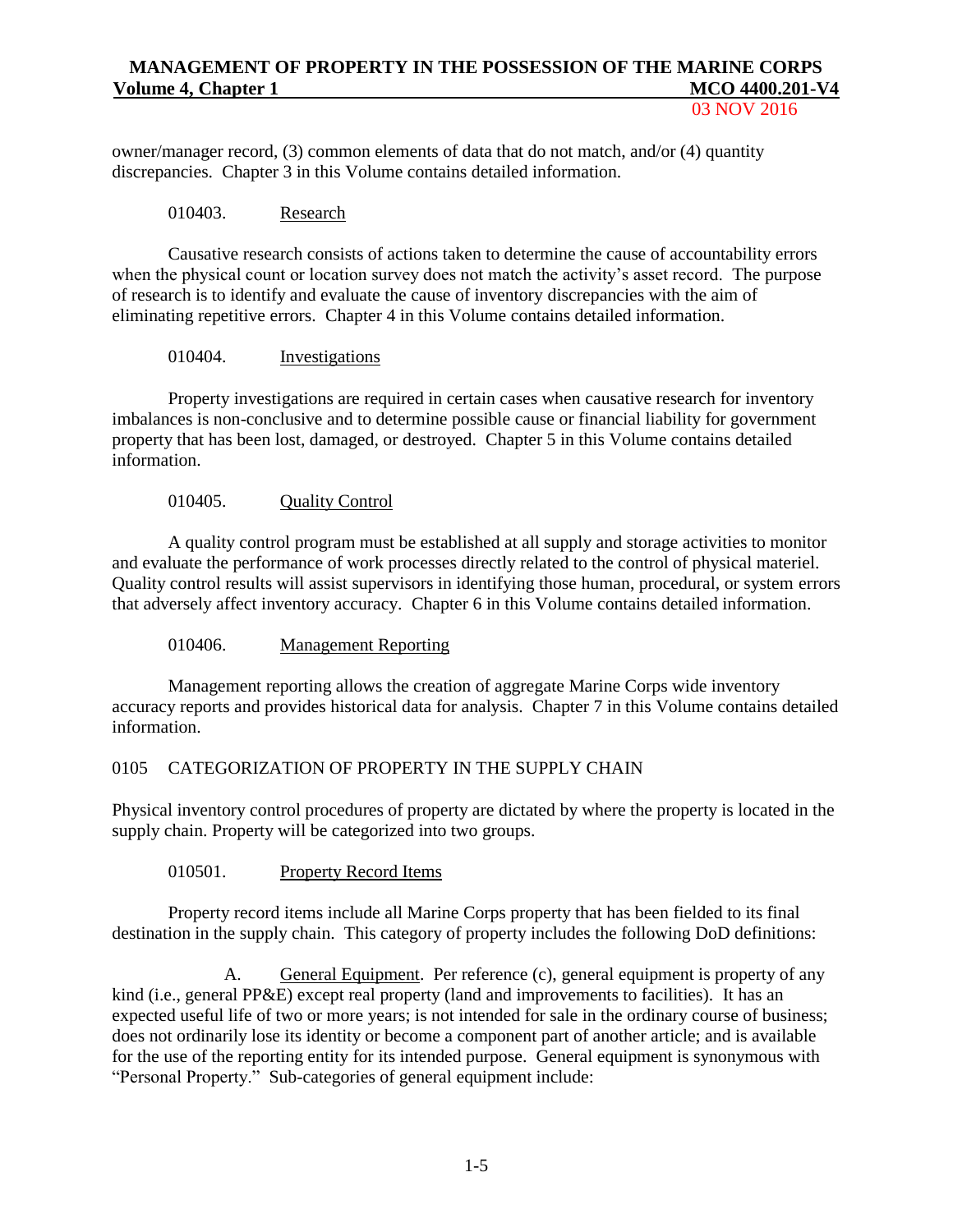03 NOV 2016

1. Military Equipment In Use. Per references (c), military equipment (ME) is a type of general equipment and includes weapon systems that can be used directly by the Armed Forces to carry out battlefield missions. The Marine Corps will assign a Table of Authorized Materiel Control Number (TAMCN) to all ME. Marine Corps examples include: combat vehicles, tanks, artillery and crew served weapons. ME also includes Marine Corps procured research and development equipment (e.g. prototypes, test gear, Engineering Development Models). The term "in use" refers to military equipment (ME) acquired and fielded to its intended element of the approved acquisition objective (AAO). This includes equipment in stores, equipment on-hand at consumer level organizations, pre-positioned equipment, Depot Maintenance Float Allowance, or equipment in the possession of a commander or in the possession of a third party.

2. Garrison Property. Per reference (d), garrison property is used to provide general government services or goods in the support of end item development, maintenance, storage, and/or to support the operations of a Marine Corps installation and its tenant activities. Garrison property includes, but is not limited to, office equipment, automated data processing equipment, industrial plant equipment, training equipment, special tooling, and special test equipment.

3. Garrison Mobile Equipment. Per reference (d), garrison mobile equipment (GME) is used to perform transportation and automotive maintenance functions at Marine Corps installations. Commercially available GME includes passenger vehicles, cargo vehicles, non-tactical material handling equipment , engineer equipment, and railway rolling stock.

B. Heritage Assets. Per reference (c), heritage assets are recognized to be assets of historical or natural significance; cultural, educational, or artistic importance; or possess significant architectural characteristics. They are expected to be preserved in museums or registered with the Naval Historical Center or the National Museum of the Marine Corps.

#### 010502. Supply System Stock

Supply system stocks are those inventories where a stock record account is required to be maintained, showing by item the receipt, issue, and disposal of property, the balances on hand, and such other identifying or stock control data as may be required to record its position within the supply chain en route to its end use. Supply system stocks can include operating materials and supplies (OM&S), inventory, and military equipment not in use. This includes in-stores equipment and retail inventories financed by stock funds and other appropriations for issue to end-use customers. Supply system stocks may be held at intermediate or wholesale supply activities.

A. Operating Materials and Supplies. Per reference (e), OM&S consists of tangible property to be consumed in normal operations. Reparables and consumables that are not for sale are considered OM&S. This includes ordnance.

B. Inventory. Per reference (b), inventory is materiel, titled to the U.S. Government, held for sale or issue, held for repair, or held pending transfer to disposal. This definition covers the same population of items as the definition for inventory in chapter 4 "Inventory and Related Property," of reference (c). Inventory does not include tangible personal property to be consumed in normal operations.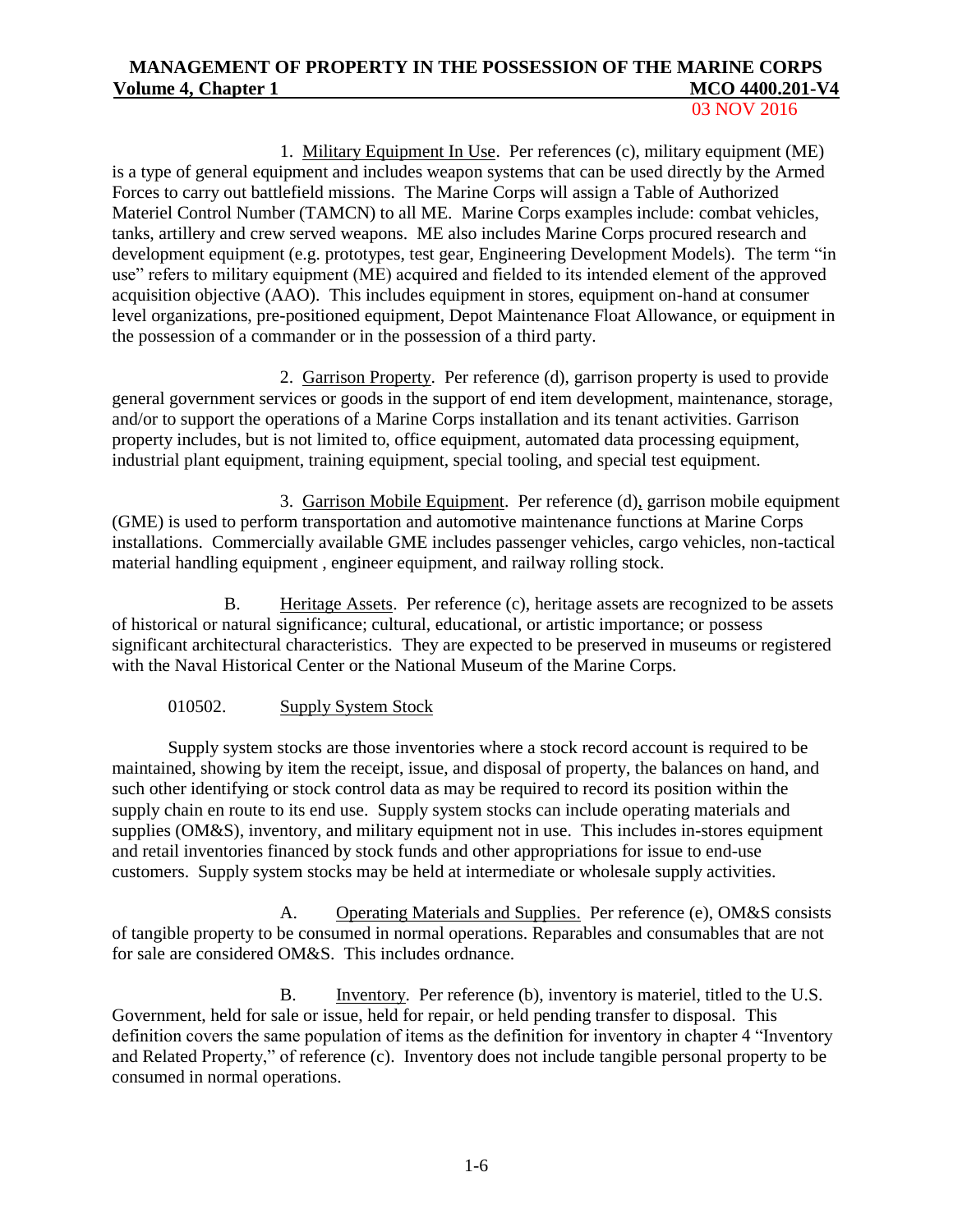03 NOV 2016

C. Military Equipment Not In Use. This includes military equipment positioned in storage locations for issue to end-use customers (i.e. SAC 1 TAMCN items positioned at intermediate activities).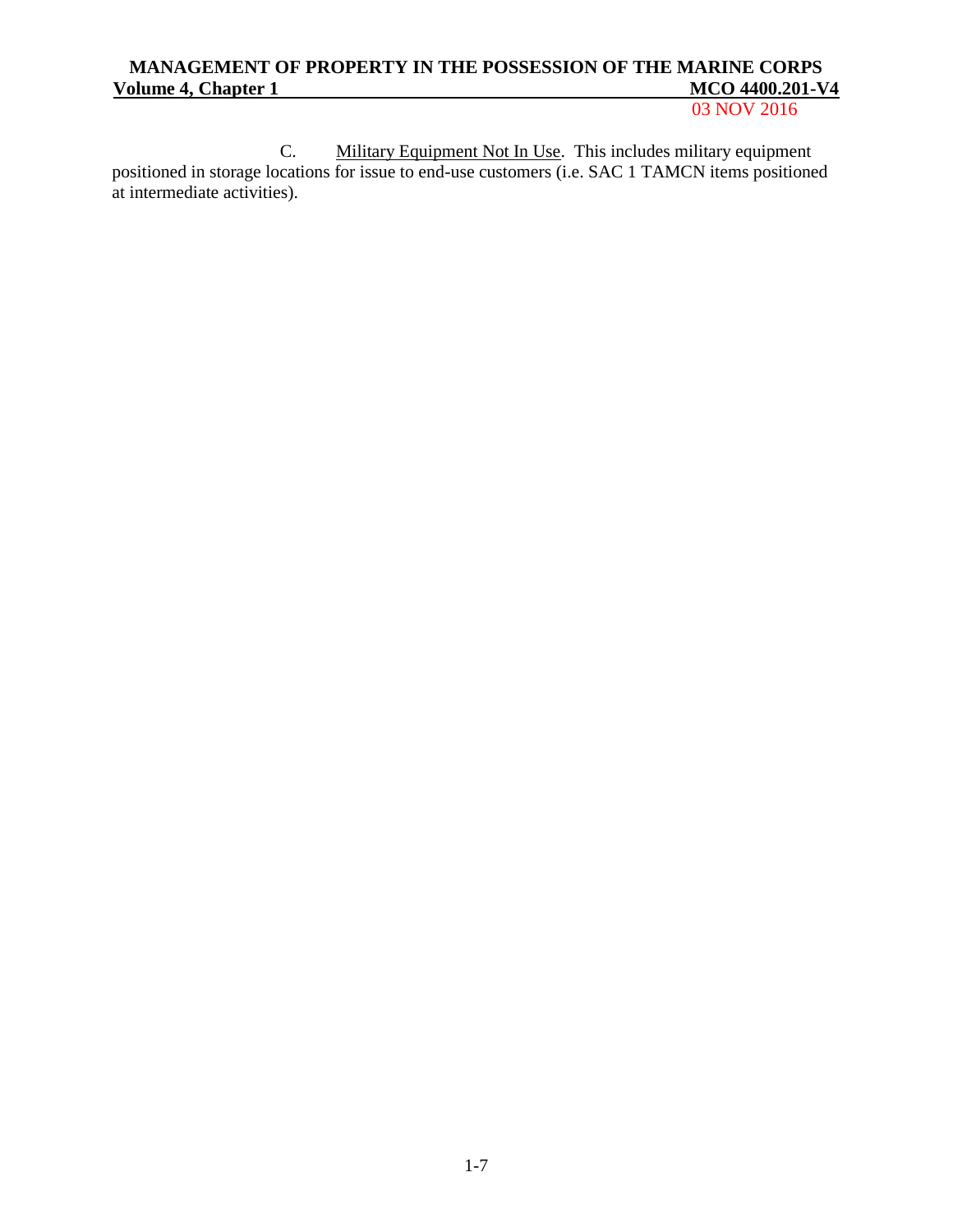03 NOV 2016

# **VOLUME 4: CHAPTER 2**

### **"PHYSICAL INVENTORY"**

#### **SUMMARY OF SUBSTANTIVE CHANGES**

Hyperlinks are denoted by *bold, italic, blue and underlined font***.**

The original publication date of this Marine Corps Order (MCO) Volume (right header) will not change unless/until a full revision of the MCO has been conducted.

All Volume changes denoted in blue font will reset to black font upon a full revision of this Volume.

| <b>CHAPTER</b> | <b>PAGE</b>      | <b>SUMMARY OF</b>          | <b>DATE OF CHANGE</b> |
|----------------|------------------|----------------------------|-----------------------|
| <b>VERSION</b> | <b>PARAGRAPH</b> | <b>SUBSTANTIVE CHANGES</b> |                       |
|                |                  |                            |                       |
|                |                  |                            |                       |
|                |                  |                            |                       |
|                |                  |                            |                       |
|                |                  |                            |                       |
|                |                  |                            |                       |
|                |                  |                            |                       |
|                |                  |                            |                       |
|                |                  |                            |                       |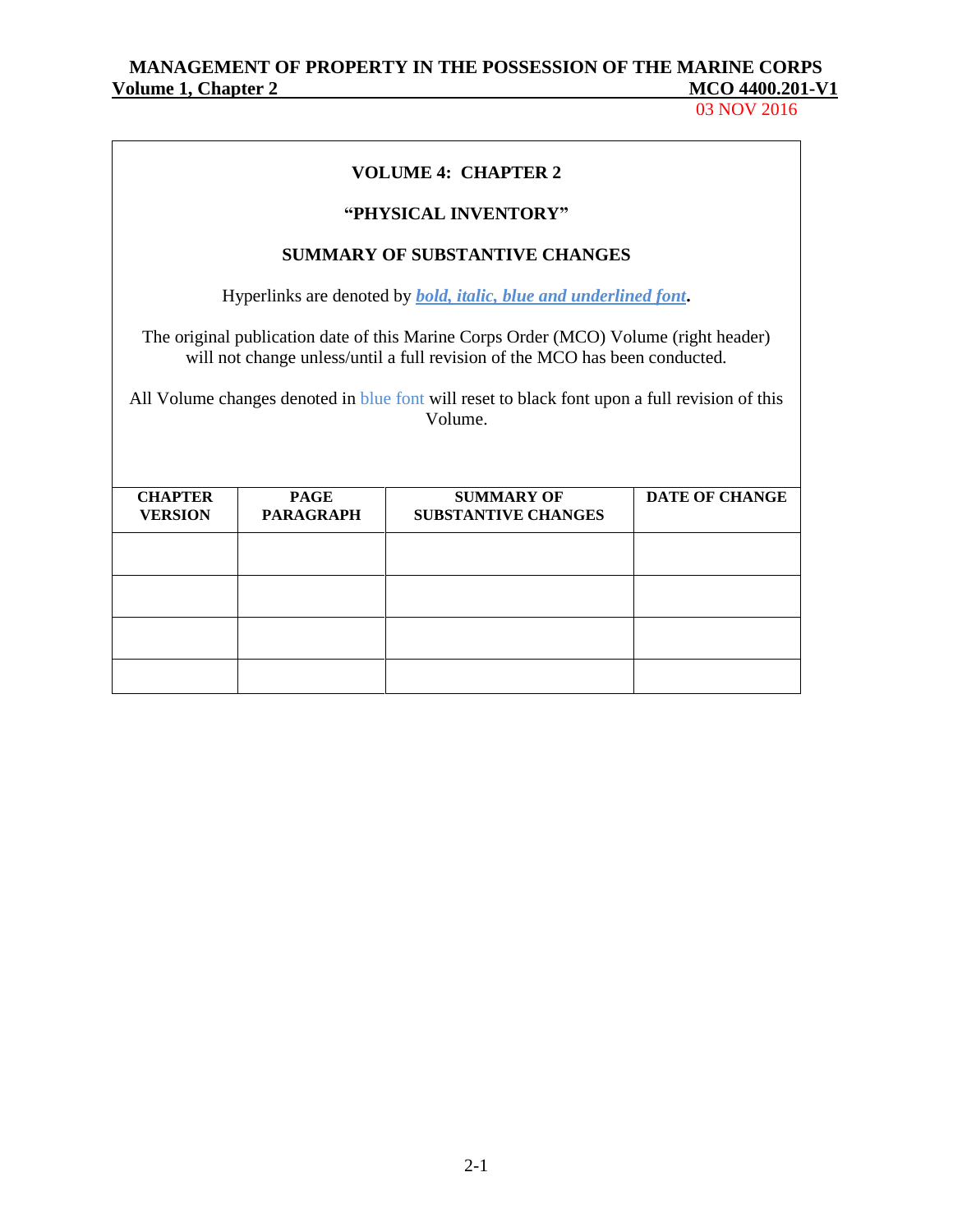03 NOV 2016

#### **CHAPTER 2**

#### **PHYSICAL INVENTORY**

#### 0201 GENERAL

Per reference (f), Marine Corps supply and property control activities are required to conduct physical inventories of all accountable property during each fiscal year to provide for the economical and efficient stewardship of DoD and Marine Corps supply system materiel. Physical inventories provide supply personnel and materiel managers the ability to correct materiel processing and storage errors by comparing record balances in APSRs with the actual quantities of stock on hand. Physical inventories also allow management to measure the accuracy of property records feeding Marine Corps financial statements as required by reference (c). Waivers to the physical inventory requirements contained within this Volume are only waiverable by DC I&L.

#### 0202 PLANNING

A carefully developed physical inventory plan will enable supply and storage activity supervisors and accountable officers (AOs) to maintain positive control of assets while meeting DoD inventory requirements and accuracy standards. Physical inventory plans must provide a schedule for completion of all physical inventories and must include an awareness of an item's acquisition or replacement cost, security classification, and its criticality. At a minimum, all property must be physically inventoried at least annually unless more frequent physical inventories are specified. When planning for physical inventories, the following preparatory steps must be taken:

020201. Establish an inventory start date for each type of property to be inventoried. The stock record balance on the inventory start date will be the balance against which the inventory count will be compared.

020202. Once the inventory begins, no major physical transfer of items will be made that will affect the property being inventoried. All transfers in progress must be completed prior to the inventory start date.

020203. Organize key supporting documents to ensure that previous receipts, adjustments, transaction reversals, and other transactions are posted to the property records; and that in-process receipts are stored in a pending location prior to the established physical inventory start date.

020204. Release/receipt documents processed during the inventory must be stamped or flagged to ensure that warehouse personnel record the transactions on the inventory recap sheet either when property is removed from or placed in storage locations. Such transactions will not be recorded on the inventory recap sheet prior to the inventory start date.

020205. Prior to the inventory, ensure property and location integrity by correcting such situations as unbinned/loose materiel; questionable identity of materiel in storage locations; single locations containing multiple stock numbers; and inadequately labeled shelf-life items (date of manufacture, assembly, expiration, last inspection, etc.).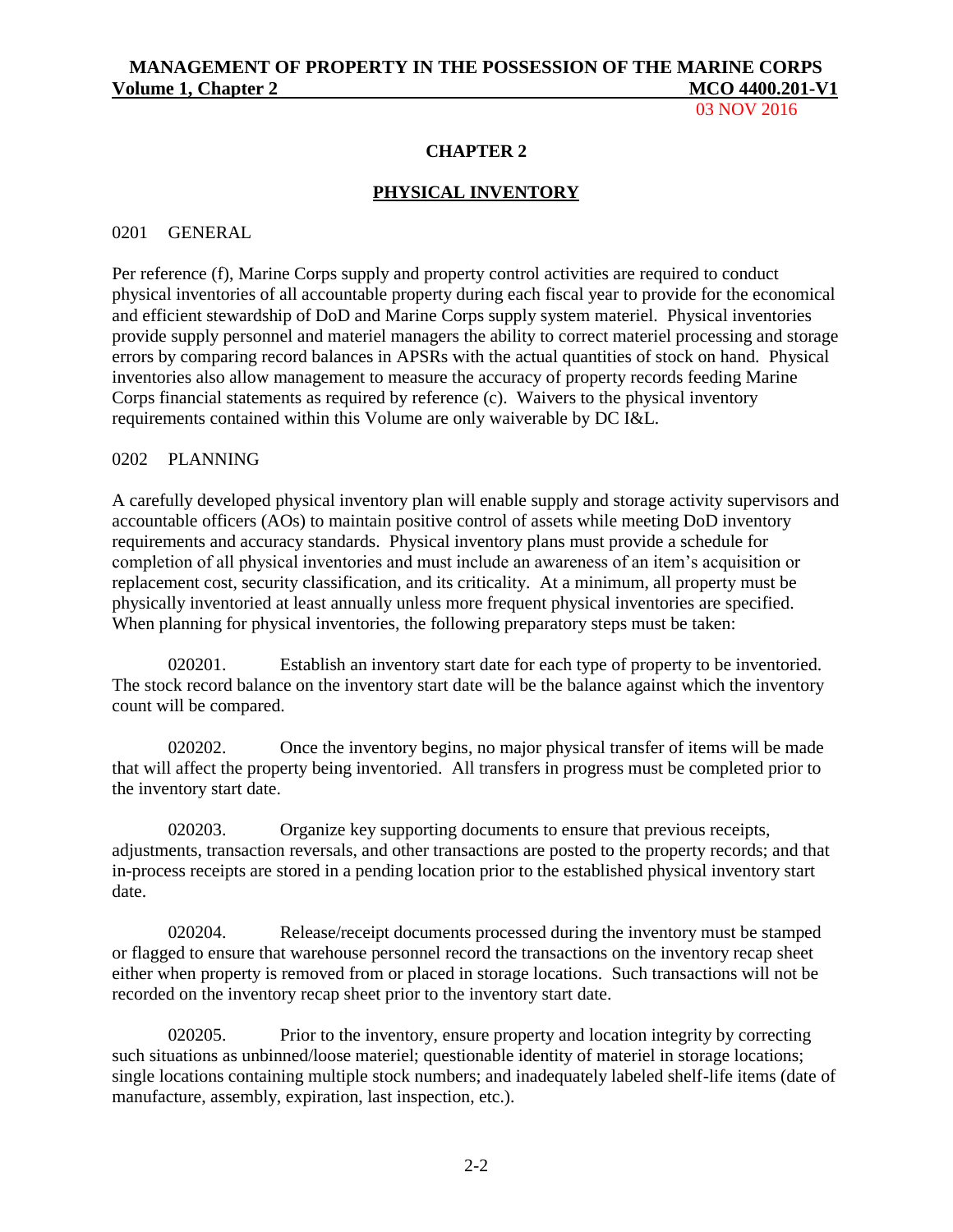#### 0203 INVENTORY PRIORITIES

Available inventory resources must be directed towards those potential and actual discrepancies, controlled inventory items, and weapon system critical items for which maximum returns will be derived from resources applied. Per reference (b), Marine Corps supply and storage activities will devote resources and select items for physical inventory to support the populations designated by Controlled Inventory Item Code (CIIC). Marine Corps activities shall devote resources and select items for physical inventory according to the following prioritization:

020301. Nuclear Weapons-Related Materiel, 100 percent physical count required.

020302. Classified items, 100 percent physical count required. Applicable CIICs are A, B, C, D, E, F, G, H, K, L, O, S, T, 7, 9.

020303. Sensitive and pilferable items, 100 percent physical count required. Applicable CIICs are 1, 2, 3, 4, 5, 6, 7, 8, C, Q, R, \$, J, I, M, N, P, V, W, X Y, Z.

020304. Annual (wall-to-wall) inventories, or cyclic inventories that support the determination of logistics record accuracy and financial record accuracy.

020305. Items with known or suspected discrepancies or items requested by the supply activity manager or AO.

020306. All other items that are candidates for physical inventory based on a prioritization system or sampling strategy.

#### 0204 OCCASIONS

#### 020401. Annual

This method involves physically counting 100 percent of the accountable property on hand within a fixed time frame. The advantage of this method is that the organization can verify at one time, all of their actual property on hand against the accountable property records. This method works well in organizations that can close operations for a predetermined amount of time. When conducting 100 percent annual inventories, equipment which has been borrowed from other organizations must not be included in the physical inventory; however, military equipment on the accountable records that is on loan to another organization must be included in the total inventory count. 100 percent inventories may be conducted to satisfy annual or semi-annual inventory requirements for the organization. Consumer level supply activities (i.e., using units) are required to conduct a 100 percent annual physical inventory of all accountable property each fiscal year.

020402. Cyclic

This method also involves counting 100 percent of accountable property on hand; however, the counting is not performed all at one time. Supply managers may divide their entire inventory into equal groups and then inventory each group separately throughout the year. Cyclic inventories allow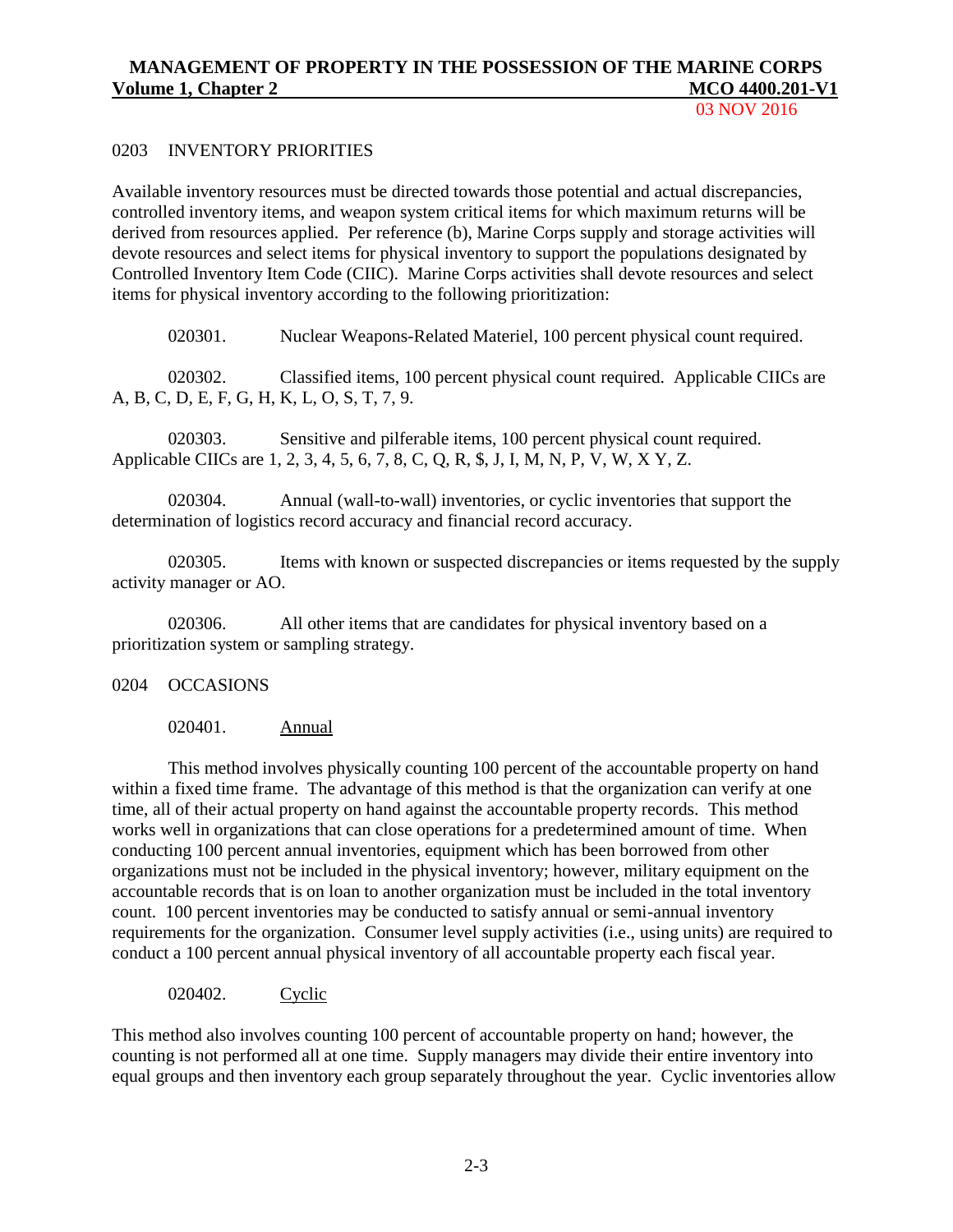03 NOV 2016

supply and storage activities to maintain normal business operations and also assist in the timely detection of inventory discrepancies or procedural errors.

A. Due to the high Volume of accountable property and constant customer demand at certain organizations, it is not feasible to close operations and conduct a 100 percent annual inventory at one time. Accordingly, intermediate level supply activities and activities contained in paragraph 020509.B are authorized to perform cyclic inventories in lieu of 100 percent annual physical inventories. When the cyclic inventory option is chosen, the following procedures will be used:

| Percent of Total Inventory |
|----------------------------|
| 10\%                       |
| 25%                        |
| 50%                        |
|                            |

B. As part of the overall inventory plan, care must be taken to ensure that the same items/serial numbers are not repeatedly inventoried and that all accountable property is inventoried at least once during the fiscal year.

C. Random statistical sample inventories may be used as a form of cyclic inventories as long as 100% of the line items are physically inventoried during the fiscal year. As part this inventory method, a random sample generator is used to determine which line items are physically inventoried during each occasion. Precise processes and procedures must be established for this inventory method to ensure that all line items are physically inventoried during each fiscal year.

020403. Spot

This method involves separate physical inventories of selected items outside of scheduled inventories (annual or cyclic). It is a tool for use by the supply officer (SupO)/accountable property officer (APO) and/or commanding officer (CO)/AO to address suspected differences between accountable records in the APSR and actual on-hand balances. Regular spot inventories provide frequent feedback to the property control manager on possible issues affecting inventory accuracy. It also provides the manager with continuous oversight of the inventory while enhancing physical security. A spot inventory may also be used as an "end of fiscal year" inventory to cover any line items that require physical inventories prior to the end of the fiscal year.

#### 0205 FREQUENCY

All Marine Corps accountable property must be subjected to a physical inventory count at least once per fiscal year. The frequency of inventories is specified based on the category of each item. Physical inventories will be completed on an annual, semi-annual, quarterly, monthly, cyclic, or "as required" basis. In all cases, the SupO or APO will establish an inventory schedule by fiscal year to ensure that all items assigned an inventory location and/or property record are inventoried at the frequency described in the below table.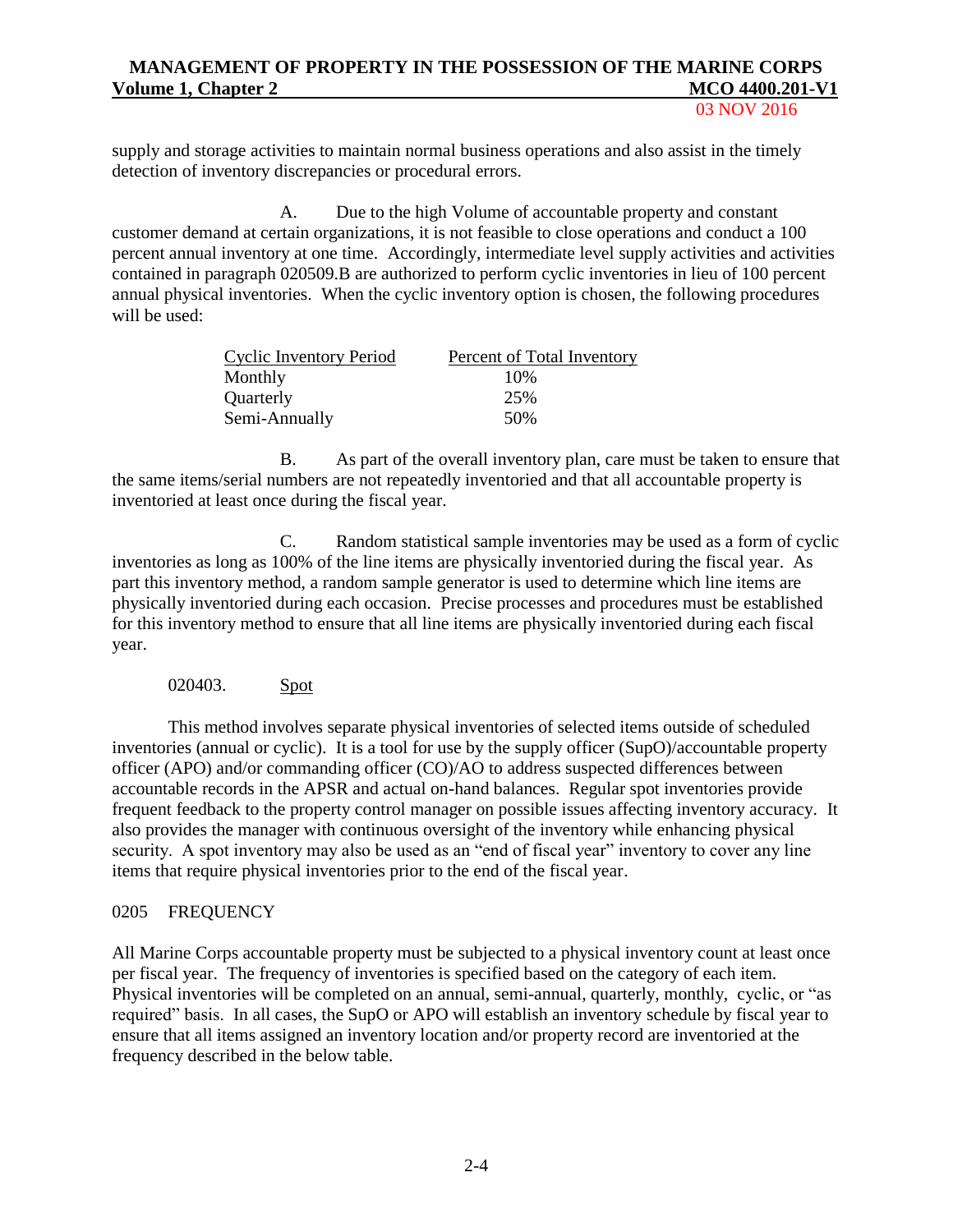03 NOV 2016

| <b>Category of Property</b>       | <b>Frequency</b>             | Paragraph<br>(below) | <b>Remarks</b>                  |  |  |
|-----------------------------------|------------------------------|----------------------|---------------------------------|--|--|
| <b>SUPPLY SYSTEM STOCK</b>        |                              |                      |                                 |  |  |
| OM&S held at the                  | Annual                       | 020501               |                                 |  |  |
| intermediate level of supply      |                              |                      |                                 |  |  |
| Ammunition                        | Annual/                      | 020502               |                                 |  |  |
|                                   | semiannual                   |                      |                                 |  |  |
| Military Equipment Not In         | Annual                       | 020503               | e.g. SAC 1 TAMCN items          |  |  |
| Use                               |                              |                      | positioned for issue to end     |  |  |
|                                   |                              |                      | users                           |  |  |
| OM&S held at the consumer         | Quarterly                    | 020504               | e.g. Using unit demand          |  |  |
| level of supply                   |                              |                      | supported items                 |  |  |
| Inventory                         | Annual                       | 020505               | Wholesale stock procured        |  |  |
|                                   |                              |                      | through working capital         |  |  |
|                                   |                              |                      | funding and held for sale       |  |  |
|                                   | <b>PROPERTY RECORD ITEMS</b> |                      |                                 |  |  |
| <b>Controlled Items</b>           | Annual                       | 020506               | CIIC other than J or U          |  |  |
| EKMS, CCI                         | Semiannual                   | 020507               |                                 |  |  |
| <b>Small Arms Light Weapons</b>   | Monthly/                     | 020508               | Annual inventories for depots   |  |  |
|                                   | Annual                       |                      | only                            |  |  |
| Military Equipment In Use         | Annual                       | 020509               | <b>TAMCN</b> items located with |  |  |
|                                   |                              |                      | consumer level (end user)       |  |  |
|                                   |                              |                      | activities                      |  |  |
| <b>Responsible Officer Assets</b> | Quarterly or upon            | 020510               | Military equipment with         |  |  |
|                                   | change of                    |                      | <b>Responsible Officers</b>     |  |  |
|                                   | Responsible                  |                      |                                 |  |  |
|                                   | Officer                      |                      |                                 |  |  |
| Government Furnished              | Annual                       | 020511               | Property issued to government   |  |  |
| Property/Equipment                |                              |                      | contractors or third parties    |  |  |
| <b>Garrison Property</b>          | Annual                       | 020512               |                                 |  |  |
| <b>Command Directed</b>           | As Required                  | 020513               |                                 |  |  |

Table 2-1: Inventory Frequency by Category

020501. OM&S Held at the Intermediate Level of Supply.

OM&S held at intermediate level activities is considered supply system stock and must be inventoried annually.

020502. Ammunition.

The PICP for Class V(W) ammunition will use random statistical sampling as its core physical inventory function to provide supervisors of Class V(W) storage activities with a continual picture of inventory accuracy throughout the course of the year. This is applicable to all Marine Corps Class V(W) supporting storage activities utilizing the web-based accountable record. The only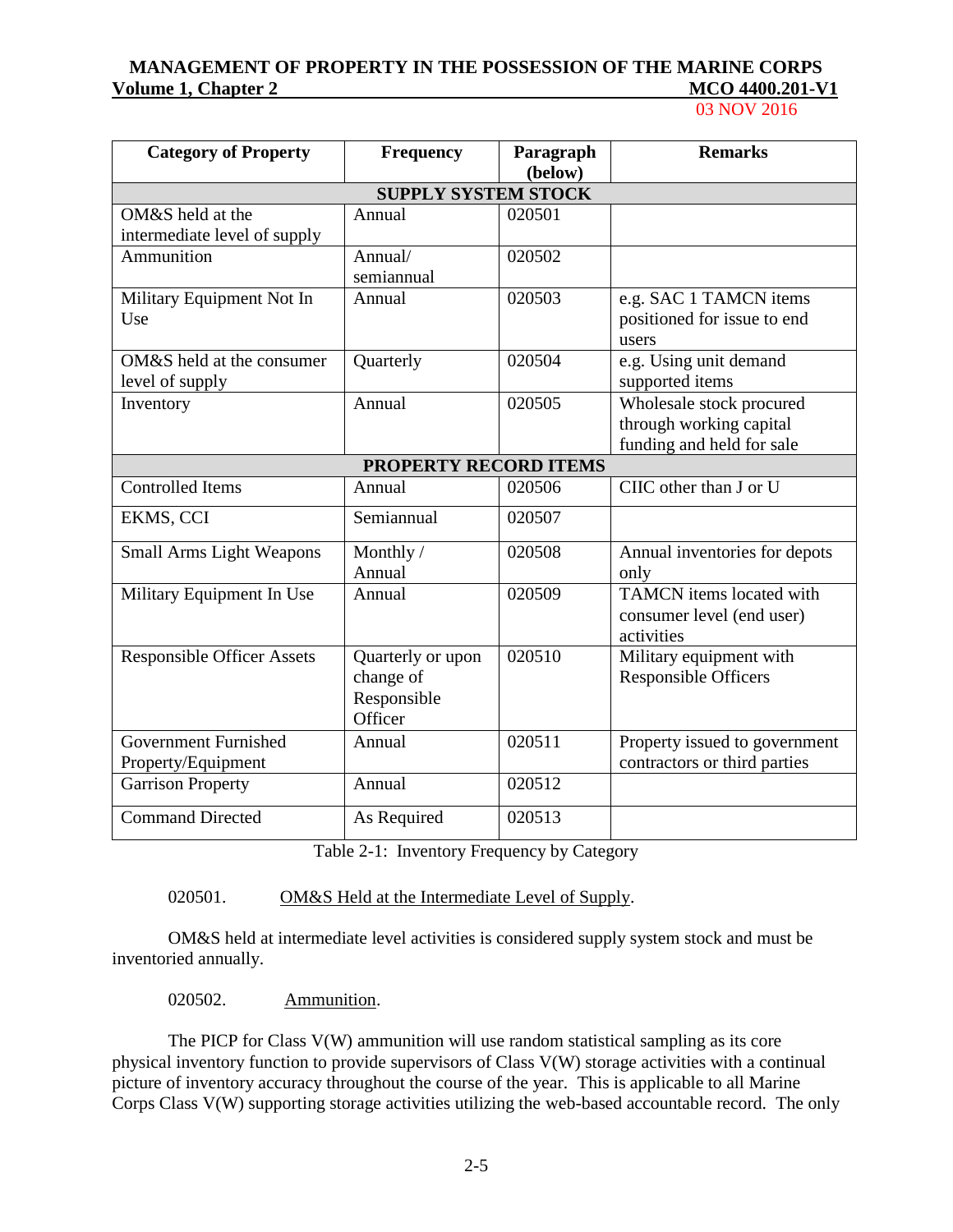03 NOV 2016

exceptions are Marine Corps storage activities that are part of the Navy's PICP. Accordingly, the following requirements will be adhered to when developing the fiscal year inventory plan for Class  $V(W)$ :

A. A location survey of all line item locations will be conducted at least once each fiscal year.

B. All line items will be physically inventoried not less than once each fiscal year, and more frequently if the need is indicated.

All Security Risk Category I and II non-nuclear missiles and rockets will be physically inventoried semi-annually each fiscal year and more frequently if the need is indicated. Semi-annual inventories will be conducted separately from the random sampling program.

D. An End-of-Year Inventory will be used to close out the fiscal year inventory requirement for line items that have not been inventoried by either the random sampling inventory or the semi-annual inventory process.

E. The Marine Corps minimum physical inventory accuracy standard for Class V(W) is 95 percent, while the location survey accuracy standard is a minimum of 98 percent. Accuracy is determined by the following formula:

(Total Correct/Sample Size) X 100 = Accuracy Percent

Example:  $(78/80)$  X  $100 = .975$  X  $100 = 97.5%$ 

F. Fiscal Year Inventory Completion. The fiscal year inventory will be certified using the NAVMC 11848 "Certificate of Fiscal Year Inventory Completion." The NAVMC 11848 is a checklist for the storage activity supervisor to ensure that the storage activity is in compliance with DoD inventory requirements. The NAVMC 11848 will be completed once the following actions are confirmed for the current fiscal year:

- 1. Location surveys have been completed for all storage locations.
- 2. All random sample inventories have been completed.
- 3. Semi-annual inventories have been completed for Security Risk Category I and II non-nuclear missiles and rockets.
- 4. The end-of-year inventory has been completed.
- 5. All causative research and pre-adjustment research has been completed for all inventory adjustments.
- 6. All missing, lost, stolen or recovered Class V(W) reporting actions have been completed.
- 7. Appropriate investigative action and adjustment transactions have been completed.

G. Physical inventories will be accomplished by counting palletized configuration and/or outer pack. Banded pallets will not be opened to count individual items. If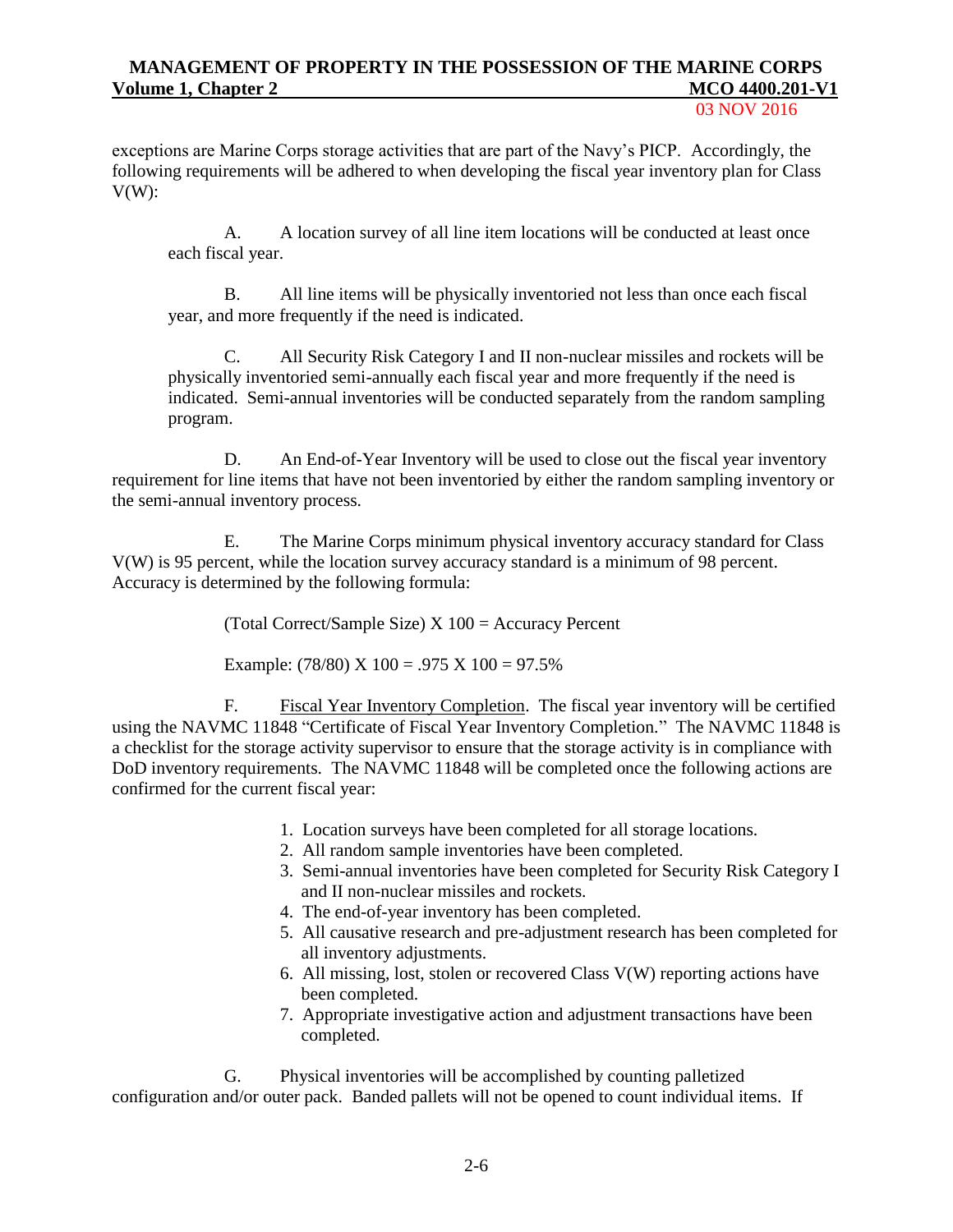03 NOV 2016

markings are believed to be incorrect, an actual count of each item will be made of those configurations believed to be incorrectly marked.

#### 020503. Military Equipment (ME) Not In Use.

Military equipment positioned at the intermediate level of supply which has not yet been issued to a consumer level organization to fulfill a requirement in the AAO. This includes SAC 1 TAMCN items positioned at the Supply Management Units (SMUs), defined as supply system stocks. As such it will be inventoried on an annual basis.

020504. OM&S Held at the Consumer Level.

OM&S held at consumer level activities (e.g., demand supported items) will be inventoried quarterly.

020505. Inventory.

Materiel held at intermediate and wholesale activities purchased with working capital funds and held for sale to retail organizations will be physically inventoried on an annual basis.

020506. Controlled items.

Controlled items have characteristics that require that they be identified, accounted for, secured, segregated, or handled in a special manner to ensure their safeguard or integrity. Controlled items will be inventoried annually or as directed by the CO, AO, SupO or APO. The three types of controlled items, in descending order of degree of control are:

A. Classified items. Materiel that requires protection in the interest of national security. These items have a CIIC of 7, 9, A, B, C, D, E, F, G, H, K, L, O, S, or T.

B. Sensitive items. Items that require a high degree of protection and control because of statutory requirements or regulations such as narcotics and drug abuse items, precious metals, items that are high in value, highly technical, hazardous nature, small arms, ammunition, explosives, and demolition materiel. These items have a CIIC of 9, 1, 2, 3, 4, 5, 6, 8, C, Q, or R.

C. Pilferable items. Items that have ready resale value or civilian application for personal use and, therefore, are especially subject to theft are defined as pilferable items. Examples are binoculars, projectors, monitors, televisions, cameras, hand-held two-way radios, laptop computers and cell phones. Pilferable items must have a catalogued CIIC of I, J, M, N, P, Q, V, W, X, Y or Z.

# 020507 Electronic Key Monitoring System (EKMS) and Controlled Cryptographic Items (CCI).

CCI is described as secure telecommunications or information handling equipment, associated cryptographic components, or other hardware item which performs a critical Communications Security (COMSEC) function. Items so designated are unclassified but controlled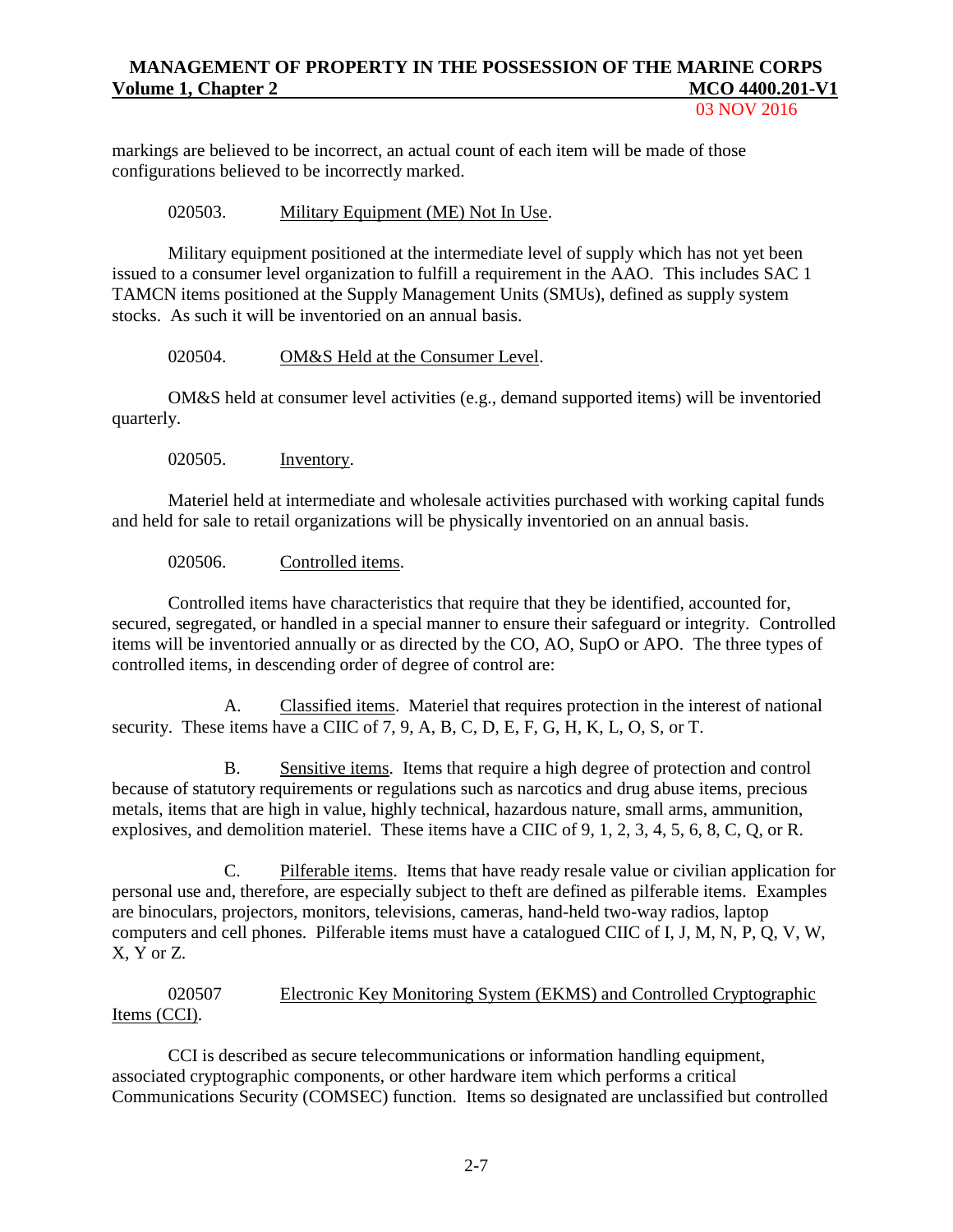03 NOV 2016

items. This equipment requires dual accountability by unit EKMS managers and unit supply personnel.

A. Physical inventories will be conducted semiannually of all COMSEC material holdings (including publications, manuals and equipment) with Accounting Legend Code 1, 2, 4, 6, and 7.

B. Semiannual inventories will include all CCI equipment and uninstalled CCI components with a CIIC of 9. This is necessary to guard against preventable losses of unkeyed CCI to actual or potential adversaries.

020508. Small Arms Light Weapons.

Detailed procedures for the accountability, reporting and overall management of serialized small arms/light weapons are contained in reference (g). With regards to physical inventories and serial number control of small arms/light weapons, the DoD has directed each of the services to establish life-cycle control of all small arms/light weapons by serial number and/or Unique Item Identifier (UII). Accordingly, all Marine Corps activities and installations will:

A. Conduct a 100 percent serialized inventory of all small arms/light weapons monthly, utilizing a local account listing (e.g., Consolidated Memorandum Receipt (CMR), Custodian Asset Report (CAR)) and current Crane Assets extract. The monthly serialized inventory must include all weapons not boxed, banded, and sealed with tamper-proof devices (long term storage). The use of unit asset information from Naval Surface Warfare Center (NSWC), Crane Division, Crane, Indiana is critical to reconciling reporting errors with the National Registry during monthly serialized inventories. Access to the NSWC on-line registry is restricted to users with public key infrastructure capability. Accordingly, SupOs or APOs shall request access to enable them to search/query weapon serial numbers throughout the Marine Corps' registered inventory. All monthly serialized inventory documents and inventory officer comments must be retained for a period of ten years (three years active, seven years archived).

B. Conduct a 100 percent complete annual physical inventory of all serialized small arms/light weapons, utilizing the current Crane Annual Verification Report and unit subcustody records (i.e. CMR, CAR). Once received at the owning unit, Annual Verification Reports will be validated and returned to the Marine Corps Registry at NSWC Crane, Indiana within 45 calendar days of the date of the listing. The certification statement provided with the listing will be signed and dated by the CO/AO. All documentation of annual verification physical inventories must be retained for a period of ten years.

C. When there is any evidence of tampering with sealed containers, custodians will open containers and complete a physical count by UII and serial number of each individual small arm/light weapon inside the container regardless of the inventory cycle.

D. Conflict of Interest. To avoid a conflict of interest for the accountability of serialized small arms/light weapons; armorers, armory custodians, and supply personnel directly involved with managing the accountable records for small arms/light weapons, will not perform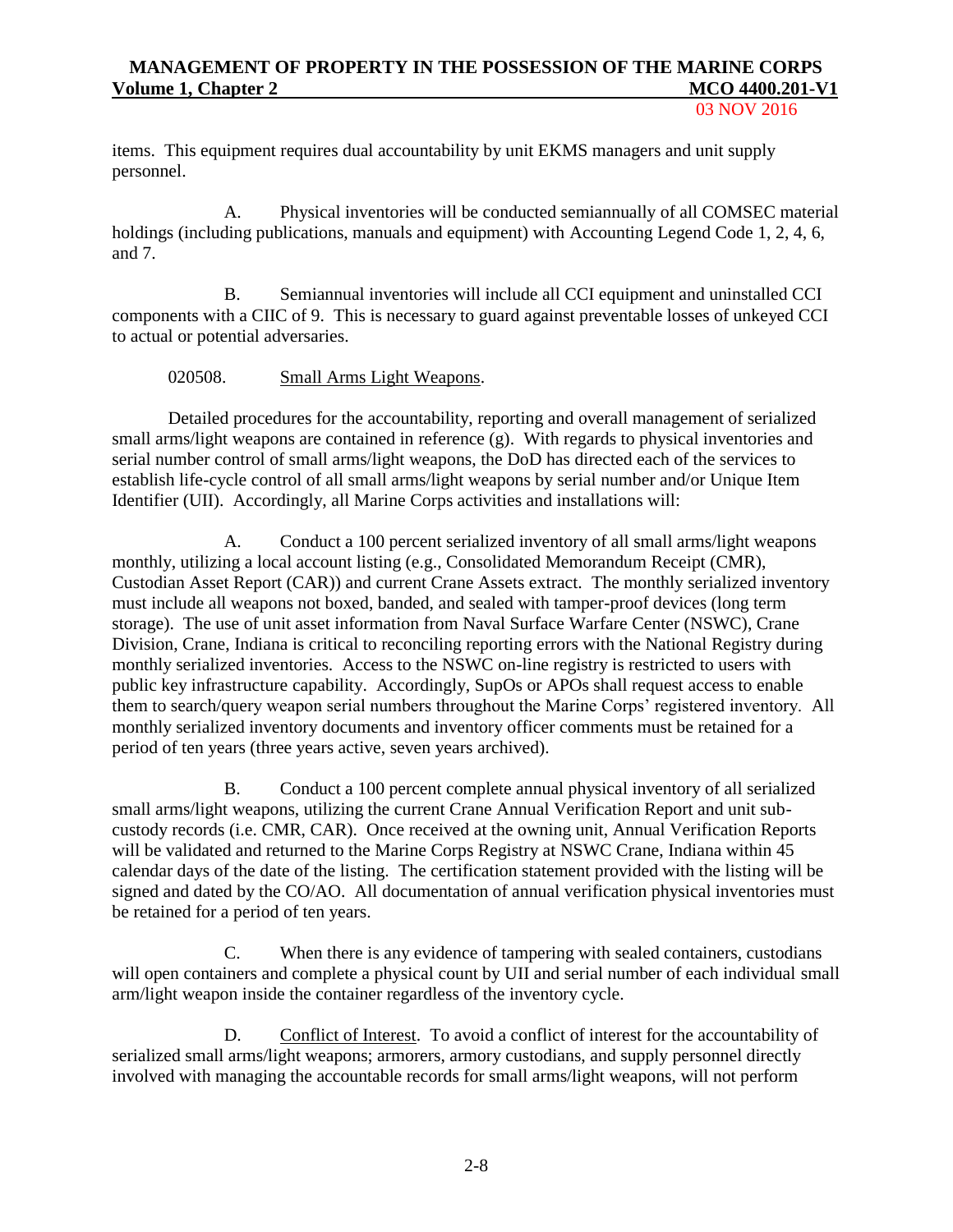monthly or annual physical inventories. COs/AOs will appoint, in writing, a disinterested inventory officer/personnel to conduct monthly and annual serialized physical inventories.

E. Per reference (h), small arms stored at the depot level will be inventoried annually. Accordingly, small arms stored at the MARCORLOGCOM Inventory Control Point are exempt from the requirement for monthly serialized inventories. All other provisions for physical inventories of small arms apply to the required annual inventories at the depot level.

#### 020509. Military Equipment (ME) in Use.

ME in Use has been distributed and fielded to consumer level activities as its final destination in the supply chain. This includes military equipment acquired and fielded to its final destination to fulfill a requirement in the AAO (i.e., at using units, positioned at Remote Storage Activities (RSAs) and in stores at MARCORLOGCOM). SupOs and APOs will execute 100 percent annual physical inventories of all military equipment assigned to the property records of their command regardless if it has been issued to a RO or RI.

A. Military equipment which has been borrowed from other organizations must not be included in annual physical inventories; however, military equipment on the accountable records that is on loan to another organization must be included.

B. The following examples of military equipment and storage activities, which meet the reporting criteria stated above, will have annual physical inventories conducted.

- 1. Newly provisioned military equipment.
- 2. Depot Maintenance Float.
- 3. Equipment managed by the Fleet Support Division with MARCORLOGCOM.
- 4. Prepositioned War Reserve.
- 5. Government Furnished Equipment.
- 6. Government property managed by commercial contractors.
- 7. Military equipment managed or held by other services (e.g., calibrations lab, IT equipment held at Space and Naval Warfare Systems Command).
- 8. Marine Corps Prepositioning Program Norway.
- 9. Consolidated Storage Programs.

C. Marine Corps Prepositioning Ships (MPS). Due to the inaccessibility of assets during the afloat phase of the Maritime Prepositioning Force (MPF) schedule, the MPF program is exempt from the 100 percent annual physical inventory requirement. Instead, a 100 percent inventory will be conducted on Marine Corps equipment and materiel positioned on MPS when ships are downloaded in port as part of the MPF maintenance cycle.

#### 020510. Military Equipment Assigned to Responsible Officers (ROs) or Responsible Individuals (RIs).

Since most of the military equipment at any command/storage activity is controlled and accounted for by ROs/RIs, it is extremely important that all assets within RO control are physically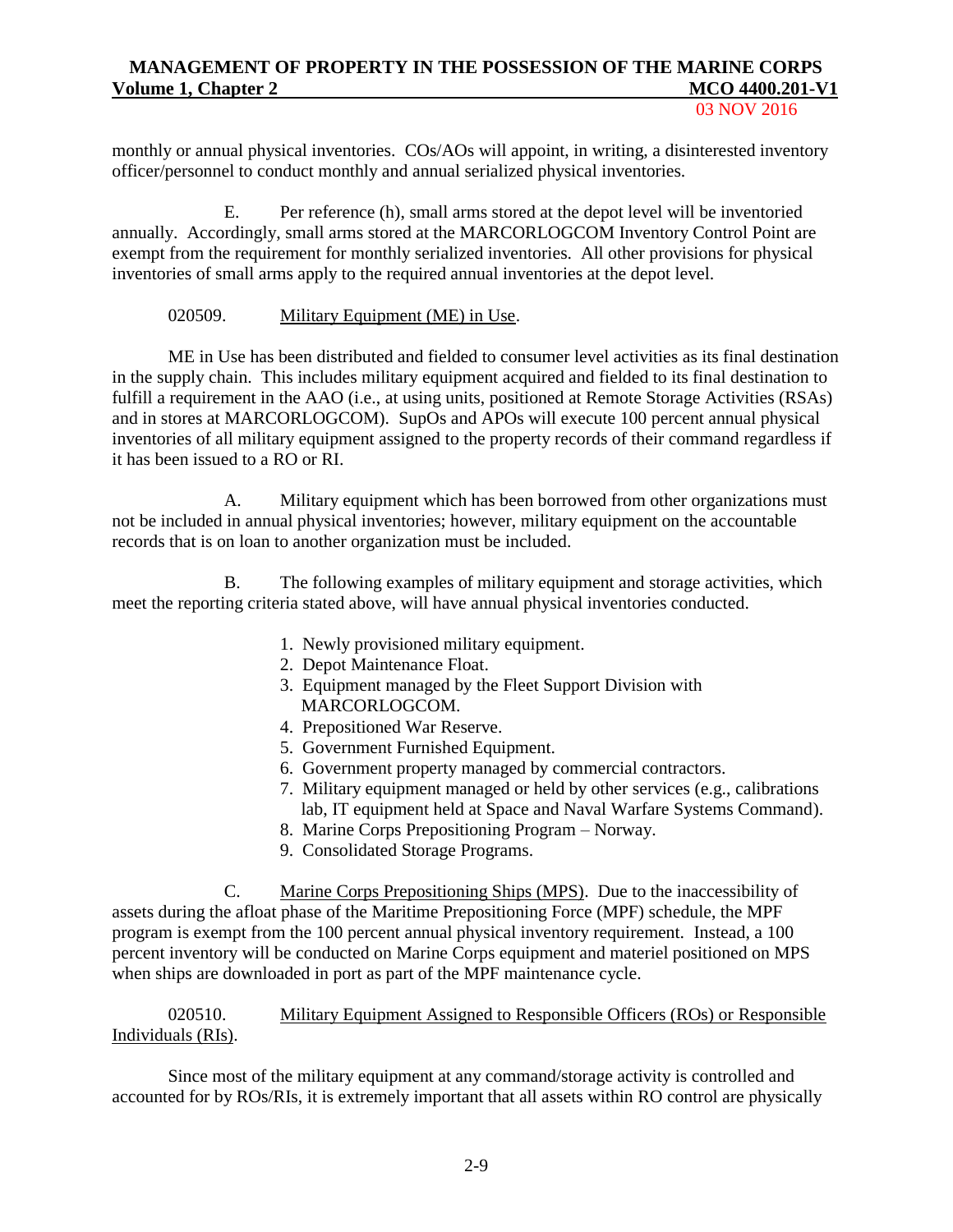03 NOV 2016

inventoried, and that detailed CMR or Inventory Locator File (for RSAs) listings are verified. ROs/RIs will conduct physical inventories and reconcile CMRs on a quarterly basis. One of these quarterly reconciliations may coincide with the command-wide 100 percent annual physical inventory. A 100 percent physical inventory will also be completed in conjunction with a change in RO/RI.

Note: Military equipment (TAMCN items) issued to ROs/RIs is categorized as "Military Equipment In Use."

#### 020511. Government Furnished Property (GFP) and/or Government Furnished Equipment.

Marine Corps property may be furnished to, or acquired by, government contractors under the provisions of a contract. Property provided to a contractor under the terms of a contract assigned or transferred to the Defense Contract Management Agency for administration remains Marine Corps property. For contracts awarded under reference (i), responsibility for GFP will be transferred to the contractor; however, the Management Control Agency (MCA) at Marine Corps Logistics Command or Marine Corps Systems Command will create and maintain a GFP asset listing on the APSR for fiduciary reporting purposes. The contractor shall periodically perform, record, and disclose physical inventory results as set forth within the contract. A final physical inventory will be performed upon contract completion or termination. The contracting agency will ensure that certification is provided to the appropriate MCA for all property in the hands of contractors as required by contractual agreements. The certifications will state that materiel has been inventoried and that on hand quantities have been verified. Per Volume 10 of this Order, the MCA will semiannually report GFP inventory and financial value to DC I&L. Installation Support Activities co-located with Marine Corps maintenance depots will inventory their materiel assets using the inventory rules prescribed in reference (a) if the materiel is warehoused and inventory management is the responsibility of Defense Logistics Agency (DLA). If not, this materiel will be inventoried annually and will be reported to DC I&L during the semi-annual and annual OM&S reporting schedules.

#### 020512. Garrison Property.

Garrison property is used to provide general government services or goods in the support of end item development, maintenance, storage, and/or to support the operations of a Marine Corps installation and its tenant activities. Garrison property includes, but is not limited to, office equipment, automated data processing equipment, industrial plant equipment, training equipment, special tooling, and special test equipment. Physical inventories of garrison property recorded in an APSR must be conducted annually.

#### 020513. Command Directed Inventories.

Command directed inventories will be conducted upon:

- A. Change of CO/AO, SupO/APO, or RO/RI.
- B. Suspicion of pilferage (especially for controlled items).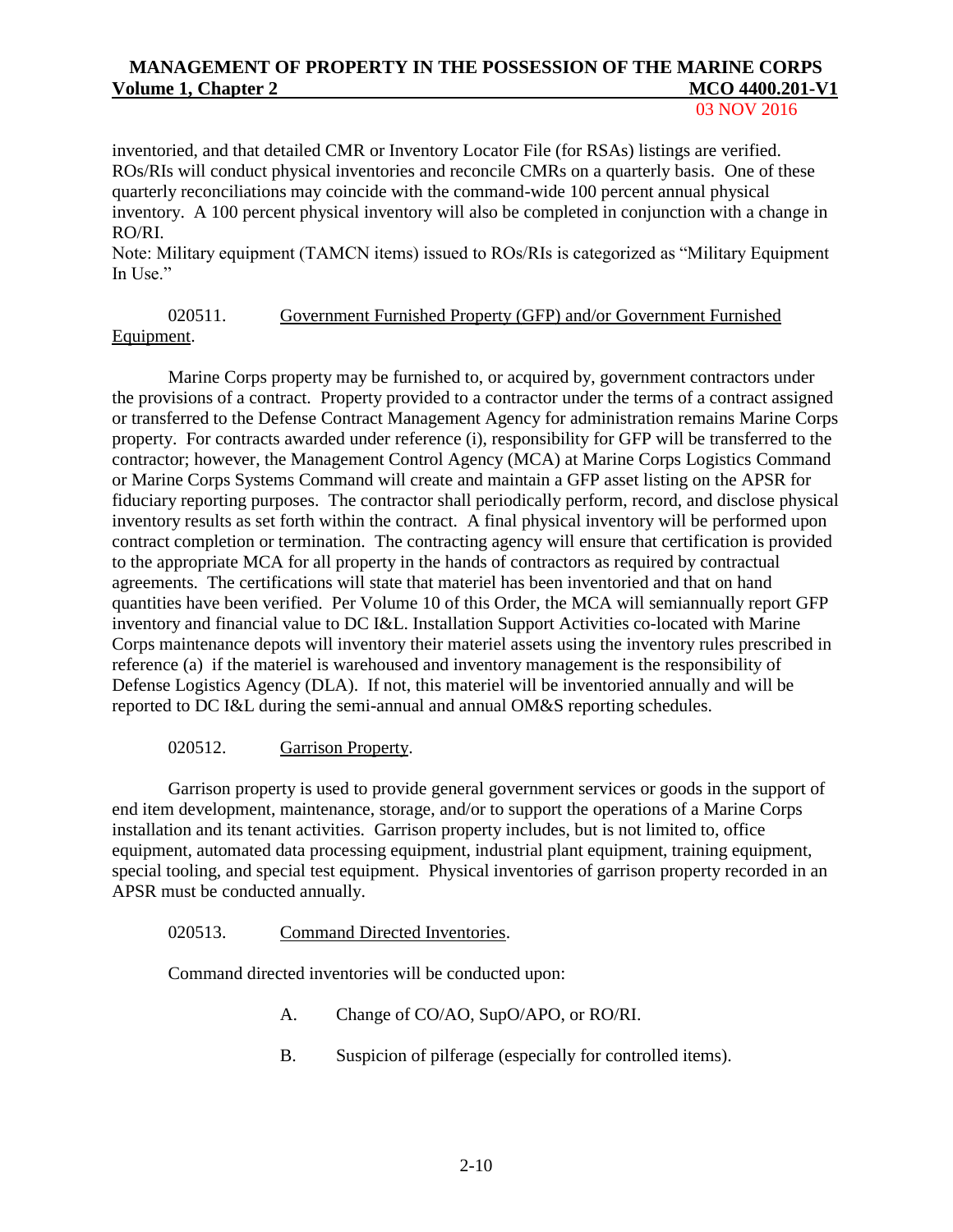03 NOV 2016

C. Identification of inventory discrepancies for which causative research

is non-conclusive.

#### 020514. Materiel Managed by Other Services / Agencies.

Policy for physical inventory of Marine Corps property that is managed by other Services and/or Agencies (e.g., DLA) is contained within references (a), (b) and (f). More stringent physical inventory control standards than those published in the references may be implemented through documented mutual agreements between the Marine Corps and the other Service / Agency. Such agreements must be approved by DC I&L.

#### 0206 INVENTORY PROCESSES

A physical inventory consists of verifying each line item's identifying attributes, container marking, location, and quantity between the storage activity's asset/stock record and the physical assets in storage. It also involves the counting of physical property, comparing this count to the record balance, and adjusting or correcting records so that the record balance and quantity of property on hand are identical. To achieve this condition it is important that counters not be provided information that will make them aware of the record quantity.

#### 020601. Identifying attributes.

Materiel line items are identified by the following attributes:

- A. National Stock Number / National Item Identification Number.
- B. Lot Number (if applicable).
- C. Department of Defense Identification Code (if applicable).
- D. Serial Number (if applicable).
- E. Condition Code.
- 020602. Location.

The location verification process consists of checking the physical location of the assets as compared to the activity's asset/stock record. This includes separate location identifiers such as staging areas, packing areas, magazines, and grids, if applicable.

020603. **Quantity.** 

Quantity is the verification of the physical asset count against the recorded quantity on the storage activity's asset/stock record; this is to include in-process documentation. In-process documentation that falls outside the authorized processing times will not be cause to remove the noted error.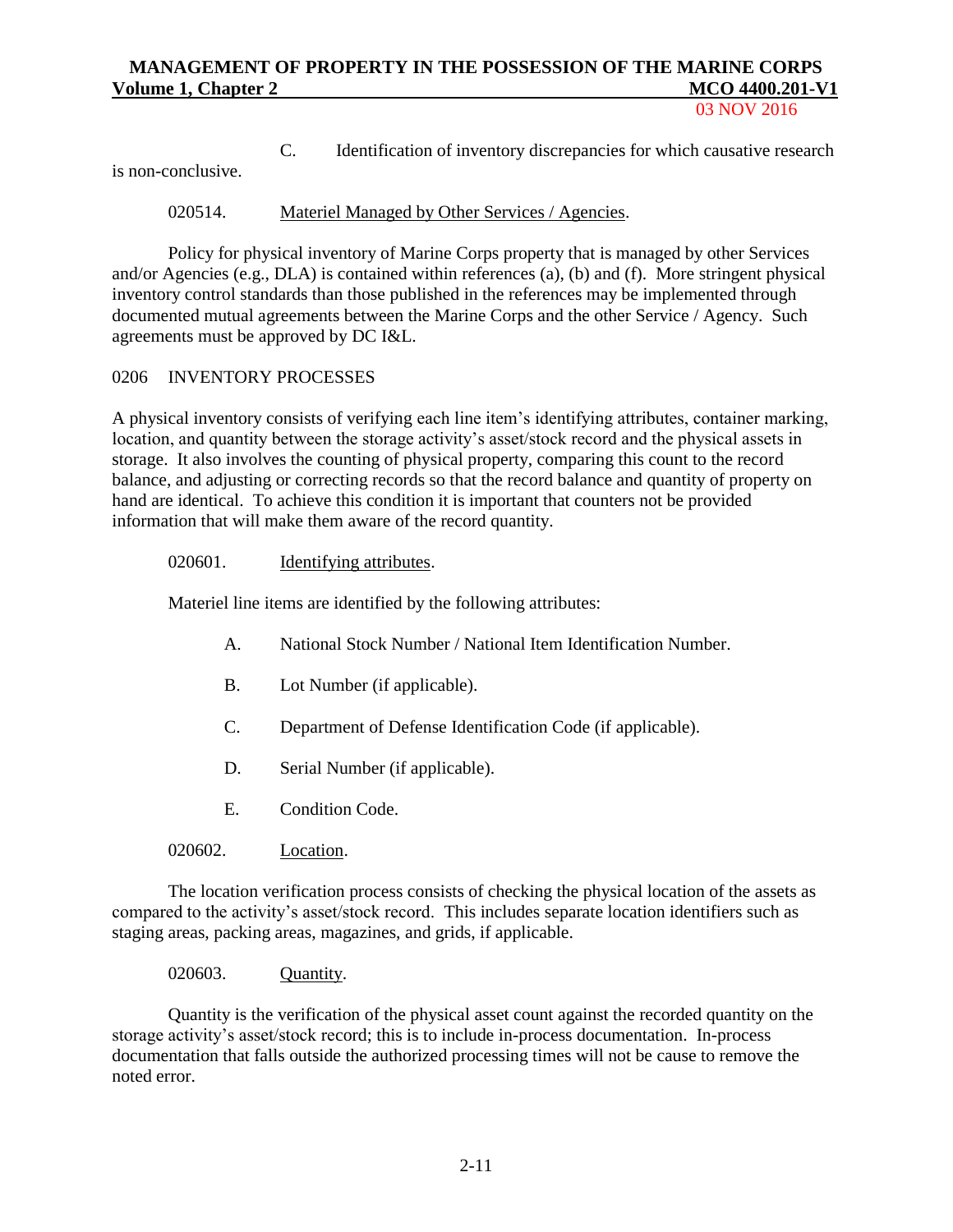03 NOV 2016

#### 020604. Asset/stock record.

The asset/stock record is the official accountable record at the storage activity showing the balance of assets that the activity is accountable for maintaining.

#### 0207 INVENTORY ACCURACY REQUIREMENTS

Per references (a) and (c), acceptable inventory accuracy levels and performance goals must be maintained within commands/activities that manage and account for government property. The minimum acceptable levels for inventory accuracy are set forth below. COs/AOs may also set more stringent guidelines for inventory accuracy levels and reporting requirements to ensure the proper amount of focus and command attention.

#### 020701. Inventory accuracy for property record items will be at the following levels:

A. Classified, sensitive, and controlled items as described per paragraph 0203:

100%.

B. Unclassified and non-controlled items: 98%.

020702. Accuracy rates for supply system stocks will be consistent with Table 2-2.

| Category                    | <b>Population</b>               | Goal $(\% )$ | Tolerance $(\%)^1$ |
|-----------------------------|---------------------------------|--------------|--------------------|
| A                           | Unit Price $> $1,000$           | 99           | 0                  |
| B                           | Non-definitive Units of         | 95           | 10                 |
|                             | Measure <sup>2</sup>            |              |                    |
|                             | Or                              |              |                    |
|                             | On-Hand Balance $> 50$ and      |              |                    |
|                             | Extended Value $> $50,000$      |              |                    |
|                             | Or                              |              |                    |
|                             | NSN Activity (# of transactions |              |                    |
|                             | affecting record balances)      |              |                    |
| $\mathcal{C}_{\mathcal{C}}$ | On-Hand Balance $< 50$          | 95           | 5                  |
| D                           | All Other Material Not Meeting  | 95           |                    |
|                             | Above Criteria                  |              |                    |
| 95 percent Confidence Level |                                 |              |                    |

<sup>1</sup> Tolerance level % is  $+/-$  of the Goal %

<sup>2</sup>Applicable Units of Issue: AT, AY, BF, BK, CD, CF, CZ, DZ, FY, FT, FV, GP, GR, HD, KT, LB, MR, OZ, OT, PG, PR, SE, SF, SO, SP, SY, TD, TE, TF, TN, TO, TS, MC, MX, YD

Table 2-2 Accuracy Rates for Supply System Stocks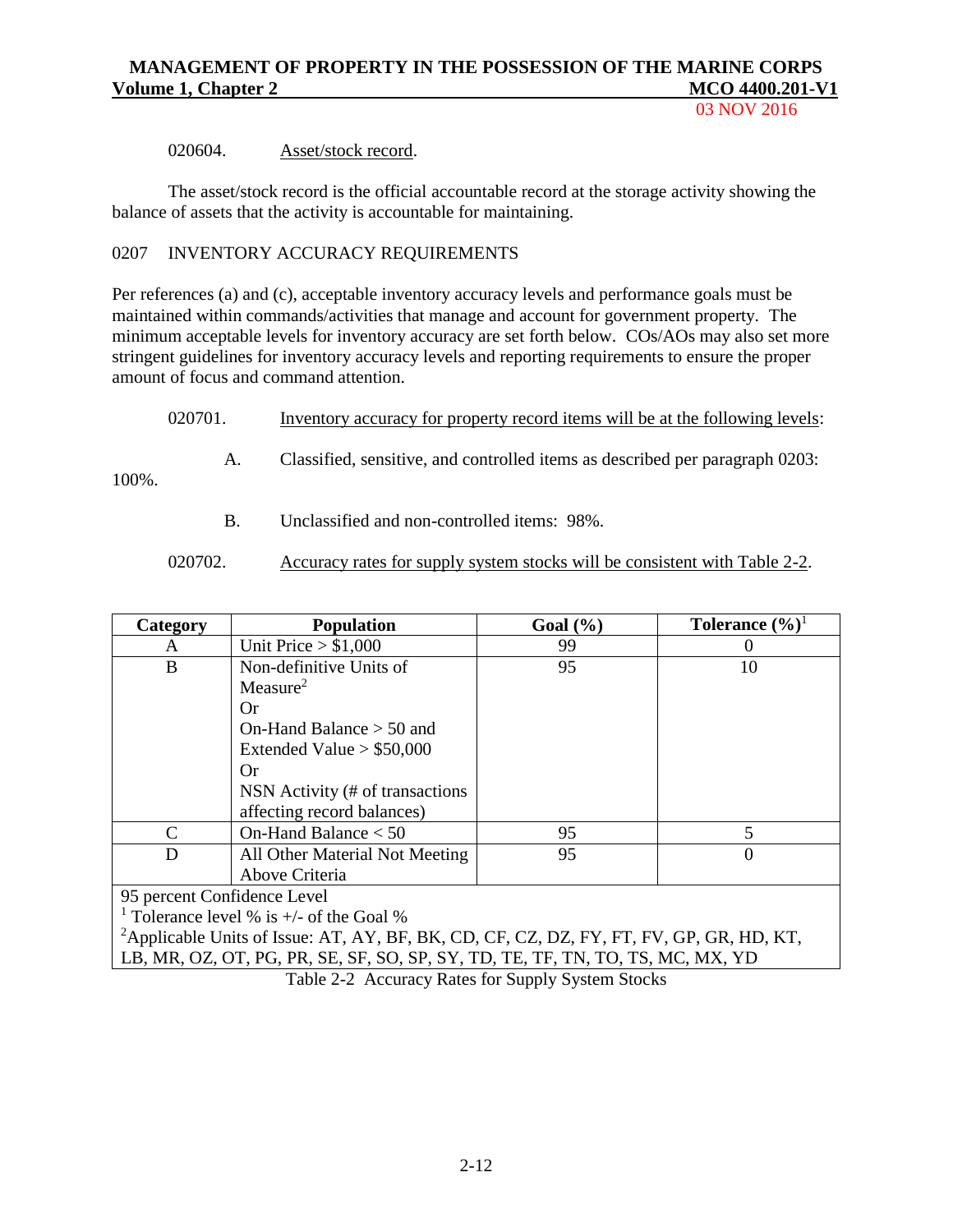03 NOV 2016

| <b>VOLUME 4: CHAPTER 3</b>                                                                                                                                          |  |
|---------------------------------------------------------------------------------------------------------------------------------------------------------------------|--|
| "RECORD RECONCILIATION PROGRAM"                                                                                                                                     |  |
| <b>SUMMARY OF SUBSTANTIVE CHANGES</b>                                                                                                                               |  |
| Hyperlinks are denoted by <i>bold, italic, blue and underlined font</i> .                                                                                           |  |
| The original publication date of this Marine Corps Order (MCO) Volume (right header)<br>will not change unless/until a full revision of the MCO has been conducted. |  |
| All Volume changes denoted in blue font will reset to black font upon a full revision of this<br><b>Volume</b>                                                      |  |
| <b>PAGE</b><br><b>DATE OF CHANGE</b><br><b>CHAPTER</b><br><b>SUMMARY OF</b><br><b>PARAGRAPH</b><br><b>SUBSTANTIVE CHANGES</b><br><b>VERSION</b>                     |  |
|                                                                                                                                                                     |  |
|                                                                                                                                                                     |  |
|                                                                                                                                                                     |  |
|                                                                                                                                                                     |  |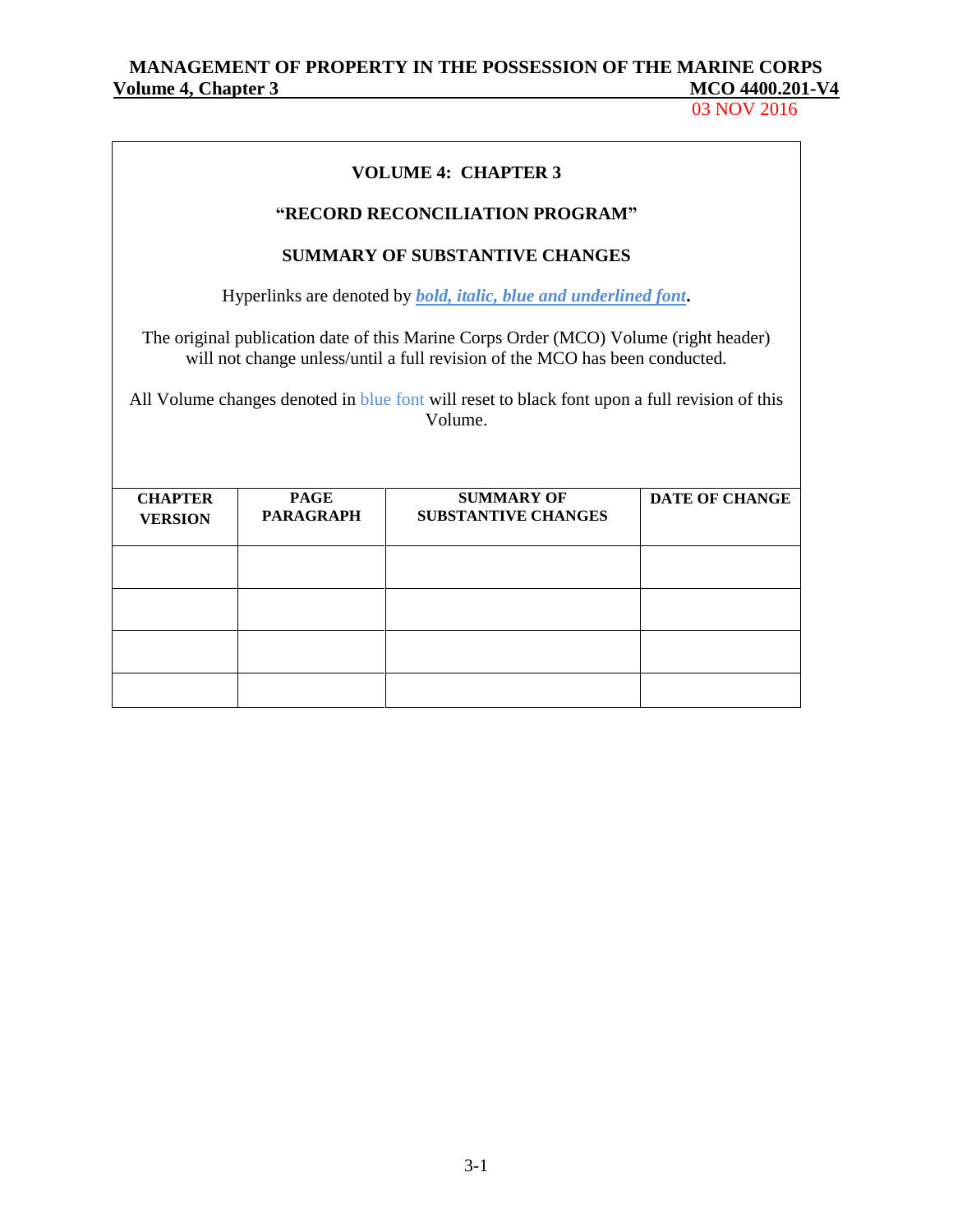03 NOV 2016

#### **CHAPTER 3**

#### **RECORD RECONCILIATION PROGRAM**

#### 0301 GENERAL

This chapter establishes policy and guidance for the governing of strategic, operational, intermediate, wholesale, and enterprise management activities for the successful administration of the Record Reconciliation Program (formerly known as the Location Audit Program) directly supporting the United States Marine Corps' PICP. This chapter defines processes and procedures for managing a Record Reconciliation Program. Additionally, it provides guidance to Headquarters Marine Corps (HQMC) agencies, the Operating Forces, and the Supporting Establishments ensuring that Marine Corps processes and procedures are executed in compliance with the guidance set forth in this chapter and the following published DoD guidance and references (a), (b), (d), (f), (j), (k), and (l).

#### 0302 PURPOSE

The purpose of the Record Reconciliation Program is to conduct a physical verification, other than actual count, between the actual physical location of assets and recorded location data in the applicable APSR to ensure that all assets are properly recorded. The Record Reconciliation Program consists of actions required to assure compatibility between the assets in storage and the locator records, and between the locator records and the APSR.

#### 0303 ACCOUNTABLE PROPERTY SYSTEMS OF RECORD (APSR)

030301. Reference (f) directs the establishment and use of APSRs to ensure integration with core financial and other systems and processes, particularly those for logistics and acquisition.

030302. An APSR is a government information system used to control and manage accountable property records. It is a subset of existing organizational processes related to lifecycle management of property and is integrated with the core financial systems. Examples of USMC approved APSRs as defined within Volume 1, Chapter 4 of this publication are; Global Combat Support System – Marine Corps (GCSS-MC), Defense Property Accountability System (DPAS), Stock Control System (SCS), Defense Medical Logistics Standard Support Automated Information System, and the Ordnance Information System – Marine Corps (OIS-MC).

#### 0304 RECORD RECONCILIATION PROGRAM

All Marine Corps supply and storage activities will implement a Record Reconciliation Program that consists of effective location surveys and location reconciliations for property that has not been subcustodied to an RO/RI.

030401. DoD acceptable goals for record accuracy are provided in paragraph 0307.

030402. The Record Reconciliation Program is subject to the following quality control measures to assist Marine Corps supply and storage activities in identifying those human, procedural,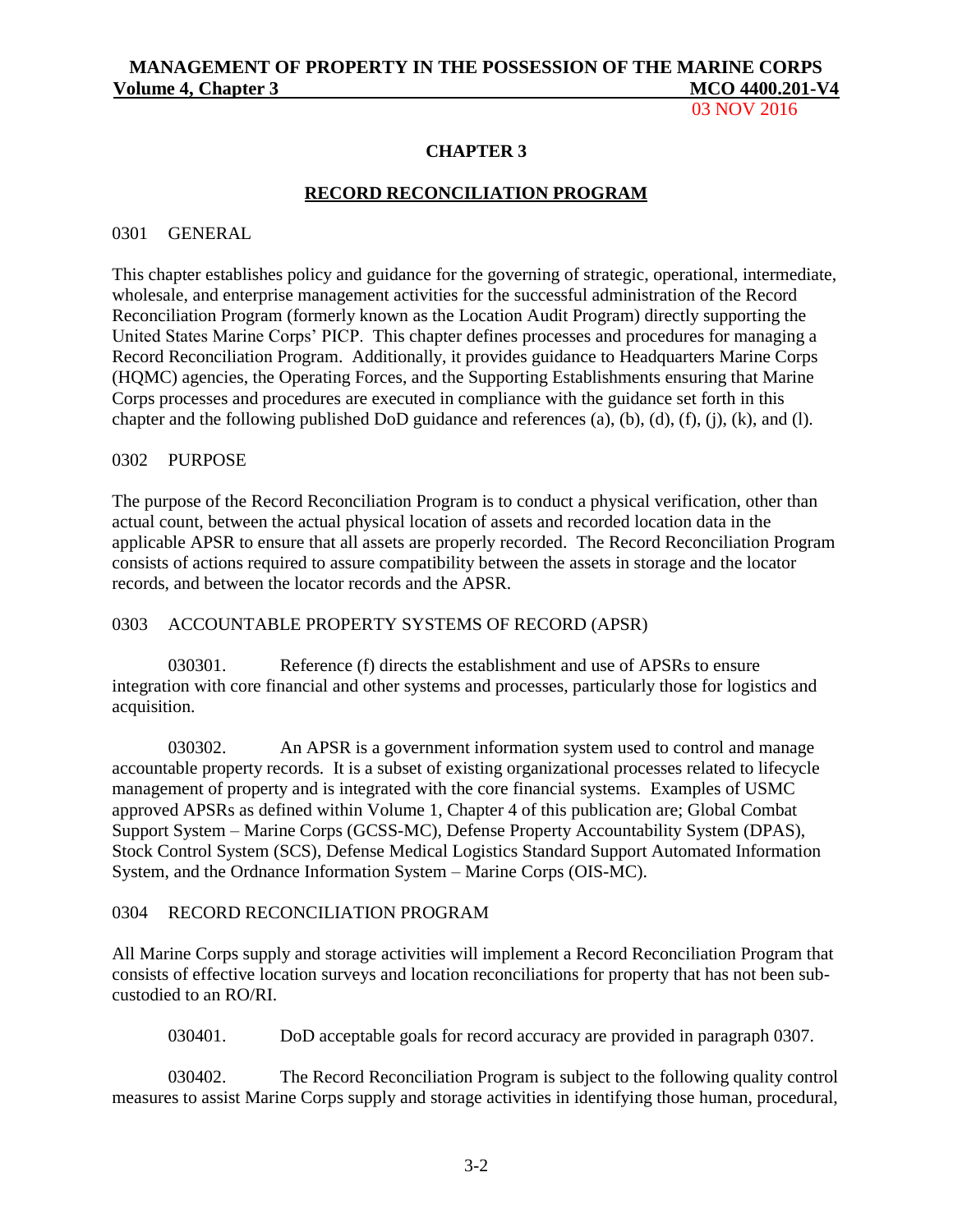03 NOV 2016

or system errors that adversely affect record accuracy, and to assist in achieving better control over physical materiel and warehousing practices. Within the scope of this quality control program, work processes directly related to the control of physical materiel shall be monitored for attained quality levels and performance evaluated on numerical goals. Accordingly, all quality control programs shall include reviews to assess the accuracy/quality of the following work processes:

A. Warehousing practices. This includes checks of storage practices, stock rotation, shelf life management, identification of in-store materiel, mixed stock, location accuracy and re-warehousing projects.

B. Receiving Practices. This includes checks of documentation, materiel identity, quantity, and condition code; checks for processing timeliness; and verification of daily input data to the location system.

C. Issuing Practices. This includes checks of legibility of issue documents; accuracy of stock selection as to identity, quantity, unit of issue, shelf life, condition code, and type of pack (subsistence only); marking of outgoing issues/shipments; and release to carriers or end users.

D. Validity of Automated Data. This includes checks of receipt, issue, and adjustment transaction data entries against input documentation.

E. Inventory Practices. This includes checks of inventory counts, location surveys, location reconciliation corrective actions, causative research, and inventory adjustments.

F. Catalog Practices. This includes checks of catalog processing, accuracy, and timeliness, using the affected recorded locations as the total data population.

G. Locator File Updates. This includes checking the accuracy of changes to the locator file (e.g. all additions, deletions, changes of unit of issue, condition code, and shelf life).

H. Supply Discrepancy Report (SDR) Processing. This include checks for processing timeliness and the accuracy of the SDR initiation, follow up and reply, investigation research including identification and correction of supply errors, adjustment of accountable and financial records, and preparation of adjustment transactions if applicable.

I. Suspended Asset Processing. This includes checks of the timeliness in reclassifying suspended materiel (Condition Codes J, K, L, Q, and R).

030403. Whenever possible, quality control checks of these work processes will include identification of the individual performing the tasks. This will facilitate the placement of responsibility for appraising and improving processes within supply and storage activities.

030404. Continued command emphasis and performance reviews are essential for the success of the quality control program. Commanders must ensure effective organizational interrelationships are maintained among functional element concerned with physical inventory control such as; comptroller, data systems, transportation, warehousing, maintenance, quality control,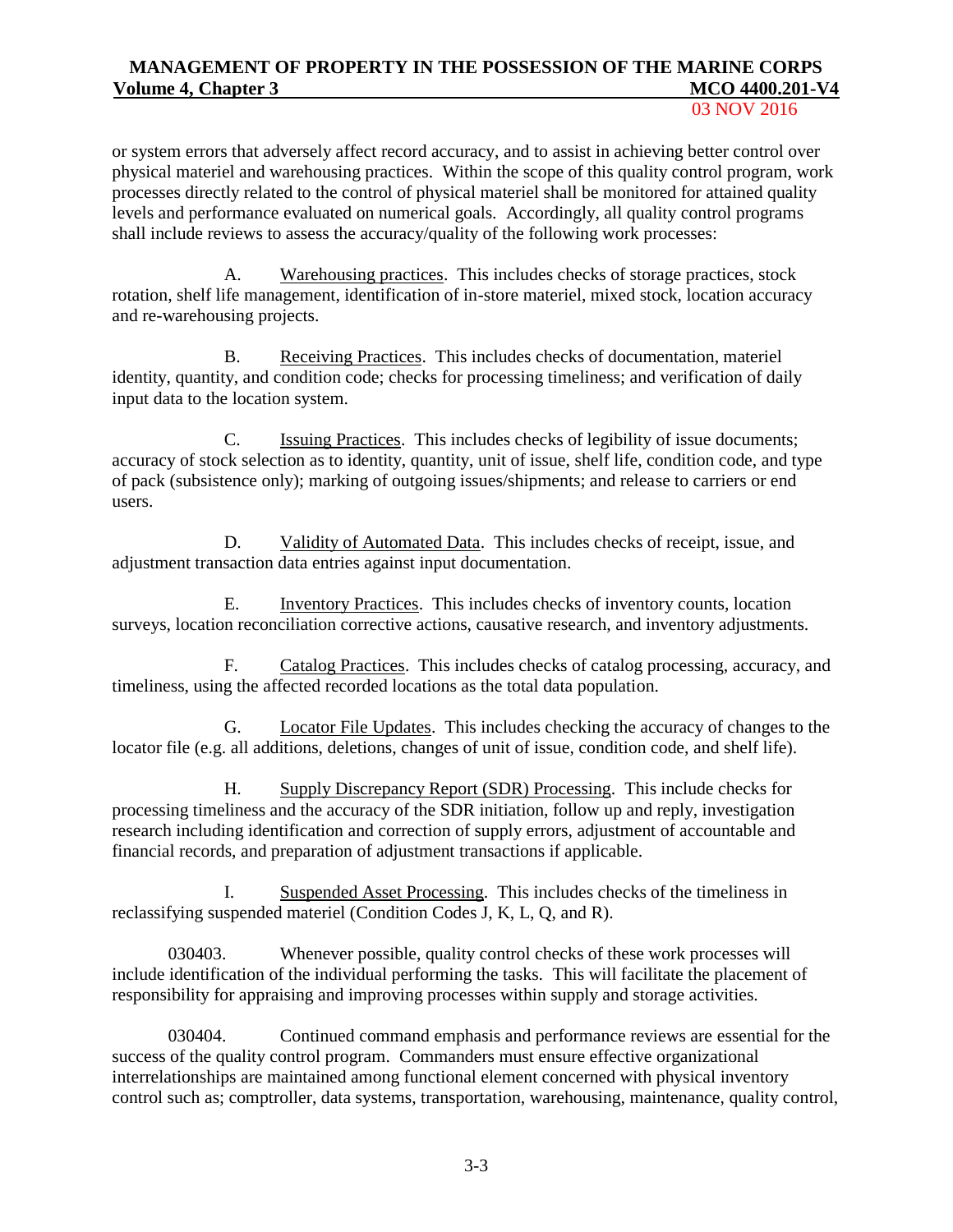03 NOV 2016

and supply management. The quality control program must include provisions for initiating corrective actions when acceptable quality levels are not met.

#### 0305 LOCATION SURVEY

#### 030501. Physical Verification.

A location survey requires a physical verification, other than actual count, between the location of assets and recorded location data to ensure that all assets are properly recorded (e.g. location, identity, condition, shelf-life, unit of issue, etc.). When a discrepancy is identified during a location survey, the storage activity must conduct prompt research and assess the need for a special or unscheduled inventory. Errors must be researched and validated prior to being counted as errors. Note that in some instances, a location survey and physical inventory shall be conducted concurrently.

#### 030502. Frequency.

Location surveys must be accomplished at all Marine Corps supply and storage activities not less than once each fiscal year.

#### 030503. Conducting Location Surveys.

All Marine Corps supply and storage activities will conduct a 100 percent location survey and reconciliation in conjunction with their normally scheduled complete annual inventory of all physical assets on hand. Within consumer level accounts, location surveys are required for all property not issued to an RO/RI. Accordingly, all property under the direct control of the unit SupO or APO (i.e., stored in the supply warehouse) must be stored in a storage location and is therefore subject to a location survey.

#### 030504. Re-warehousing.

Location surveys shall be conducted in both the gaining and losing storage areas following the completion of re-warehousing projects. A location survey conducted as a result of rewarehousing projects may be considered to have satisfied the annual survey requirement for the area surveyed.

#### 030505. Review of Recorded Storage Locations Against Locator Records.

Comparing physical asset locations against recorded locator records resident in the applicable APSR is an integral part of the location survey process to detect physical assets without recorded locations.

#### 030506. Timeliness.

As an objective, all efforts must be made to conduct location surveys in the minimum time necessary to ensure maximum uninterrupted service to customers and/or supported activities;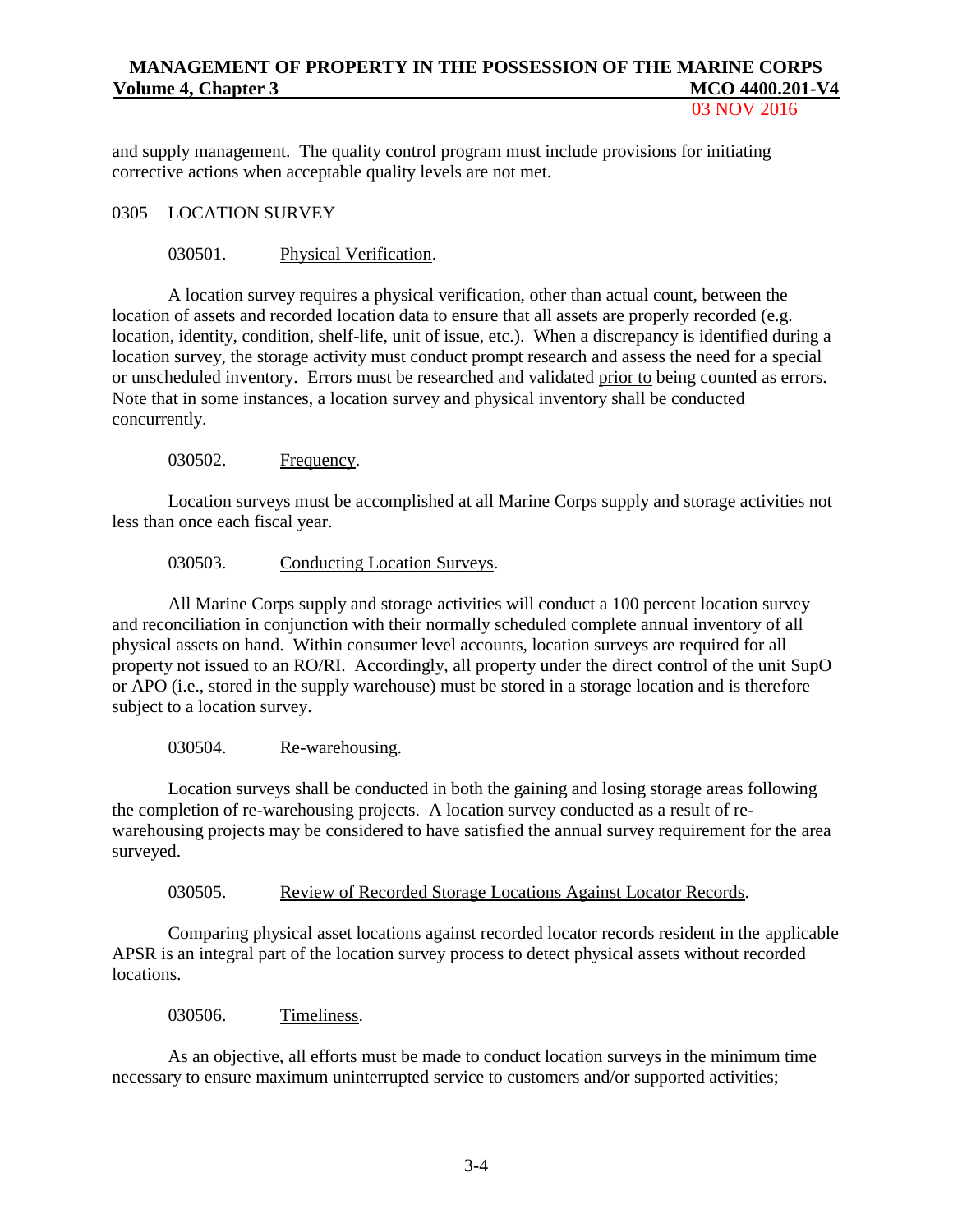03 NOV 2016

however, all efforts to minimize time constraints must not reduce the accuracy of the location surveys.

030507. Permanent Item Locations.

When permanent locations are reserved for items, recorded locations that are unoccupied will be identified and/or verified during the location survey.

030508. Types of Discrepancies.

To measure the accuracy of the location survey results, discrepancies will be classified in one of the four categories below and require prompt corrective action. Only one error per stock number per location will be charged when multiple errors are identified for the same location. When the stock number and actual assets differ for a specific location, the discrepancy error will be classified as a "Locator Error Established" action only. The following location survey discrepancies apply:

A. Locator Record Deleted. The removal or change of a locator record when there is a recorded location but there are no physical assets; unless the location is being held open for new receipts.

B. Locator Error Established. The recording of locations when assets are physically found in storage and no locator record exists; or when the recorded stock number disagrees with the materiel in the location.

C. Locator Record Corrected. Changes to the locator record when physical materiel characteristics differ from any of the following data elements:

- 1. Unit of Issue.
- 2. Supply Condition Code.
- 3. Type of Pack Code (for subsistence only) (See reference (j)).
- 4. Lot number, serial number, or UII (for ammunition only).
- 5. Completeness and accuracy of magazine data card (for ammunition only).

6. CIIC (see reference (k)). Verification of the code will consist of ensuring that assets are stored in areas providing the degree of security commensurate with the assigned code.

030509. To ensure accuracy of accountable property records, special inventories (to include unscheduled inventories) shall be performed when assets are found in an erroneous or unrecorded location, or when there are mismatches in the unit of issue that may result in a quantity variance.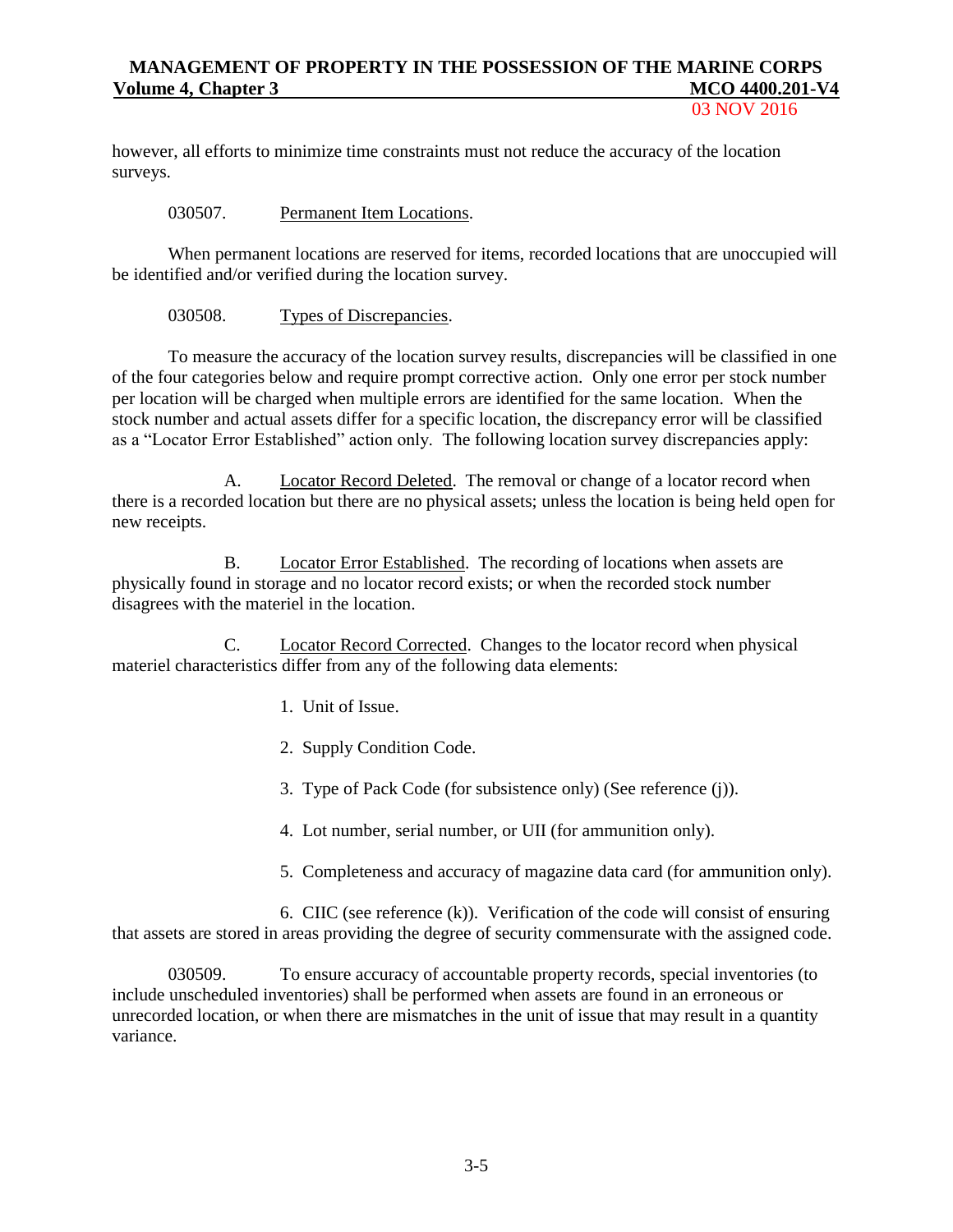03 NOV 2016

#### 0306 LOCATION RECONCILIATION

#### 030601. Requirements.

Location reconciliations require a match between validated storage activity physical assets and the accountable records (location data) that are resident in the applicable APSR to identify and correct the following identified discrepancies:

- A. Items are in physical storage but not resident on the accountable record.
- B. Items are on the accountable record but not in storage.
- C. Common data elements listed in para 030501C do not match.
- D. Quantity discrepancies.

#### 030602. Record Mismatches.

When record mismatches are discovered during the location reconciliation process, adjustments to applicable records must be made in an expeditious manner.

030603. Research.

All initial rejects/mismatches from the location reconciliation process must be researched to include consideration of all pending documents.

030604. Timeliness.

Unscheduled inventories (e.g., spot) required as a result of location reconciliation mismatches will be accomplished immediately.

030605. Location Reconciliation Timeframes.

All Marine Corps supply and storage activities (active and inactive records, including zero balances) will complete a 100 percent location reconciliation of all items and all applicable APSRs not less than once each fiscal year. Annual location reconciliations may be scheduled at any time during the fiscal year. Note that in some instances, a location reconciliation, location survey, and physical inventory may be conducted concurrently.

030606. Common Areas of Concern.

Marine Corps supply and storage activities will institute procedures to ensure that the following common problem areas are examined during location reconciliations:

A. Accountable records show a positive stock balance with no supporting locator record.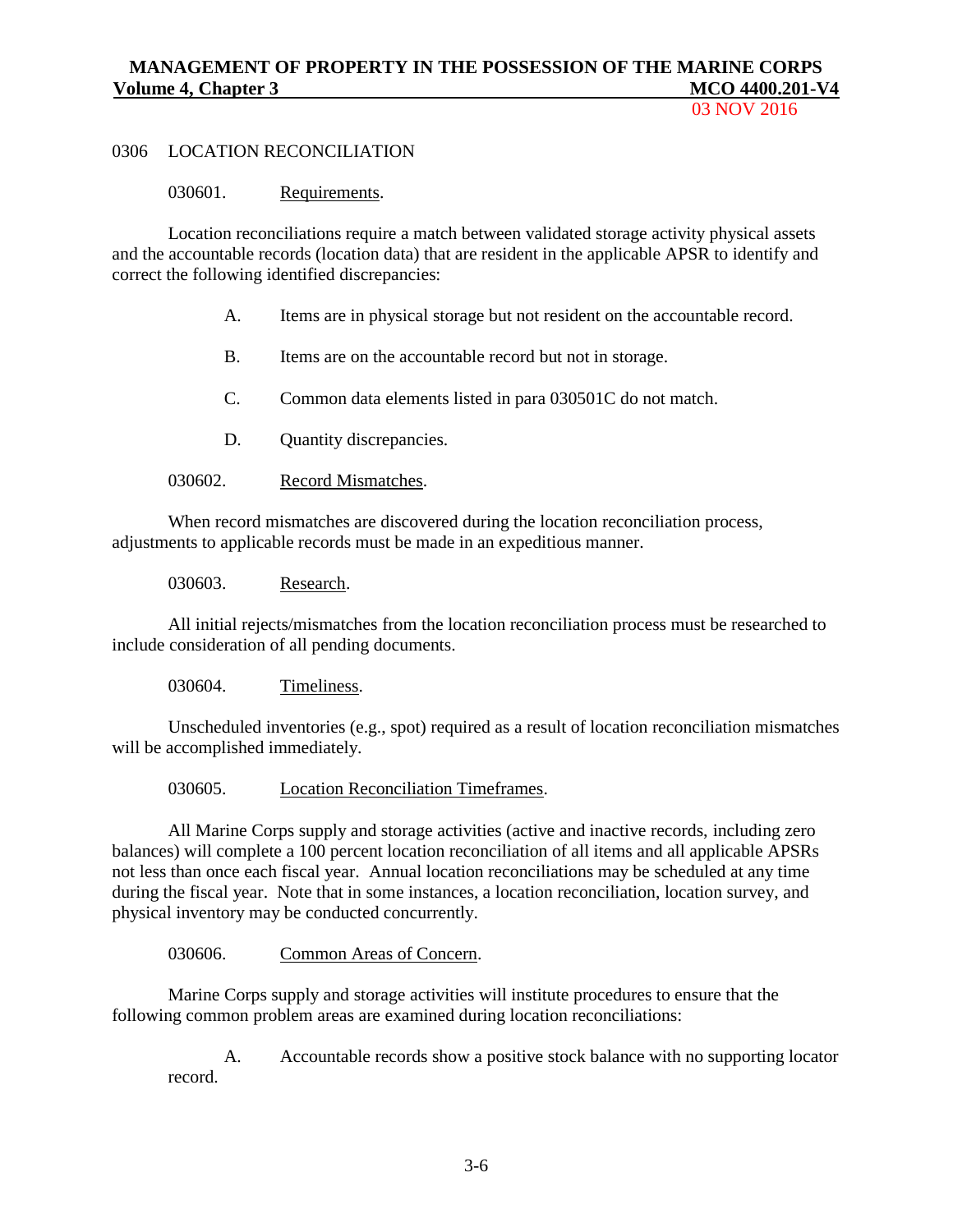03 NOV 2016

B. A locator record is established while no physical assets are in storage.

C. Physical assets are in storage without supporting locator records. (Storage activities that routinely save locations may not be adversely affected by all of the preceding criteria).

D. Locator record with no supporting accountable record (location reconciliation error only).

E. Mismatch of common data elements.

030607. Internal procedures must be established to ensure positive control of all additions, deletions, and changes to the locator file. Locator file updates/changes must be conducted at least weekly to sample the accuracy of changes posted to the applicable APSR to ensure that all assets are properly recorded (i.e., location, identity, condition, and unit of issue).

# 0307 RECORD RECONCILIATION PROGRAM ACCURACY GOALS

- 030701. Location Survey Accuracy:
	- A. General Supplies: 97 percent
	- B. Ammunition: 98 percent
- 030702. Location Reconciliation Accuracy:
	- A. General Supplies: 97 percent
	- B. Ammunition: 98 percent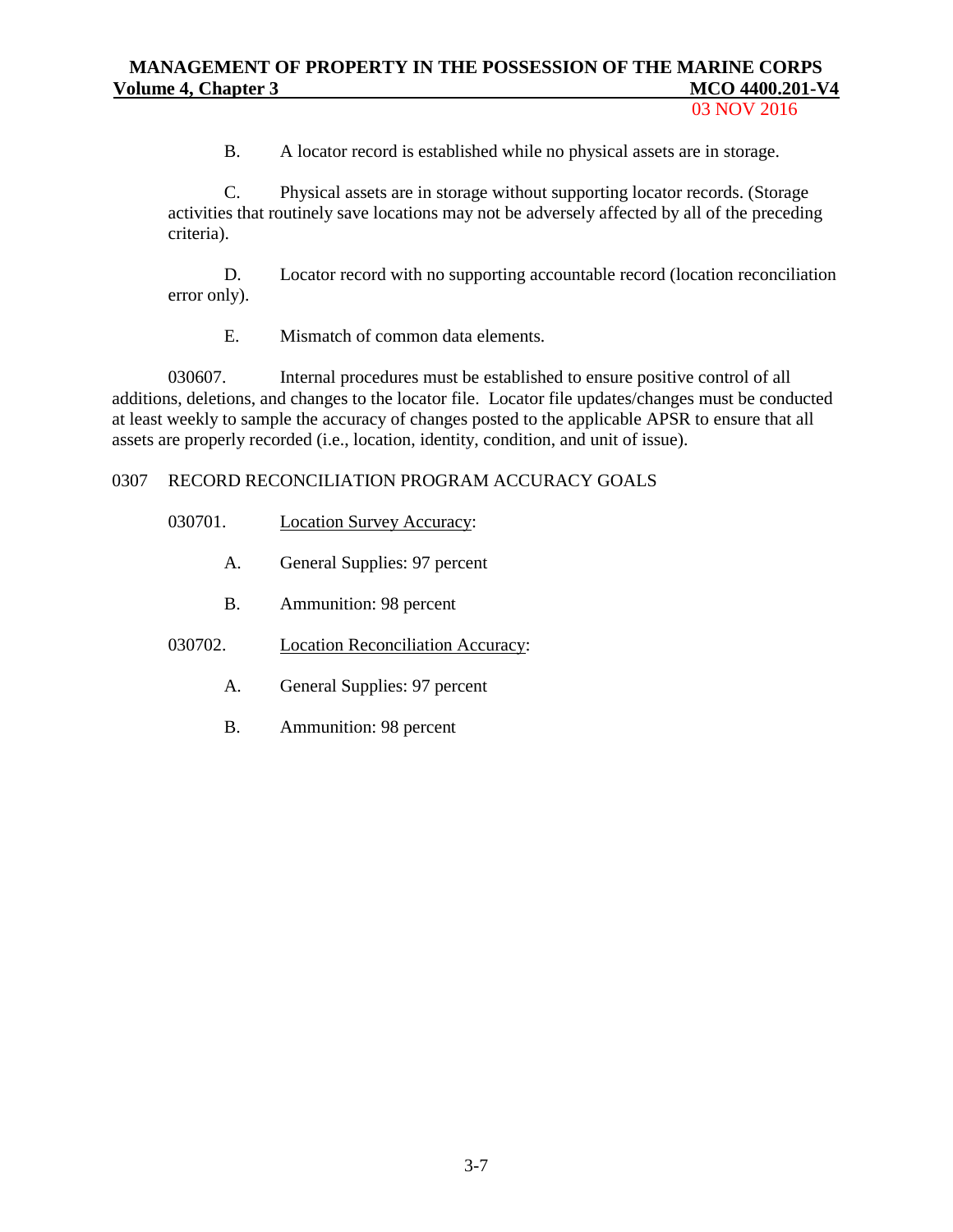03 NOV 2016

| <b>CATEGORY</b>             | <b>SUB-POPULATION</b>                                                                                                                                                                                             | $GOAL(\%)$ | TOLERANCE $(\%)^1$ |
|-----------------------------|-------------------------------------------------------------------------------------------------------------------------------------------------------------------------------------------------------------------|------------|--------------------|
| A                           | Unit Price $> $1000$                                                                                                                                                                                              | 99%        | 0%                 |
| B                           | Units of issue that may be non-definitive.<br>or difficult to measure or (on hand<br>balance $>50$ and extended value<br>$\leq$ \$50,000) or NSN activity (# transactions<br>affecting balance in one year) $>50$ | 95%        | 10%                |
| $\mathcal{C}$               | Date of last inventory $> 24$ months and on<br>hand balance $<$ 50                                                                                                                                                | 95%        | 5%                 |
| D                           | All other materiel not meeting above<br>criteria                                                                                                                                                                  | 95%        | 0%                 |
| 95 percent Confidence Level | $1001$ $111$ , $11$ , $11$                                                                                                                                                                                        |            |                    |

030703. Ammunition Property Accountability Record Accuracy Goal: 95 percent.

<sup>1</sup>Tolerance level is  $+/-$  of the Goal %

Table 3-1: General Supplies Record Accuracy Goals Stratification Sub-Populations and Associated Goals and Tolerance Levels

#### 0308 RECORD RECONCILIATION PROGRAM ACCURACY CALCULATIONS

030801. Locations Surveyed.

The number of storage activity locations surveyed.

030802. Survey Errors.

The total number of location discrepancies as defined in paragraph 030508 of this chapter (report only one error per stock number per location).

030803. Survey Accuracy.

Compute this figure by dividing the locations with discrepancies by the total locations surveyed multiplying by 100, and subtracting the result from 100 percent (100 - ((# of survey errors / # of locations surveyed) x 100)). The DoD goal for location survey accuracy is 98 percent.

030804. Locations Reconciled.

The total number of location records reconciled.

030805. Reconciliation Errors.

The total number of discrepant location records.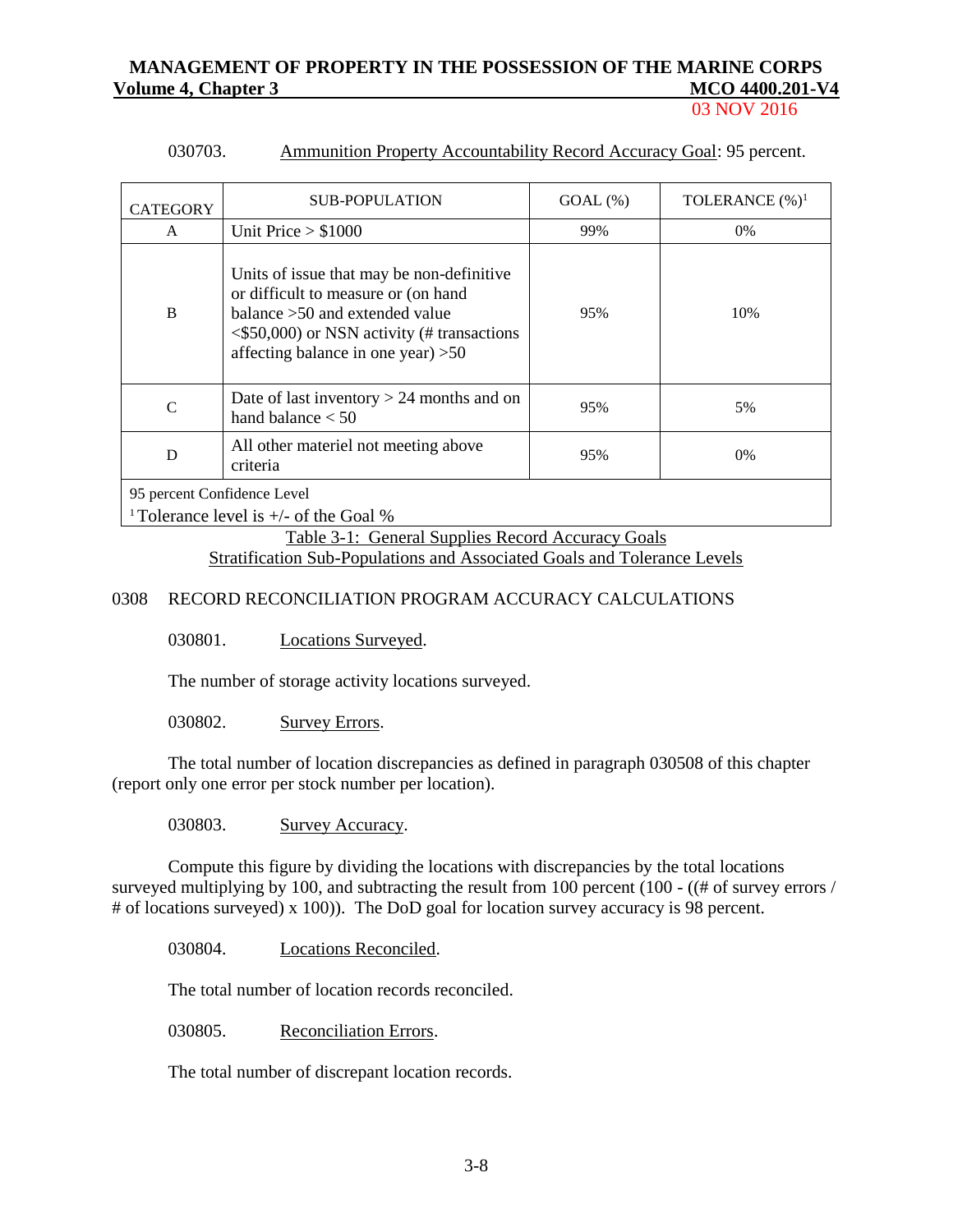03 NOV 2016

#### 030806. Reconciliation Accuracy.

Compute this figure by dividing the number of discrepancies by the number of records reconciled, multiplying by 100, and subtracting the result from 100 percent (100 - ((Reconciliations Errors / Locations Reconciled) x 100)). The DoD goal for location reconciliation accuracy is 98 percent.

030807. Measuring Accuracy.

Discrepancies shall be classified by categories listed in paragraph 030601 to better measure the accuracy of location reconciliation results.

0309 RECEIPT PROCESSING STANDARDS

The timely receipt of inbound property is critical to maintaining accurate inventory records. In addition to the physical reception at point of need within the distribution process (e.g. Base/Station Distribution Management Office freight), the timely receipt of received property is critical to maintaining accurate inventory records and proper close out to reflect accurate customer wait time tied to Time Definite Delivery Standards. Per this policy, Marine Corps supply activities will process receipt transactions for all shipments of materiel no later than two business days from the date materiel is received. This includes all shipments of materiel, whether requisitioned (pulled) or pushed to them, from any source (e.g., issues from stock; direct or prime vendor deliveries; or issues from DLA Disposition Services (DLA-DS)). Receipt processing includes follow-on sub-custody actions required to place received materiel (i.e., military equipment, OM&S, or inventory) on the appropriate sub-custody account (e.g., CMR, CAR) or storage location. These actions must be accomplished within two business days from the date of the original receipt transaction. Note: Policy for receipt processing of Marine Corps property that is managed by other Services and/or Agencies (e.g., DLA) is contained within references (a), (b) and (f). More stringent receipt processing time standards than those published in the references may be implemented through documented mutual agreements between the Marine Corps and the other Service / Agency. Such agreements must be approved by DC I&L.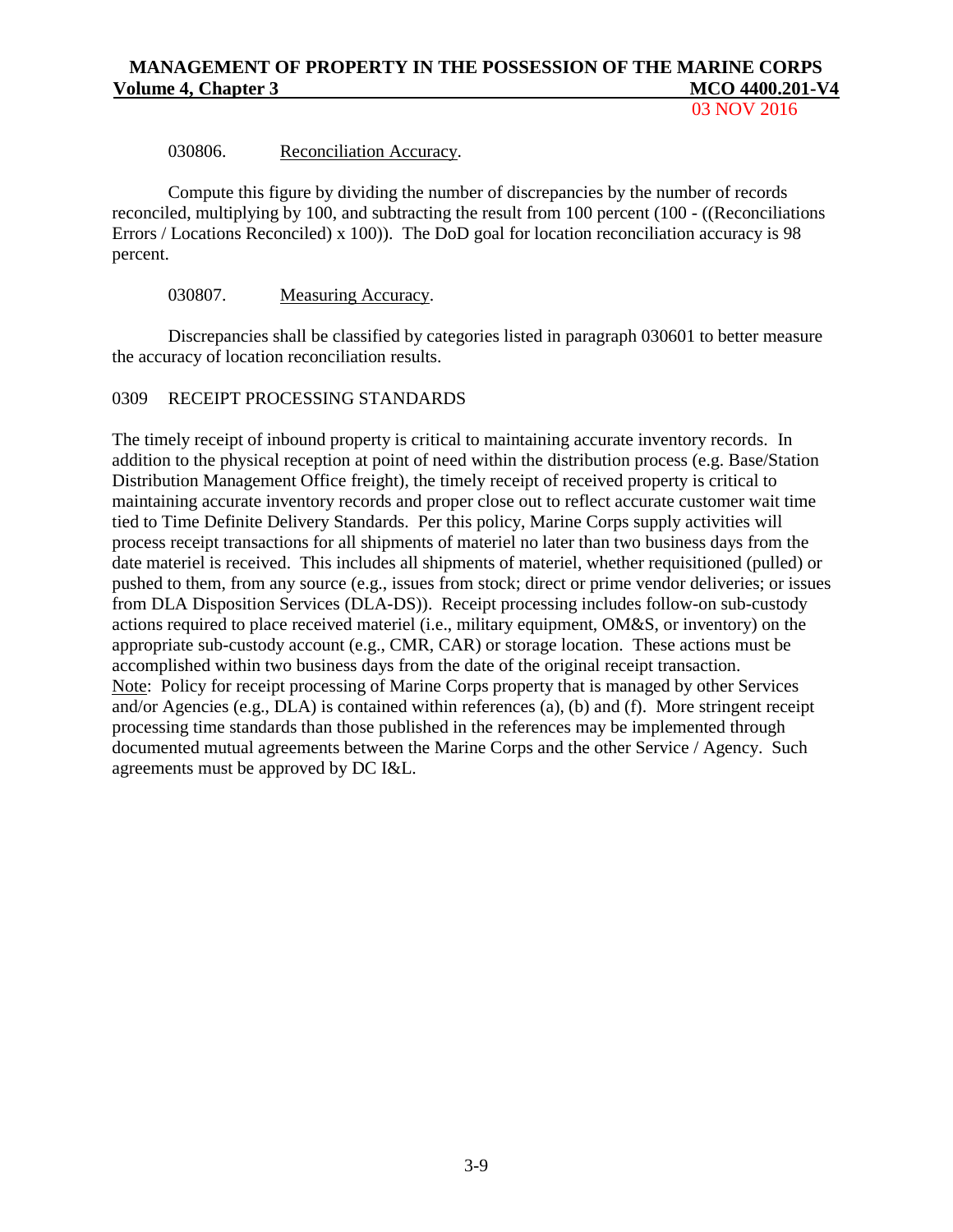03 NOV 2016

# **VOLUME 4: CHAPTER 4**

#### **"RESEARCH"**

#### **SUMMARY OF SUBSTANTIVE CHANGES**

Hyperlinks are denoted by *bold, italic, blue and underlined font***.**

The original publication date of this Marine Corps Order (MCO) Volume (right header) will not change unless/until a full revision of the MCO has been conducted.

All Volume changes denoted in blue font will reset to black font upon a full revision of this Volume.

| <b>CHAPTER</b><br><b>VERSION</b> | <b>PAGE</b><br><b>PARAGRAPH</b> | <b>SUMMARY OF</b><br><b>SUBSTANTIVE CHANGES</b> | <b>DATE OF CHANGE</b> |
|----------------------------------|---------------------------------|-------------------------------------------------|-----------------------|
|                                  |                                 |                                                 |                       |
|                                  |                                 |                                                 |                       |
|                                  |                                 |                                                 |                       |
|                                  |                                 |                                                 |                       |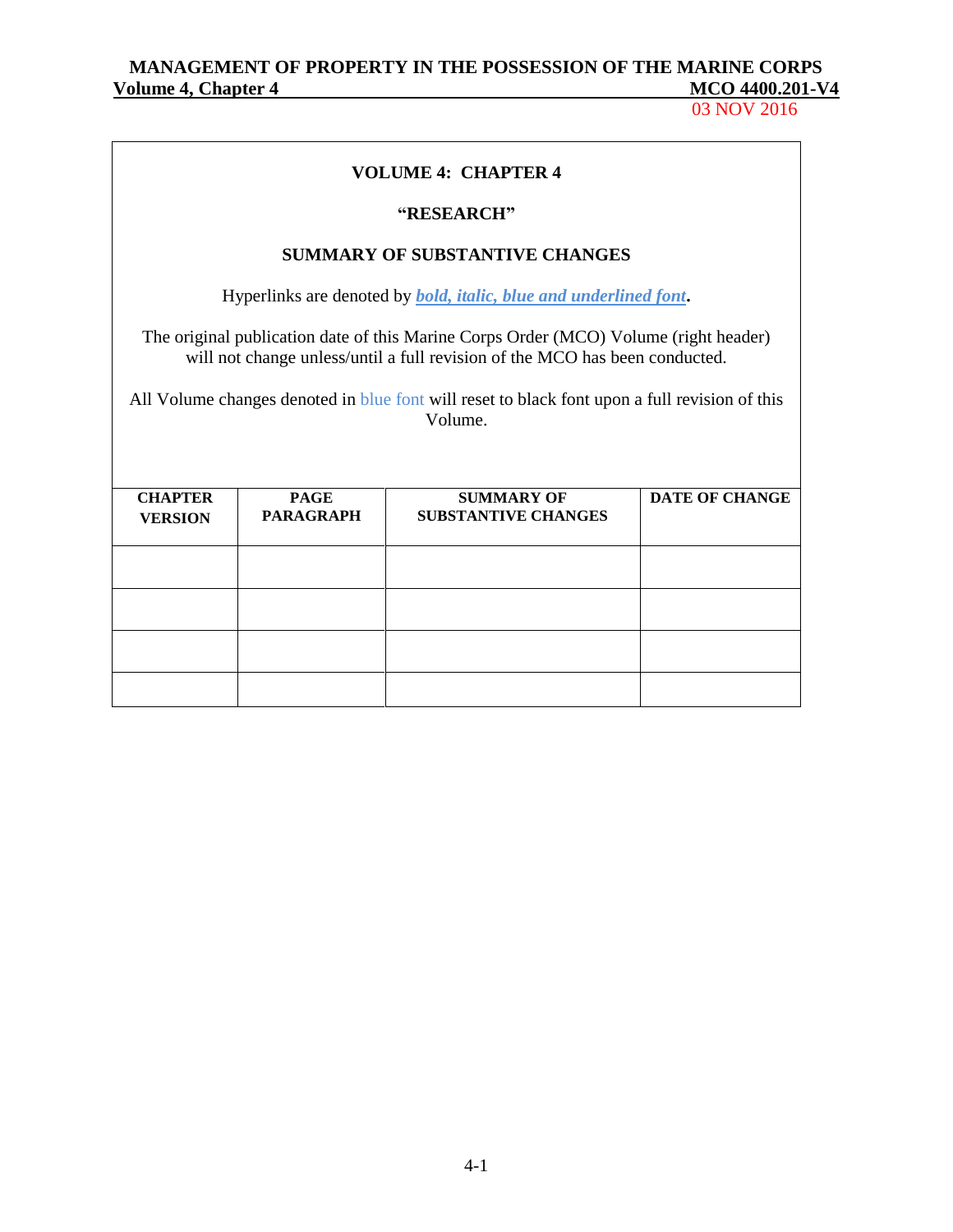03 NOV 2016

#### **CHAPTER 4**

#### **RESEARCH**

#### 0401 GENERAL

The proper accounting of Marine Corps property requires a collaborative effort between all stakeholders in the supply chain management process. This will require formal and informal investigative procedures from time to time. One of the key ingredients to this process is the research required to determine certain facts and events. Marine Corps supply activities will execute and document all aspects of this research to maintain accurate accountability, auditability, and reporting of Marine Corps property. All transactions will be executed in compliance with the guidance set forth in this publication and references (b), (d), (m) and (n).

#### 0402 PURPOSE

Throughout the lifecycle of an asset, different events will affect the accountability of Marine Corps property. This chapter establishes supply policy for Marine Corps property and the research required for the accountability of assets. Accordingly, this policy is applicable to all Marine Corps supply activities. Adherence to the provisions in this chapter will ensure accurate accountability of property and promote more effective account management in compliance with DoD regulations for supply and financial management.

#### 0403 CATEGORIES OF MARINE CORPS PROPERTY

For the purposes of physical inventory control, all Marine Corps property falls within the two categories of supply system stocks and property record items. These categories allow for processing and accountability to be divided to provide a more accurate account value. Supply system stock is governed by policy in references (a) and (b). Property record items are governed by reference (f). The following definitions apply:

#### 040301. Supply System Stocks

Supply System Stocks include all Marine Corps property still in the supply chain for issue to end use customers. This includes OM&S, inventory (tangible property held for sale), and military equipment positioned for issue to consumer level organizations. For military equipment, this includes SAC 1 TAMCN items positioned at the SMUs, also defined as Military Equipment Not in Use.

#### 040302. Property Record Items

Property Record Items include all property issued to its final destination in the supply chain. This includes military equipment acquired and fielded to its final destination to fulfill a requirement in the AAO (i.e., at using units, positioned at RSAs and in stores at MARCORLOGCOM), also defined as Military Equipment in Use. It also includes other categories of property such as garrison property, GME, real property, and stewardship PP&E. Everything else falls in the category of Supply System Stocks.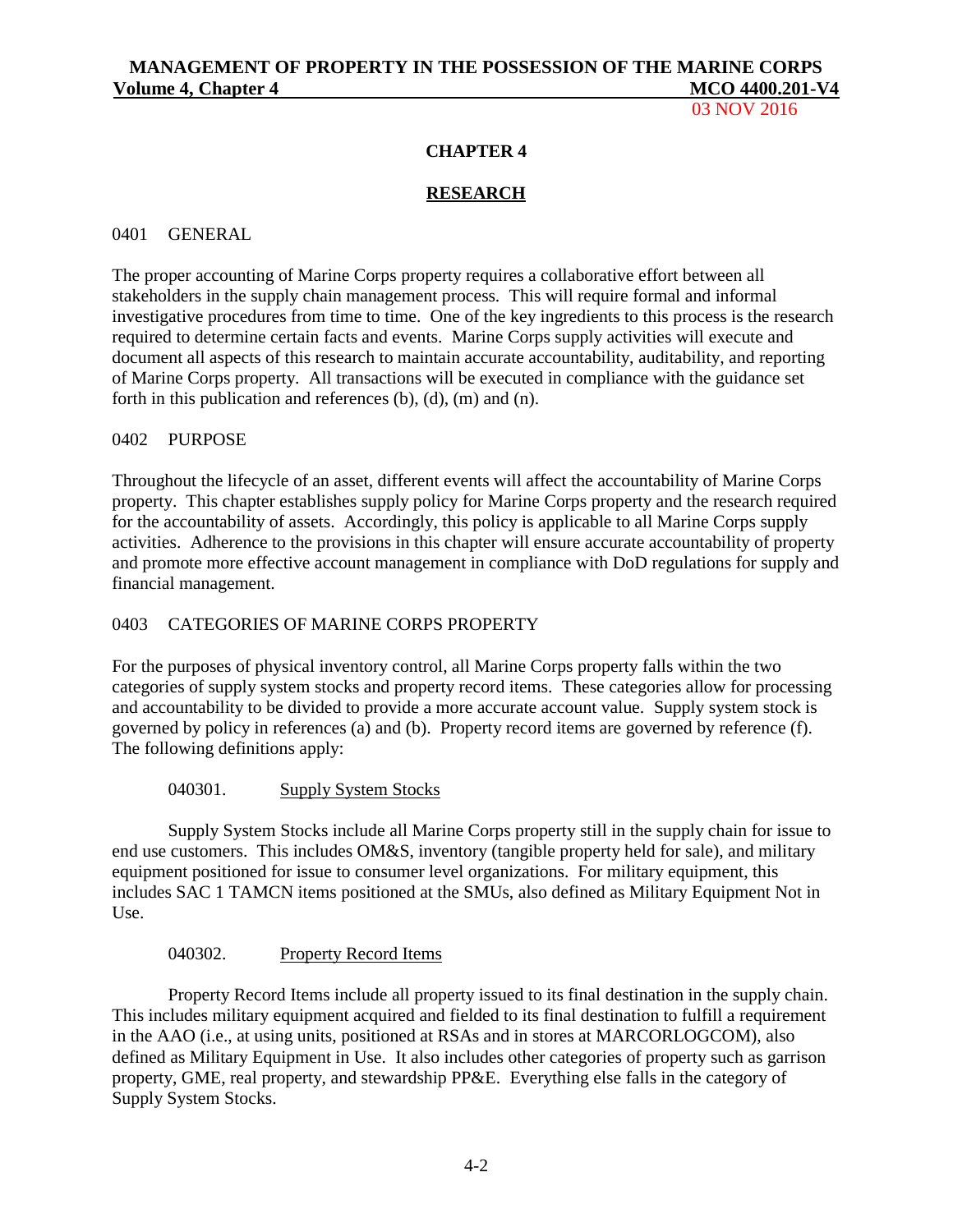03 NOV 2016

#### 0404 RESEARCH

All supply activities are required to be good stewards of all types of property to include supply system stocks and property record items. Despite the safeguards established and taken by personnel in the care and maintenance of this property, discrepancies may occur between accountable record balances and actual property on hand. When this happens, inventory discrepancies are subject to three types of research: post count validation, pre-adjustment research, and causative research.

#### 040401. Post Count Validation

Post count validation is the first type of research performed when the inventory count and the system record balance do not match. The purpose of post count validation is to determine the validity of the count. Inventory personnel perform a second and third count if required to ensure that the physical count is correct. If upon completion, the count does match the system balance, research is complete. If upon completion, the count still does not match the system balance, the physical count is established as the final count, and pre-adjustment research is initiated to begin searching for the cause of the discrepancy between the count and the system balance.

A. Once the post count validation has confirmed a difference between the quantity or type of property on hand versus what is listed on the APSR (e.g., GCSS-MC, SCS, DPAS, OIS-MC); all discrepancies, to include variances in National Stock Number (NSN)/National Item Identification Number (NIIN), asset ID and stock number (garrison property), lot number (ammo), quantity, or serial number will be reported to the SupO or APO.

B. Intermediate account activities normally do not have ROs and therefore the inventory is completed by the SupO/APO and reported directly to the CO/AO. This is usually completed in a cyclic inventory as to not disrupt required support to supported organizations.

### 040402. Pre-Adjustment Research

Pre-adjustment research is performed to verify that the balance quantity in the APSR is correct. Pre-adjustment research involves the consideration of recent transactions and verification of catalog/technical data. The pre-adjustment research is complete when the system balance has been verified.

#### 040403. Causative Research

The purpose of causative research is to identify the root cause of inventory discrepancies. Causative research is required on NSNs/NIINs, asset ID, stock numbers, and lot numbers with variances from the official accounting records for all inventories (annual, cyclic, and spot). A complete review of all transactions must be performed to include supporting documentation, catalog change actions, shipping discrepancies, and un-posted or rejected documentation occurring since the last completed inventory in order to determine the cause of the discrepancy between the system balance and the physical count. This research may identify administrative errors made, which would preclude the need for investigative action or the need to process an inventory gain/loss transaction against the APSR. More importantly, causative research helps to identify procedural deficiencies which can then be corrected to prevent repetitive errors in the future.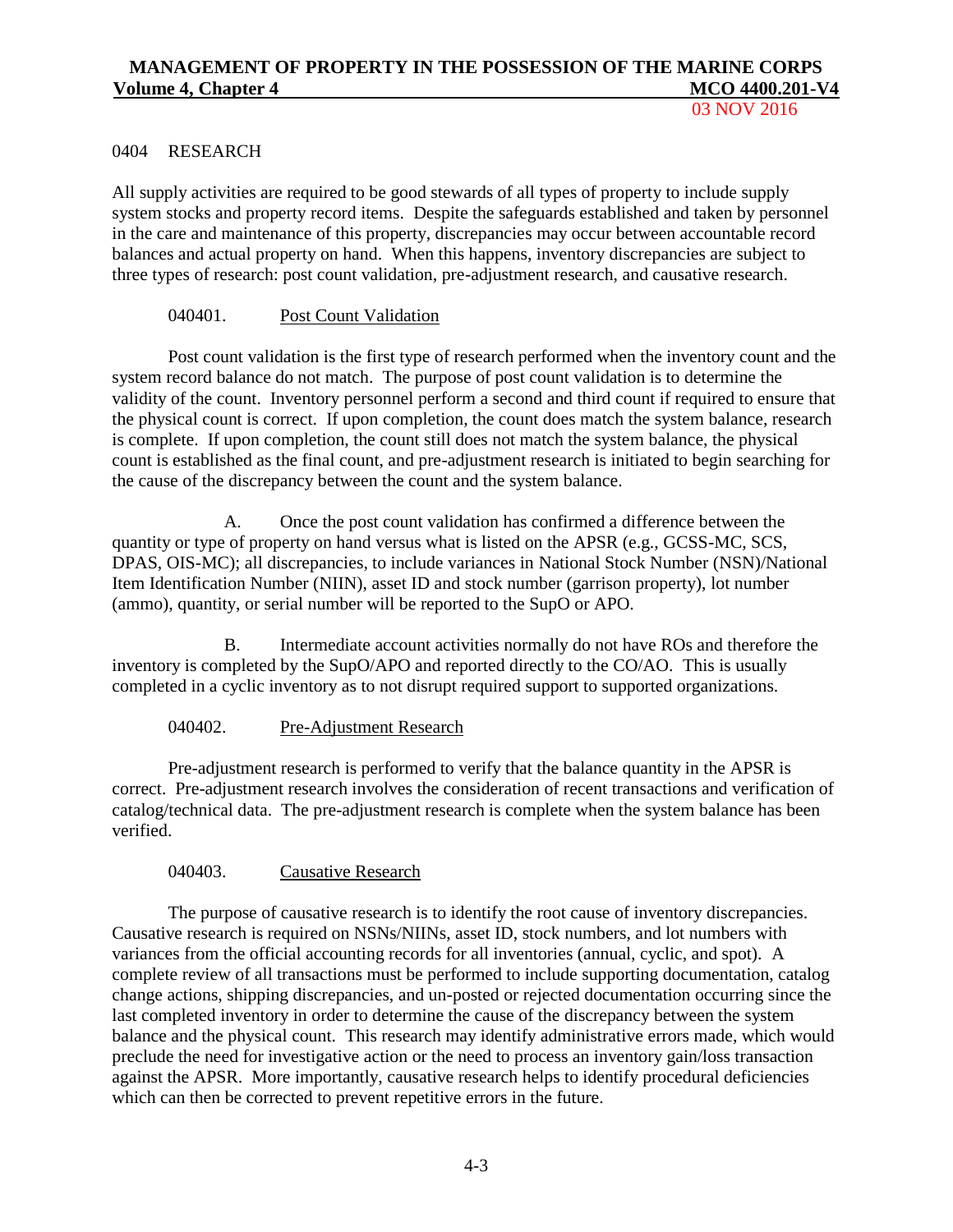03 NOV 2016

A. Although, it is always possible to adjust the accountable asset record by means of an inventory adjustment transaction, consumer-level activities will not do so until the required research into the cause of the variance has been conducted. Upon completion of the causative research, the appropriate adjustment transaction is authorized based on the accountable officer's direction/approval.

B. Intermediate-level supply activities may adjust accountable asset records prior to completion of causative research; however, this does not preclude those activities from completing all required research and/or investigative action. Intermediate-level activities have 30 days from the adjustment transaction date to complete required causative research.

C. Per reference (a), supply activities that manage wholesale level stocks are allowed 45 days from the date the adjustment transaction was posted to complete causative research. For the Marine Corps, this timeframe applies specifically to Marine Corps owned materiel stored and managed by DLA at MARCORLOGCOM.

D. Causative research ends when the cause of the discrepancy has been determined (resolved discrepancy), or when, after reviewing all applicable transactions, no conclusive findings are possible (unresolved discrepancy). The results of causative research will be considered representative of the account as a whole. Causative research results will be reflected on adjustment documents. These same statements will be either annotated or attached, either physically or electronically, to the supporting Money Value Gain Loss Notice (MVGL/N) or similar report once adjustments have been approved by the CO/AO and the SupO/APO has inducted the appropriate gain/loss transactions.

1. Resolved discrepancies typically occur because of an administrative processing error. An administrative adjustment transaction will correct these discrepancies within the APSR. Care must be taken to process the correct transaction rather than performing an inventory adjustment to correct an administrative processing error.

2. An unresolved discrepancy is any discrepancy where causative research is non-conclusive. If causative research is non-conclusive, especially for pilferable items, then theft must be suspected as a cause. All unresolved discrepancies that are beyond the SupO/APO's authority to correct must be reported to the CO/AO for action. The SupO/APO will prepare a report summarizing the results of the inventory, subsequent causative research, and any recommendations. Causative research results will also be reflected on all approved inventory adjustment documents. These same statements will be either annotated or attached to investigative reports once adjustments have been approved by the CO/AO and supply personnel have inducted the appropriate gain/loss transactions. Detailed procedures for conducting causative research, adjusting the accountable property records, and conducting property investigations for lost or missing property are provided in Chapter 5 of this Volume.

040404. Minimum Research Requirements for Potential or Actual Physical Inventory Adjustments.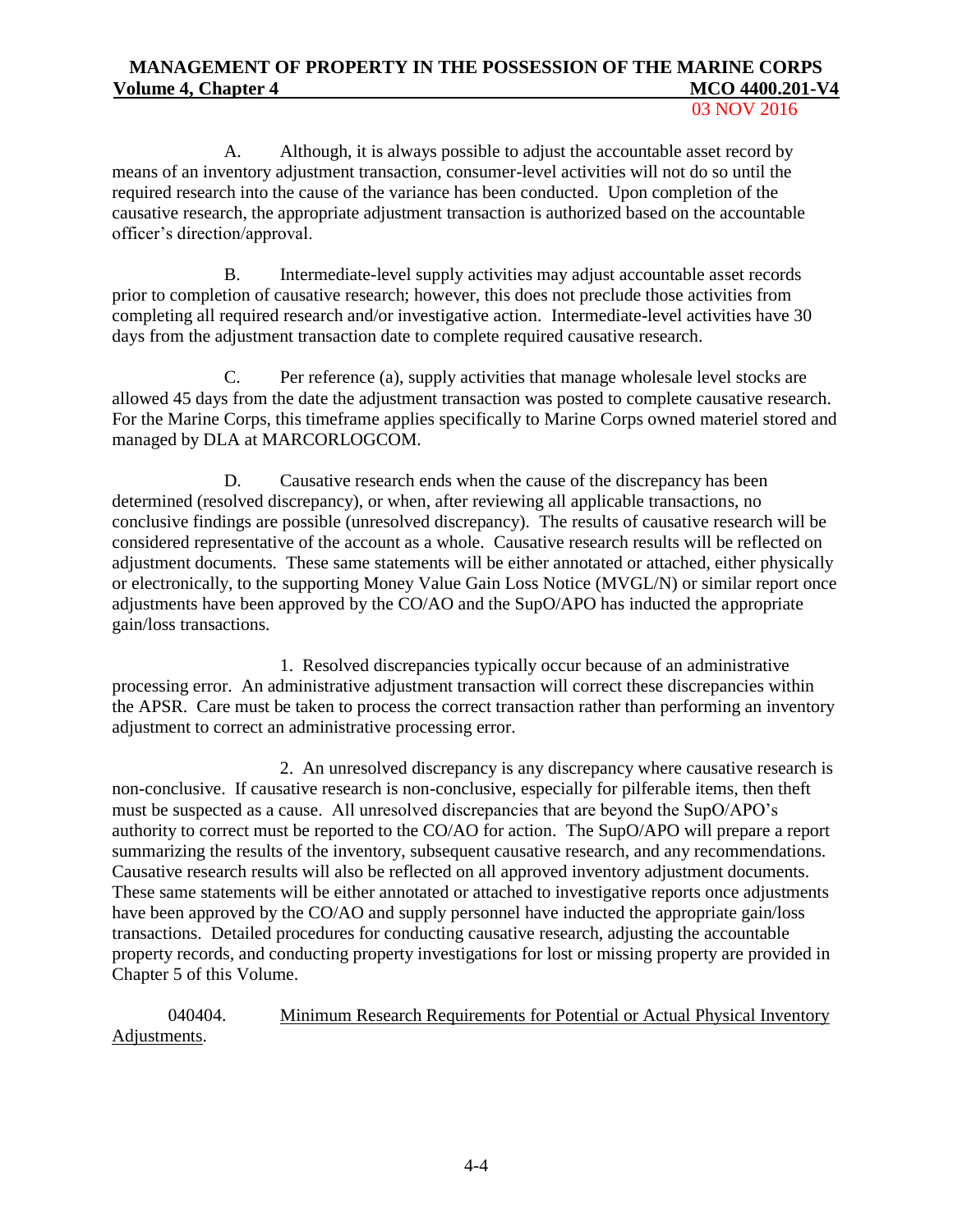03 NOV 2016

Per Volume 2 of reference (j), sample causative research in lieu of complete causative research for pilferable item discrepancies with a value from \$.01 to \$2,500 may be performed to serve as a deterrent to fraud, waste, or abuse and to identify systemic inventory and security problems. Pilferable items must have a catalogued CIIC. Causative research shall be conducted on all adjustments (gains and losses) of classified and sensitive items regardless of the dollar value of the item or the extended dollar value of the adjustment. Causative research shall be conducted on all adjustments (gains and losses) of pilferable items with an extended dollar value greater than \$2,500, and all adjustments with an extended dollar value greater than \$16,000 or greater than 25 percent unit variance and greater than \$5,000 for any single item (i.e., NSN). "Extended dollar value" refers to the total value of all adjustments for a single item (i.e., NSN). "Unit variance" refers to the percent difference between the on hand quantity of a single item (i.e., NSN) and the balance record in the APSR. The table below displays specific discrepancy conditions and the corresponding research that is required:

| <b>Condition Of Discrepancy</b> |                                                              | <b>Required Research</b>               |                                  |                              |
|---------------------------------|--------------------------------------------------------------|----------------------------------------|----------------------------------|------------------------------|
|                                 |                                                              | <b>Post Count</b><br><b>Validation</b> | Preadjustment<br><b>Research</b> | Causative<br><b>Research</b> |
| 1.                              | $\leq$ \$1,000                                               | N <sub>o</sub>                         | N <sub>o</sub>                   | N <sub>o</sub>               |
| 2.                              | $>$ \$2,500 extended dollar value (pilferable<br>items)      | Yes                                    | Yes                              | Yes                          |
| 3.                              | $>$ \$5,000 but < \$16,000 and > 25 percent<br>unit variance | Yes                                    | Yes                              | Yes                          |
| $\overline{4}$ .                | > \$16,000                                                   | Yes                                    | Yes                              | Yes                          |
| 5.                              | Controlled Inventory Item                                    | Yes                                    | Yes                              | Yes                          |
| 6.                              | Suspected Fraud, Waste, or Abuse                             | Yes                                    | Yes                              | Yes                          |

Note 1: Sample causative research in lieu of complete causative research for pilferable item discrepancies with a value from \$1 to \$2,500 may be performed to serve as a deterrent to fraud, waste, or abuse and to identify systemic inventory and security problems. Causative research shall be conducted on all adjustments (gains and losses) of classified and sensitive items regardless of dollar value of item or extended dollar value of adjustment.

#### 0405 DISCREPANCY LETTERS

Sub-custody accounts at consumer level activities will identify discrepancies in a Responsible Officer Discrepancy Letter submitted to the SupO/APO for appropriate research.

040501. If discrepancies exist which are supported by documentation and were not corrected prior to the reconciliation process, the SupO/APO will make the necessary adjustments to the sub-custody account (i.e., CMR) to reflect the true physical inventory. This must be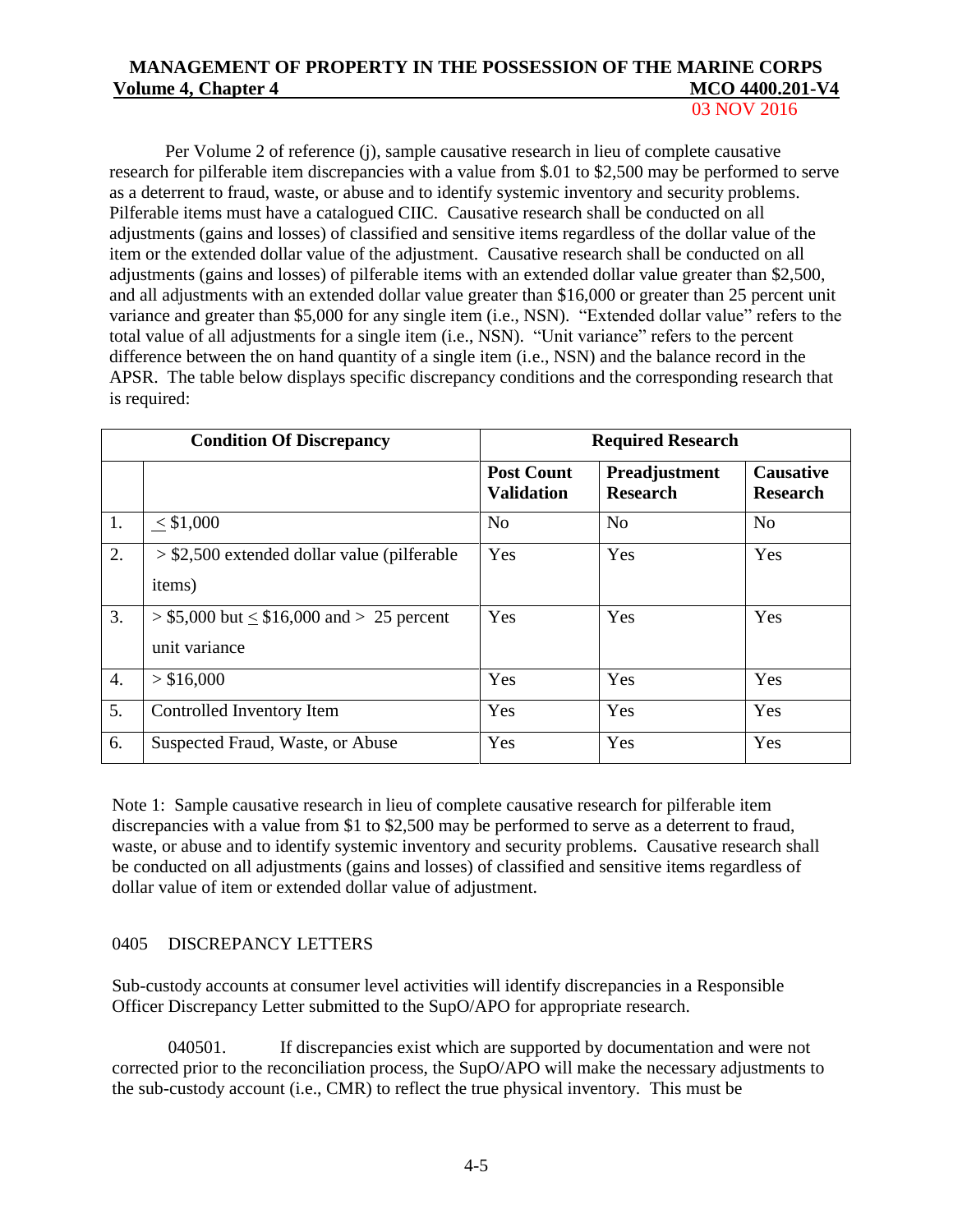03 NOV 2016

accomplished within five work days. Any discrepancy that does not have supporting documentation shall have causative research conducted to determine the nature of the variance.

040502. Unless the CO/AO has stated otherwise, once all causative research has been completed, the SupO/APO is authorized to approve property record adjustments that:

A. Do not exceed a unit price of \$2,500 or have an extended dollar value of \$50,000 for pilferable items.

B. Include non-controlled, non-sensitive, and non-pilferable items with a unit price of less than \$5,000, or a total dollar value per transaction of less than \$50,000 (serialized and nonserialized).

040503. If discrepancies still exist after causative research has been completed, the RO/property custodian will prepare a Request for Investigation to document and describe the circumstances surrounding the inventory discrepancy or loss of property. This must be accomplished within five work days.

#### 0406 INVESTIGATIONS

If an RO/property custodian knows of lost, missing, or damaged property; or when causative research is non-conclusive; a Request for Investigation will be submitted to the appropriate CO/AO. Chapter 5 of this Volume contains detailed procedures for initiating and conducting a property investigation if required.

#### 0407 INVENTORY ADJUSTMENTS

040701. In the course of causative research, it may be determined that administrative errors occurred resulting in no physical loss or damage to property. In these cases, administrative gain/loss transactions will be inducted within the APSR to correct the balance record.

040702. With the exception of intermediate-level supply activities, if loss, damage, or destruction of property is determined during the course of causative research, appropriate investigative action must be executed prior to inducting appropriate adjustment transactions. Refer to Chapter 5 of this Volume for guidance concerning investigative actions and subsequent inventory adjustment transactions.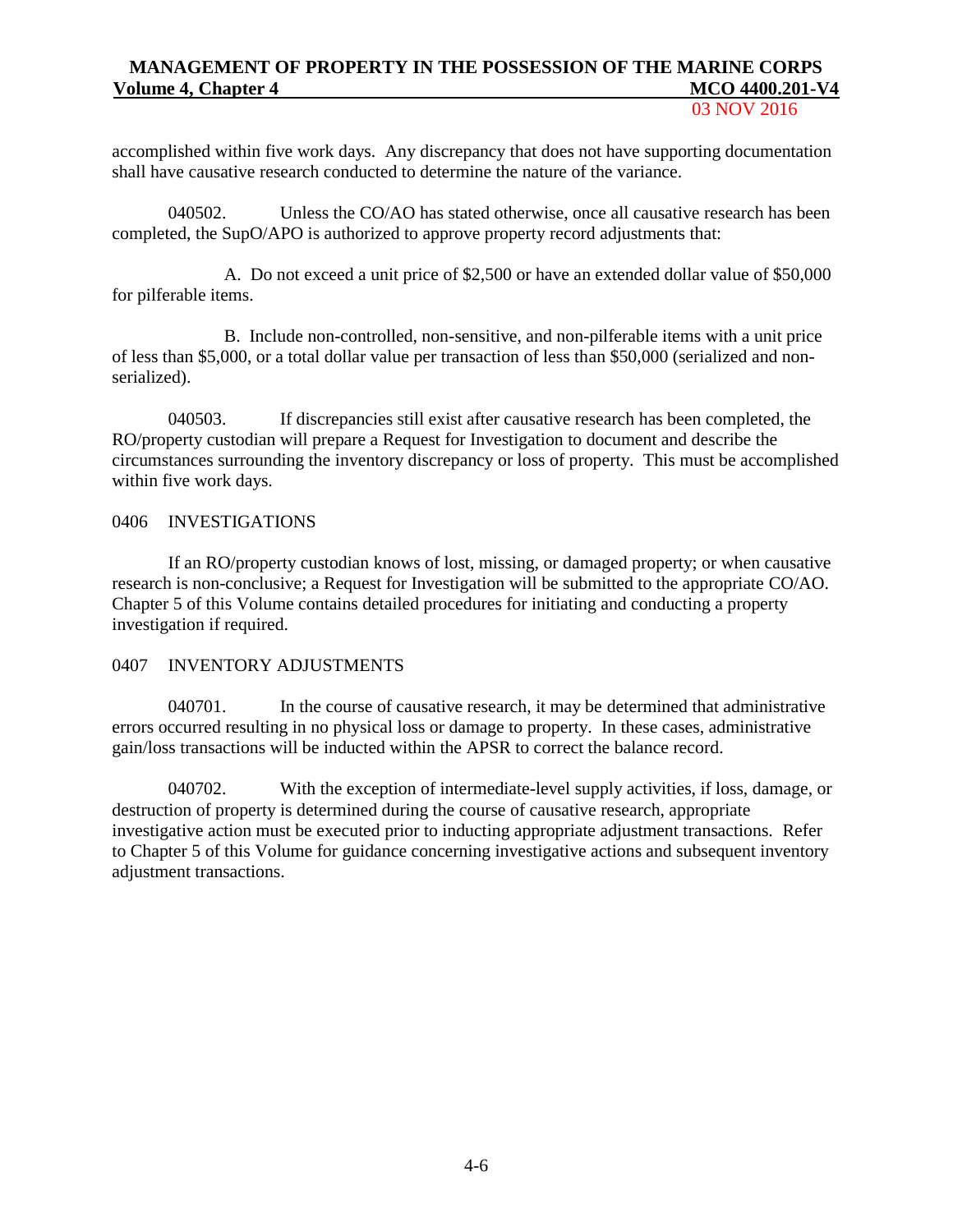03 NOV 2016

#### **VOLUME 4: CHAPTER 5**

#### **"INVESTIGATIONS"**

#### **SUMMARY OF SUBSTANTIVE CHANGES**

Hyperlinks are denoted by *bold, italic, blue and underlined font***.**

The original publication date of this Marine Corps Order (MCO) Volume (right header) will not change unless/until a full revision of the MCO has been conducted.

All Volume changes denoted in blue font will reset to black font upon a full revision of this Volume.

| <b>CHAPTER</b><br><b>VERSION</b> | <b>PAGE</b><br><b>PARAGRAPH</b> | <b>SUMMARY OF</b><br><b>SUBSTANTIVE CHANGES</b> | <b>DATE OF CHANGE</b> |
|----------------------------------|---------------------------------|-------------------------------------------------|-----------------------|
|                                  |                                 |                                                 |                       |
|                                  |                                 |                                                 |                       |
|                                  |                                 |                                                 |                       |
|                                  |                                 |                                                 |                       |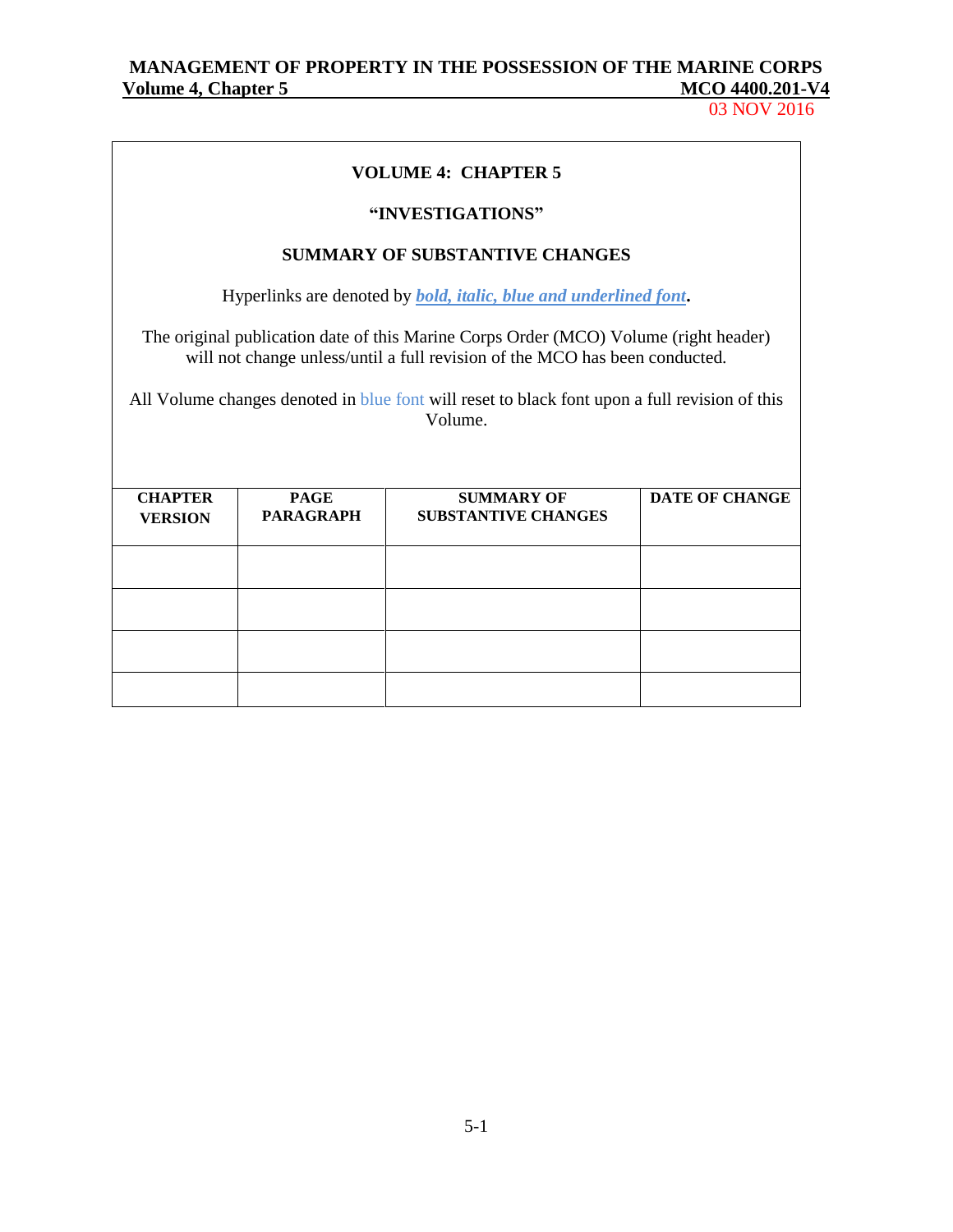03 NOV 2016

#### **CHAPTER 5**

#### **INVESTIGATIONS**

#### 0501 GENERAL

This chapter prescribes policy, procedures, and responsibilities within the Marine Corps for investigating government property that is lost, damaged, or destroyed. All investigations will be executed in compliance with the guidance set forth in this chapter and reference (o).

#### 0502 DEFINITIONS

#### 050201. Investigation

For the purpose of this policy, "investigation" refers to a procedure used by the CO or AO to determine the facts related to the loss, damage, or destruction of government property; determine the present condition of such property; receive recommendations to dispose, retain, and/or further account for such property; and/or determine responsibility and extent of responsibility. Investigations may be initiated as administrative inquiries or investigations based on the parameters identified within reference (o).

#### 050202. Accountable Individual

For the purpose of this policy, an "accountable individual" is an individual detailed to a duty involving financial responsibility for government property and/or funds in that individual's custody. Such individuals may be held financially liable through administrative means as discussed in paragraph 050205 of this chapter. Also refer to the local office of the Staff Judge Advocate or counsel or the servicing Human Resources Office (for civilian employees) for additional guidance.

#### 050203. Nonaccountable Individual

For the purpose of this policy, a "nonaccountable individual" is defined as an individual other than an accountable individual. This individual may come in to possession of government property in the performance of duty; however, this in itself does not constitute accountability as it relates to the definition of an accountable individual. There is recourse available for the CO/AO against nonaccountable DoD personnel who lose, damage, or destroy government property in their possession, as discussed in paragraph 050205 of this chapter. In addition, individuals may be permitted to make voluntary restitution under the provisions of paragraph 0510 of this chapter; and collection action may be taken when they have been convicted by courts-martial for applicable offenses. Such collection action is against the individual's final pay and allowances due at the time of dismissal, discharge, or release from active duty. Additionally, collection action may be taken from a courts-martial conviction when approved by a general court-martial authority.

#### 050204. Fault or Negligence

For the purpose of this policy, "fault or negligence" is defined as the omission of doing something which a reasonable person, guided by those considerations which ordinarily regulate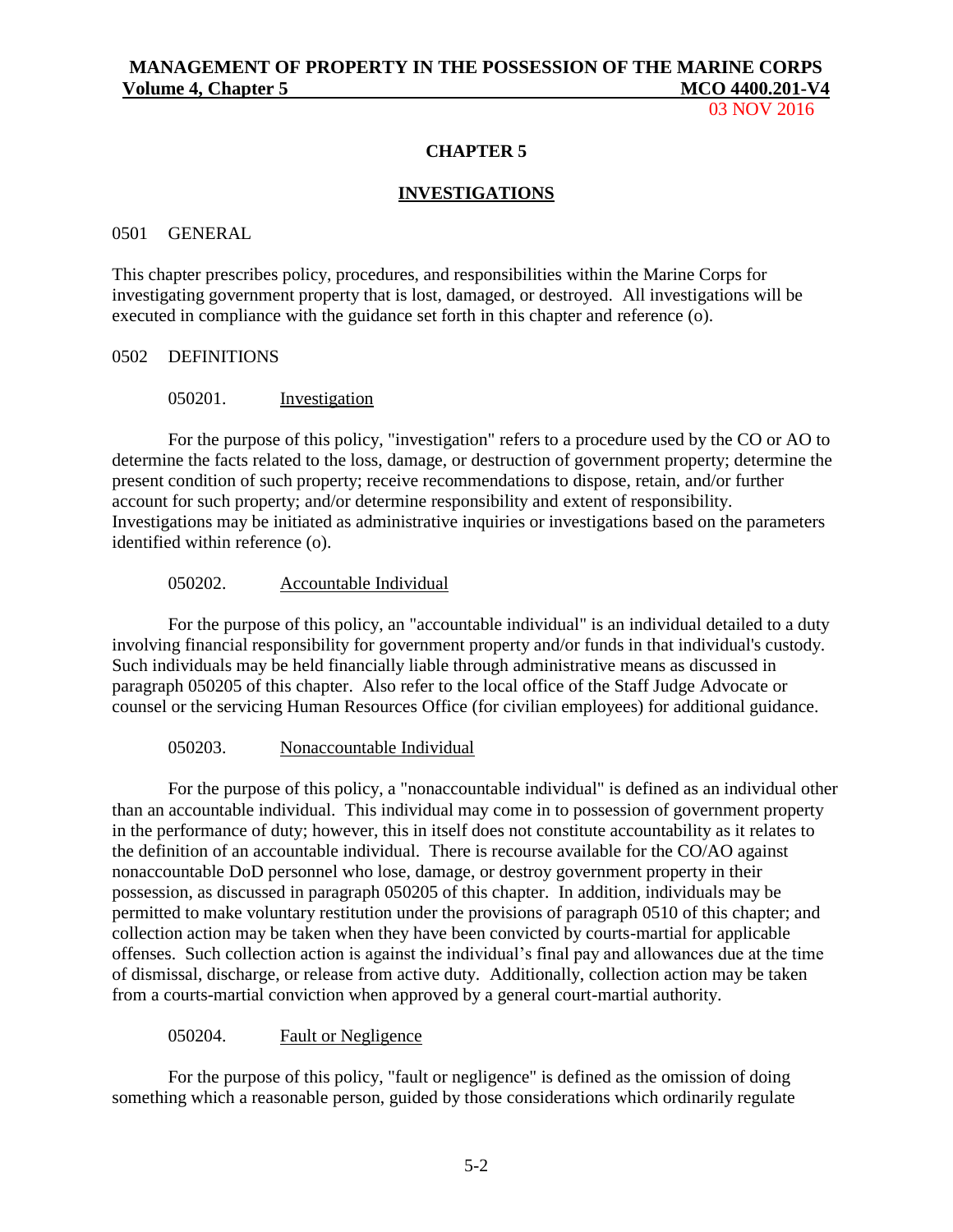03 NOV 2016

human affairs, would do; or the doing of something which a reasonable and prudent person would not do, which is the proximate cause of the loss, damage to, or destruction of government property.

#### 050205. Indebtedness

The provisions of Section 0167 of reference (o), the DON Civilian Resources Manual, collective bargaining agreements, and/or local command policy may establish indebtedness. When a service member is found guilty by court-martial of one of the offenses listed in Section 0167 of reference (o), establishing indebtedness will be a separate action of the convening authority. The servicing Human Resources Office will advise on indebtedness for civilian employees. Indebtedness established under either of these conditions may be liquidated by a voluntary reimbursement by the individual concerned. Imposing nonjudicial punishment does not prove indebtedness.

#### 0503 APPLICABILITY

#### 050301. Policy

A. General Information. As a matter of policy, all missing, destroyed, or damaged government property belonging to the Marine Corps (including ammunition), on charge to the Marine Corps, and belonging to other government departments in the custody of the Marine Corps will be made the subject of investigation as prescribed in reference (o). An investigation will be initiated when the cause of such condition is unknown, individual culpability is suspected, or to determine responsibility for the loss, damage, or destruction of the property. Investigative action should not be conducted when the CO/AO for the property believes no fault or negligence is indicated in the loss, damage, or destruction of government property and an investigation would constitute an unnecessary administrative burden. Additionally, investigative action is not normally conducted when an individual accepts responsibility for the loss, damage, or destruction of government property and voluntarily offers to reimburse the government.

B. Property Not on Charge. Government property will not be picked up on the accounting records for the sole purpose of initiating investigative action; however, this does not preclude the CO/AO from initiating an investigation for government property below the dollar value accounting threshold as detailed in this policy.

#### C. Property of the Navy or Other Government Departments.

1. Manner and Format. Investigations conducted for property of the Navy or other government departments will be conducted in the same manner and reporting format as Marine Corps-owned property.

2. Recommendations. When recommending disposition of items identified as Navy property, investigating officers will be guided by reference (o). Copies will be distributed in accordance with reference (o).

D. Losses Involving a Shortage of Public Funds or Property. Proceeds from the sale of property or services not yet deposited with a DoD disbursing officer are considered accountable property and require an investigation to be conducted per reference (c); however, investigations will not be required for the following cases: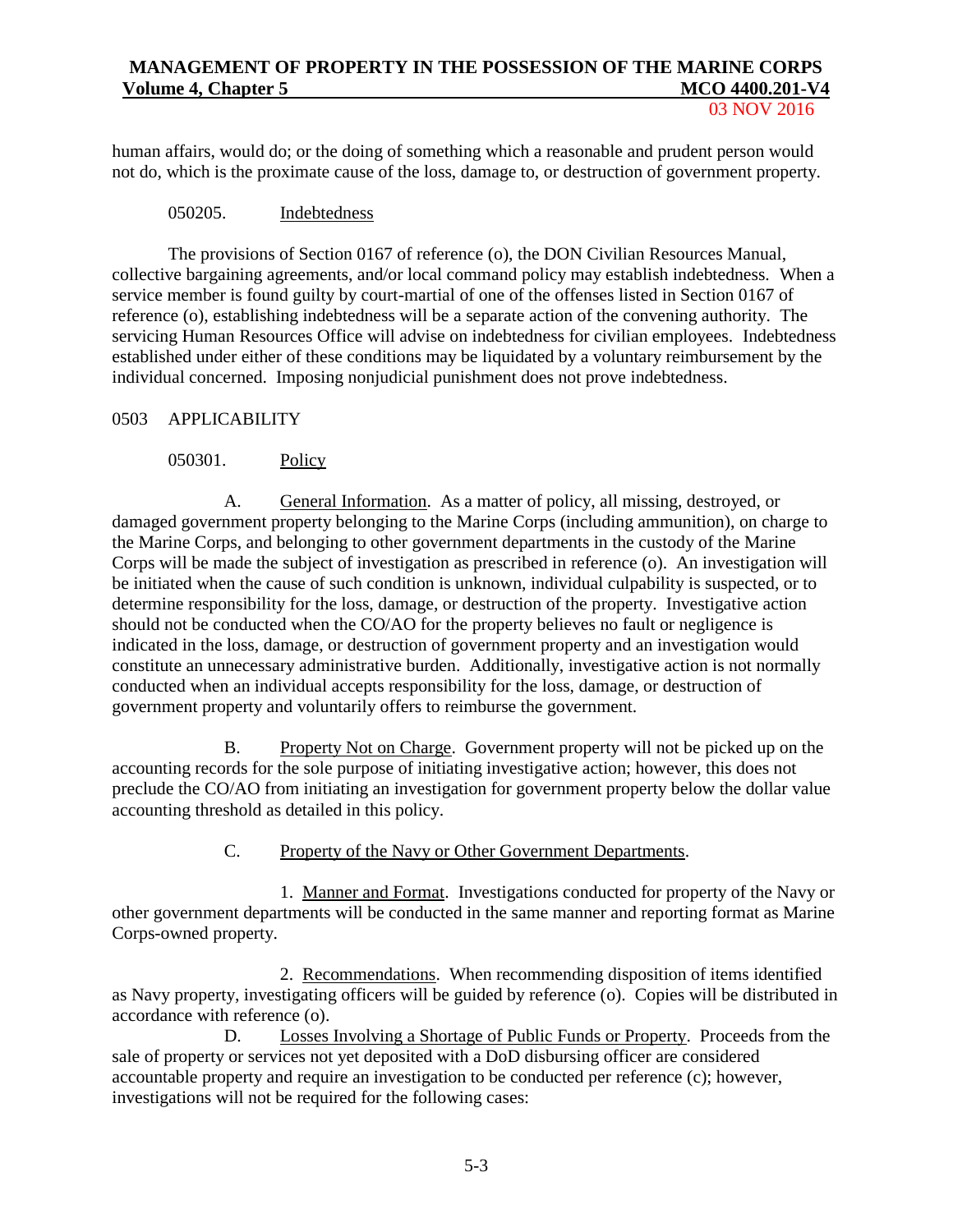1. There is no evidence a particular loss or deficit of funds was caused by theft or fraud by an individual designated as accountable for the funds or property.

2. Retail shortages are not considered to be disproportionate and may be corrected through authorized administrative adjustments in accounting.

E. Civilians. If civilian employees are the subject of an investigation and are required to provide statements during the investigation, coordination must be made with the servicing Human Resources Office for applicable laws, regulations, or collective bargaining agreements. Copies of all such investigations will be provided to the Human Resources Office if follow-on administrative action is required as a result of the investigation.

050302. Scope

Investigations will be conducted and reported as outlined in reference (o) and the contents of this chapter when government property is involved. The original or a copy of the signed completed investigation will be provided to the supply/property control officer who administers the property account for final endorsement and all applicable accounting actions.

050303. Exception

At the discretion of the CO/AO, an investigative report of Motor Vehicle Accident (SF 91A) may be used instead of a JAGMAN investigation when the investigation involves a motor vehicle accident and when:

- A. There is no death or injury.
- B. The total property damage does not exceed \$5,000.
- C. There is no probable claim against the government.

#### 0504 ACCOUNTABILITY

Aside from any disciplinary action which might be taken for a military offense, accountable or nonaccountable individuals who cause government property to be lost, damaged, or destroyed may become indebted to the United States Government for the amount involved, per the provisions of paragraph 050205 of this chapter. In each case, it must be determined whether the loss, damage, or destruction of government property occurred as a result of fault or negligence of any person, and if indebtedness exists as a result.

#### 0505 INVESTIGATIVE ACTION

Investigative action to inquire into the circumstances surrounding the loss, damage, or destruction of government property can be initiated in one of two methods; CO/AO directed, or through a request for investigation.

#### 050501. CO/AO Directed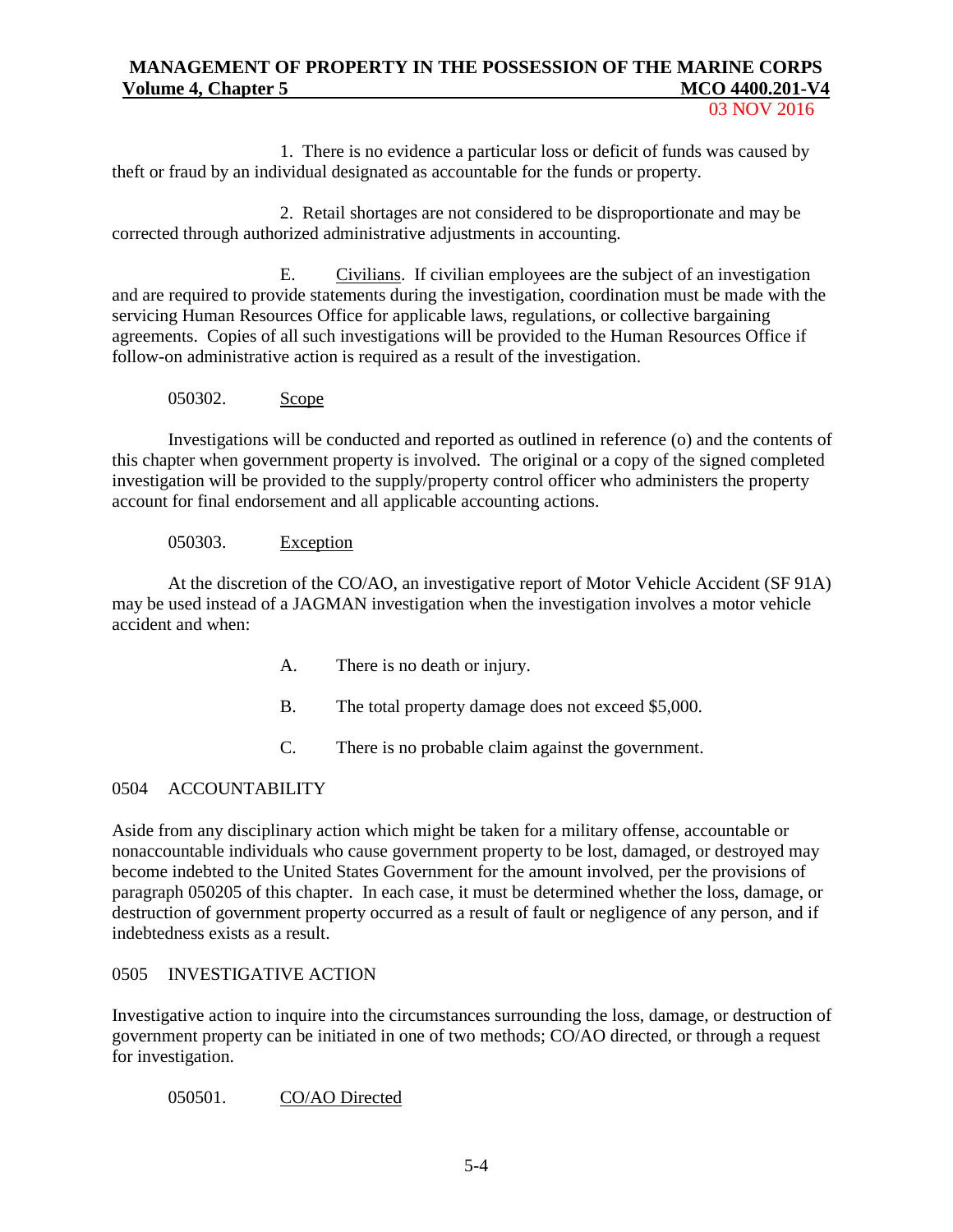03 NOV 2016

The CO/AO may direct investigative action to determine the circumstances surrounding the loss, damage, or destruction of government property. In most circumstances, CO/AO directed investigations will result from the CO/AO's decision to initiate investigative action to properly address unresolved discrepancies surrounding the loss, damage, or destruction of property. Regardless of the original notification, the CO/AO will determine if an investigation is necessary. If so, investigative action will be initiated through official correspondence as follows:

A. Upon receipt of notification (i.e., the SupO) or APO Discrepancy Letter, RO Request for Investigation, SupO/APO Inventory Results, or other correspondence such as accident reports), the CO/AO shall decide whether or not to conduct an investigation.

B. After reviewing the notification, the CO/AO may determine investigative action is not warranted and will direct the SupO/APO to make the necessary adjustments to the property records through endorsement of the SupO/APO's Discrepancy Letter, endorsement of the RO Request for Investigation, endorsement of the SupO/APO's Inventory Results Letter, or via separate correspondence. This will serve as approval for the SupO/APO to make the necessary adjustments to the balance records.

C. When investigative action is deemed necessary, the CO/AO must direct the investigative action in writing. The CO shall appoint an investigating officer within five calendar days of the original notification.

D. The SupO/APO will assign an internal voucher number to the investigation to ensure proper tracking of investigations.

E. The original notification documents (e.g., Discrepancy Letter, Request for Investigation, Inventory Results Letter, etc.) with all endorsements and enclosures will be made the second enclosure to the investigative report, after the investigating officer's appointment letter.

F. Once the investigation has concluded and the CO/AO has reviewed the recommendations from the investigating officer, the CO/AO will provide his final decision as an endorsement on the investigation. The CO/AO decision must state directed actions required to adjust the property records. Once the SupO/APO receives an endorsed signed copy of the investigation, he/she will perform the following actions:

1. Complete all approved recommendations from the investigation (e.g., adjust the accountable records, dispose of damaged property, etc.).

2. Certify the bottom of the last page of the investigation that all actions have been accomplished as directed and include the document numbers that were used to adjust the supply records.

3. After completing all required actions, retain a copy of the investigation in the voucher file for a period of 10 years (three years active and seven years archived). Additionally, provide sufficient copies of the completed report as specified in paragraph 051004A of this chapter.

050502. Request for Investigation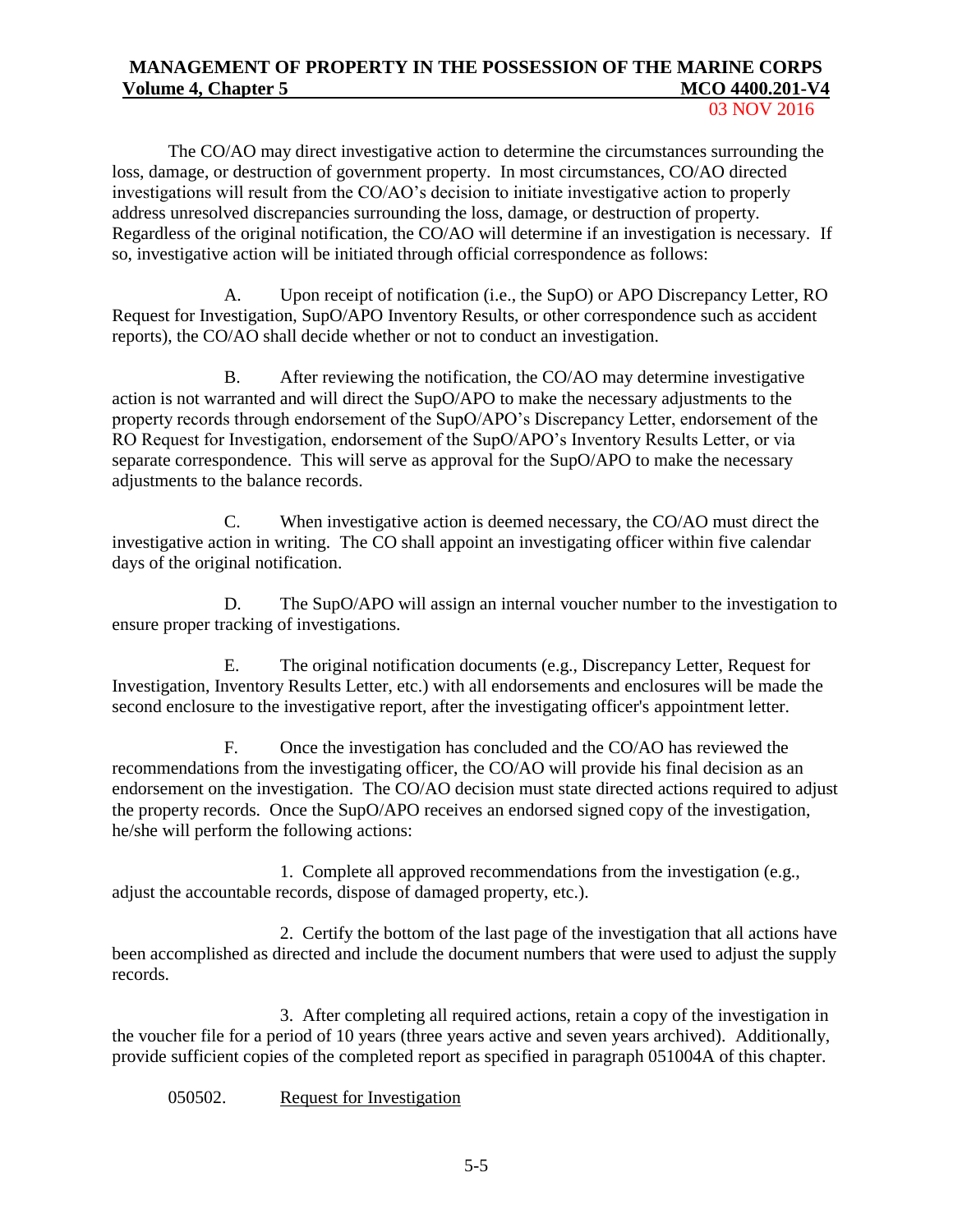03 NOV 2016

When there is known loss, damage, or destruction of government property; or any unaccounted for controlled, sensitive, or pilferable item is discovered, a Request for Investigation will be submitted to the CO/AO via the SupO/APO. In most circumstances, the Request for Investigation will be initiated by an RO, but any individual within the command can initiate the request. The request will be in naval letter format and will be submitted within five calendar days of the discovery. The letter must describe the property and its current condition; state whether or not the requesting individual accepts responsibility for the loss or current condition of the property; state whether or not the reporting individual wants to voluntarily reimburse the government; and describe the circumstances surrounding the loss, damage, destruction, or discovery. The mere fact an investigation is requested may not mean investigative action is required. The CO/AO's prerogative should be exercised in consonance with guidance prescribed here to ensure needless administrative action is minimized. The CO/AO will determine if an investigation is necessary and initiate investigative action through official correspondence.

A. Upon receipt of a Request for Investigation, the SupO/APO will evaluate the facts and circumstances surrounding the loss, damage, destruction, or discovery of property and will recommend to the CO/AO whether or not investigative action is warranted via endorsement. The Request for Investigation and SupO/APO endorsement will be forwarded to the CO/AO within five calendar days of the original Request for Investigation. Upon receipt of the endorsed Request for Investigation from the SupO/APO, the CO/AO shall decide whether or not to conduct an investigation.

B. After reviewing the Request for Investigation and SupO/APO endorsement, the CO/AO may determine investigative action is not warranted and will direct the SupO/APO to make the necessary adjustments to the property records through endorsement of the Request for Investigation. This will serve as approval for the SupO/APO to make the necessary adjustments to the balance records.

C. When investigative action is deemed necessary, the CO/AO must direct such investigative action in writing through endorsement to the Request for Investigation. The CO/AO shall appoint an investigating officer within five calendar days of the SupO/APO's endorsed Request for Investigation.

D. The SupO/APO will assign an investigation voucher number to the investigation to ensure proper tracking of the investigation.

E. The original Request for Investigation with all endorsements and enclosures will be made the second enclosure to the investigative report, after the investigating officer's appointment letter.

F. Once the investigation has concluded and the CO/AO has reviewed the recommendations from the investigating officer, the CO/AO will provide his final decisions as an endorsement on the investigation. The CO/AO decision must state directed actions required to adjust the property records. Once the SupO/APO receives an approved, signed copy of the investigation (to include CO/AO's endorsement), he/she will perform all required actions.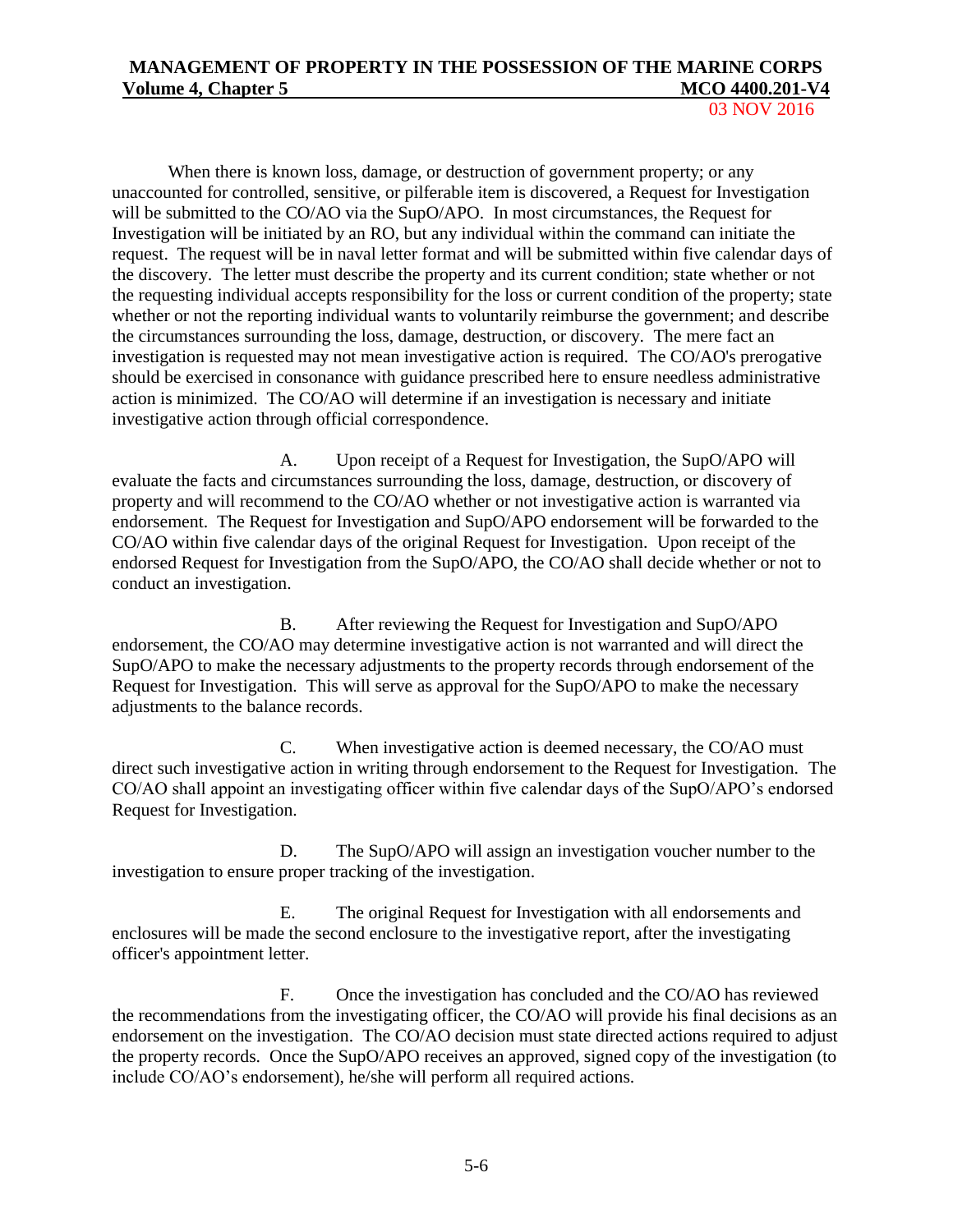03 NOV 2016

#### 0506 CONVENING AUTHORITY

#### 050601. Authorization

Convening authority (CA) relates to the authority to convene general or special courtsmartial, per the Manual for Courts-Martial. The CA can direct a JAGMAN investigation. Officers in the following categories are authorized CA to direct JAGMAN investigations.

- A. All CGs.
- B. All officers having general or special courts-martial convening authority.
- C. Any other officer so designated by the CMC.

050602. Command Authority

At Marine Corps activities where there is no commissioned Marine officer, or where the CO/AO personally affects supply administration, investigations will be ordered by the CO/AO of the next higher level of command.

#### 050603. Reserve Applicability

CO/AOs of Marine Corps Reserve battalions or separately administered companies or batteries are authorized to convene JAGMAN investigations. When the best interest of the government would be served, or when there are no eligible persons in the unit to serve as investigating officers, the next higher level of command will convene the investigation.

#### 0507 INVESTIGATING OFFICER

#### 050701. Appointment

A. The convening authority will be governed by reference (o) in appointing a member or members to a court of inquiry, formal fact-finding body, or informal fact-finding body.

B. Informal fact-finding body action will be undertaken by one or more officers, Staff Non-Commissioned Officers (SNCOs), or civilian employees of the DON working with the Marine Corps as members. These individuals will be appointed in writing by the convening authority.

C. The type of investigation and number and grade of members appointed will vary depending on the circumstances and value of the property. Once appointed, the investigation will become each individual's primary duty and will be conducted in accordance with reference (o). Extensions may be authorized by the convening authority. The extension request and reply will be provided in writing and become part of the completed investigation.

#### 050702. Special Qualification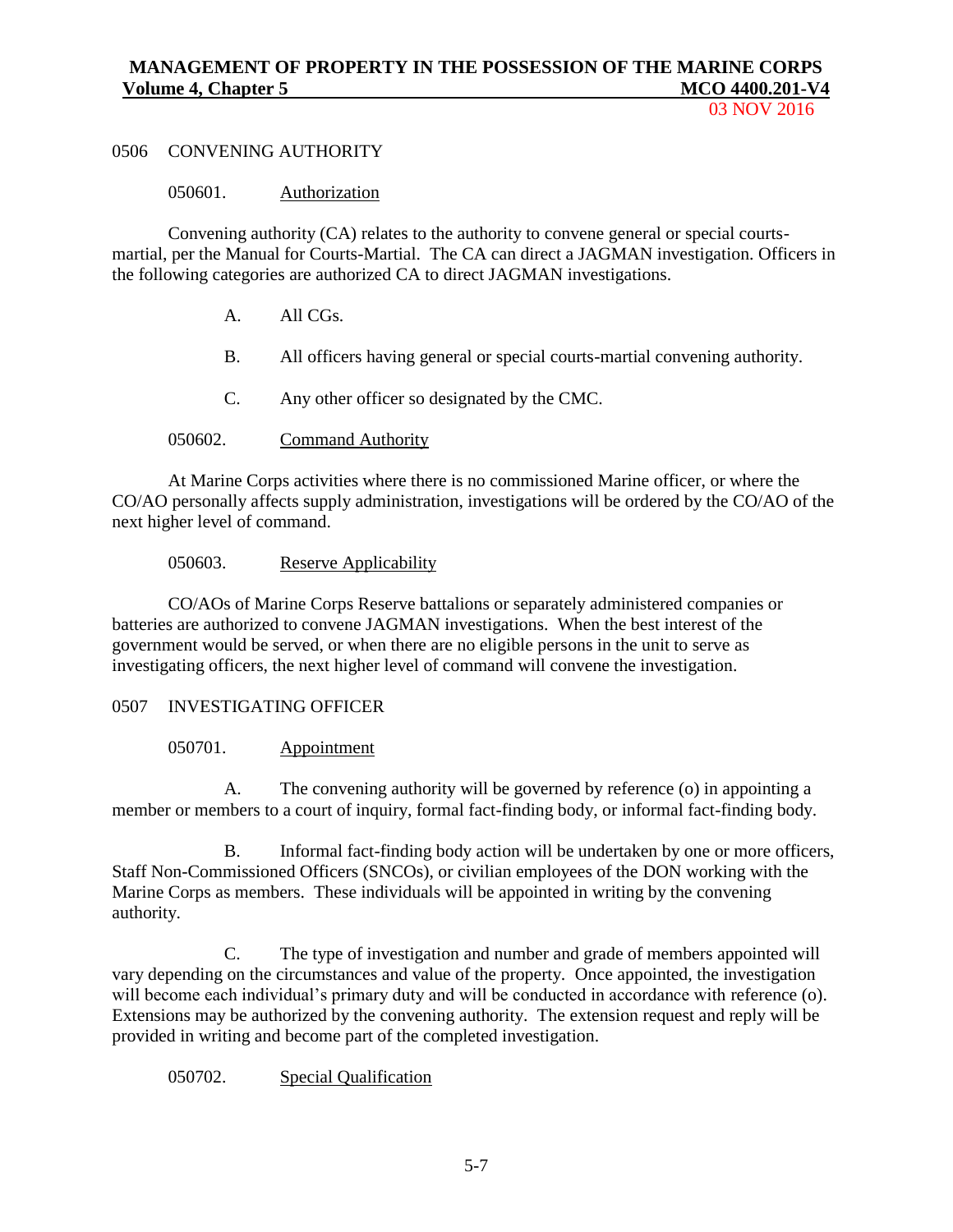#### 03 NOV 2016

When the material subject to investigative action is technical in nature, an officer, SNCO, or civilian employee possessing technical knowledge of the materiel required should be assigned as the investigating officer. When technical knowledge of the lost or damaged property is required and not available within the command, commercial services, if applicable, may be obtained to determine the extent of damage and/or cost of repair. Statements and estimates provided by commercial services shall be attached to the investigative report to assist the investigating officer and reviewing authority in making their recommendations/determinations.

#### 050703. Restrictions

The following officers, SNCOs, or civilian employees will not be appointed as investigating officers:

A. The CO/AO of the activity convening the investigation.

B. The officer/SNCO/civilian charged with custody of the property.

C. Any officer/SNCO/civilian for whom the officer administering supply functions submits Fitness Reports or performance ratings.

D. Any officer/SNCO/civilian junior to an officer/SNCO/ civilian whose conduct is being investigated, except when circumstances make such an appointment mandatory as determined by the convening authority.

E. The officer/SNCO/civilian administering supply and fiscal functions over government property involved in the investigation.

F. Officers/SNCO/civilians serving with a FSMAO.

G. Any officer/SNCO/civilian that may have a vested interest in the findings or recommendations of the investigating officer.

H. Bargaining unit employees.

# 0508 DUTIES OF INVESTIGATING OFFICERS

050801. General Information

Except in cases of missing, lost, or stolen property, investigating officers will inspect government property subject to investigation and thoroughly review the circumstances of the case. In cases of lost, stolen, or missing property, investigating officers will inquire about measures taken by the person whose custody the property was placed in to prevent loss or theft. When damage results as a violation of specific instructions or orders regarding the use of equipment or vehicles, the individual in violation will be held responsible, unless it can be clearly shown that there were sufficient extenuating circumstances to offset a finding of fault or negligence.

050802. Determinations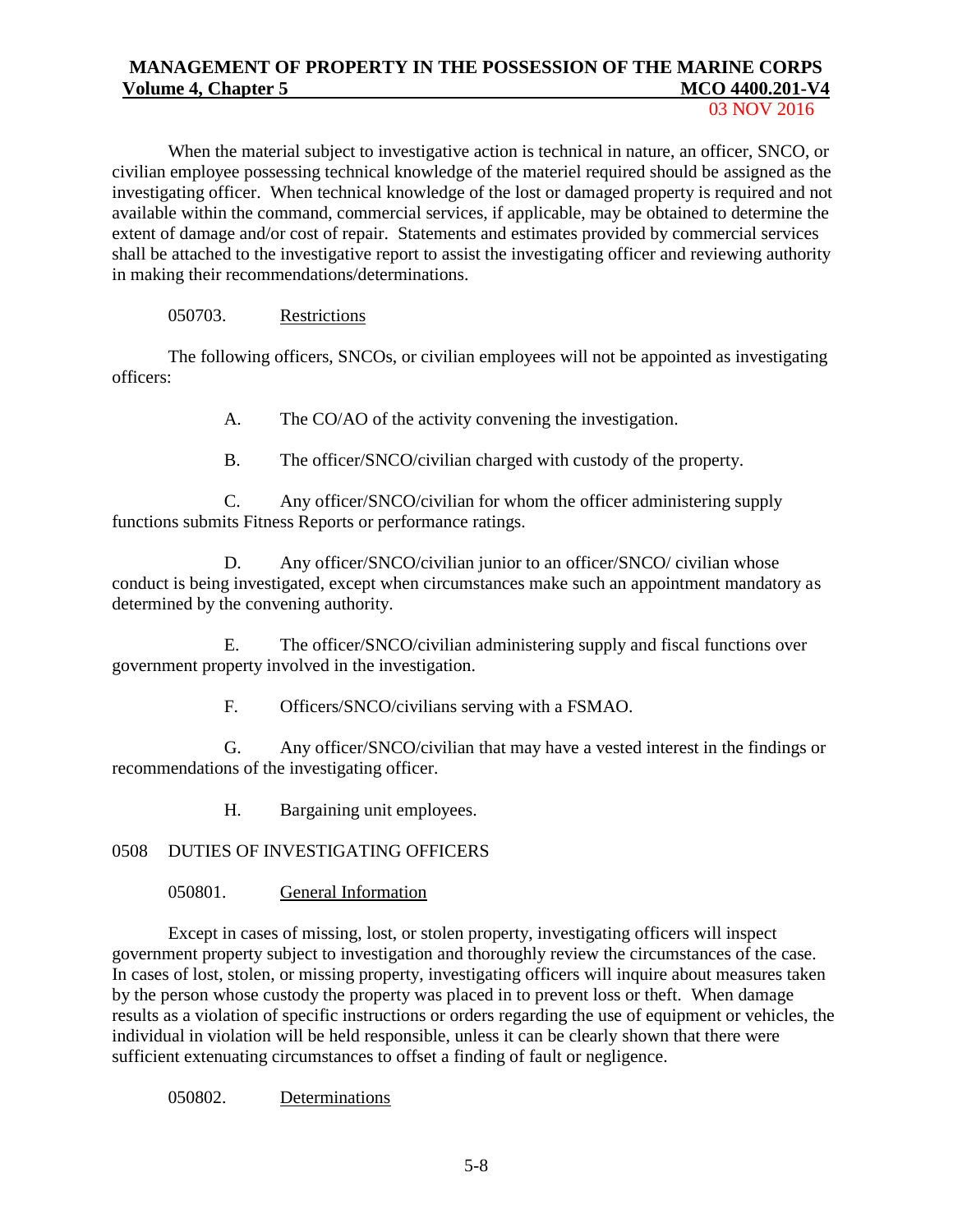03 NOV 2016

In all cases of damage, investigating officers will determine the value of the damage and whether economical repairs can be made. As a general rule, an article of government property is considered economically reparable if the cost of the repair does not exceed 65 percent of the replacement cost, and the item is necessary and required for further use. This judgment is based on a technological evaluation, age of the equipment, cost of new parts and labor to install, availability of parts, original and replacement costs. The urgency for the items to be restored or replaced for deployment or contingency will be considered and will be indicated in the report of investigation.

# 050803. Statements

Investigating officers will obtain statements from individuals involved in or cognizant of the circumstances surrounding the incident. When physical indicators contradict or amplify such statements, these matters will be reported to the convening authority. Investigating officers must ensure statements are obtained in compliance with the Privacy Act of 1974, Article 31 of the UCMJ, and Section 0215 of reference (o). If investigative action was CO/AO directed, the investigating officer must obtain a statement from the responsible individual stating whether he/she is willing to reimburse the government for all or part of the loss or damage. All individuals must be counseled per paragraph 0512 of this chapter. The counseling statement will be included as an enclosure to the investigative report.

# 050804. Recommendations

A. Responsibility. The investigating officer must provide an opinion about the probable cause for the loss, damage, or destruction of property. When the investigating officer indicates fault or negligence, he/she must also make a recommendation indicating whether the applicable service member should be held responsible for the loss or damage. The investigating officer will not make a recommendation indicating whether civilian employees should be held responsible for the loss or damage. At the conclusion of the investigation, such investigations will be forwarded to the servicing Human Resources Office for appropriate action. In cases of lost property, when cause and responsibility cannot be fixed, the investigating officer will substantiate why the cause and responsibility cannot be fixed. All recommendations must be based entirely on the facts and opinions presented in the report.

B. Disposition of Property. In all cases, recommendations for the disposition of property and follow-on accountability will be included in the report.

C. Additional Recommendations. Recommendations on other matters, such as safety and beneficial suggestions to prevent similar incidents in the future, should also be included in the report.

#### 050805. Examination of Property

Property reported as worn out will be carefully examined to see if its condition was caused by reasonable usage and was not due to misapplication or other than intended use. Items "worn out in service" will not be made the subject of an investigation but rather condition coded and disposed of per references (b), (p) and (q). Excessive wear in numerous items should be monitored for quality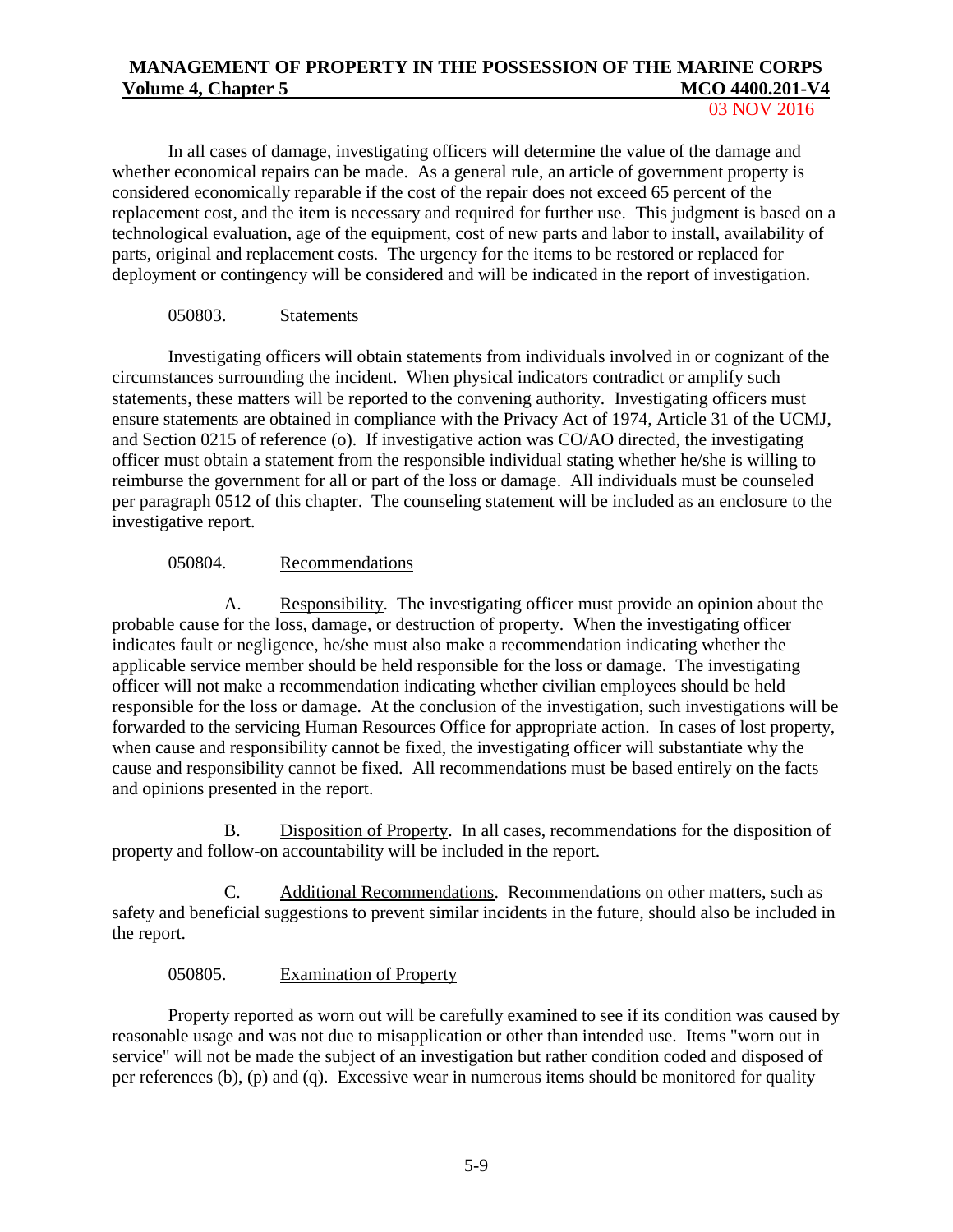03 NOV 2016

defects. If quality defects are the cause, the unit SupO/APO must ensure the appropriate documents (i.e., SDRs and Product Quality Deficiency Reports) are submitted.

#### 050806. Preparation of Report

Investigating officers responsible for the report of investigation will ensure submission to the convening authority for review and appropriate action. If multiple investigating officers have been appointed, the original (majority) report will be signed by each member who concurs with the findings. Should a member not concur, the member will submit an additional signed "minority" report. The minority report will be included in the record immediately after the majority report. The report will then be submitted to the convening authority for review and appropriate action. Reports of investigation will include the following elements:

- A. General Summary.
	- 1. Findings of fact.
	- 2. Opinions, if a finding of fact has not been definitely established.
	- 3. Recommendations.
- B. Present Condition of the Property.
	- 1. Serviceable.
	- 2. Operationally ready.
	- 3. Altered without authorization.
	- 4. Unserviceable.
	- 5. Obsolete.
	- 6. Missing, lost, or stolen.

C. Cause of Present Condition. Describe the circumstances leading to the present condition of the item(s).

 D. Disposition Recommendation. The following will be used as a guide for appropriate terminology and instruction. Items included in rebuild, recovery, or repair programs, such as the recoverable item program, will be processed and/or disposed of as instructed by the applicable program.

- 1. Retain for use.
- 2. Excess and dispose of as required by current regulations.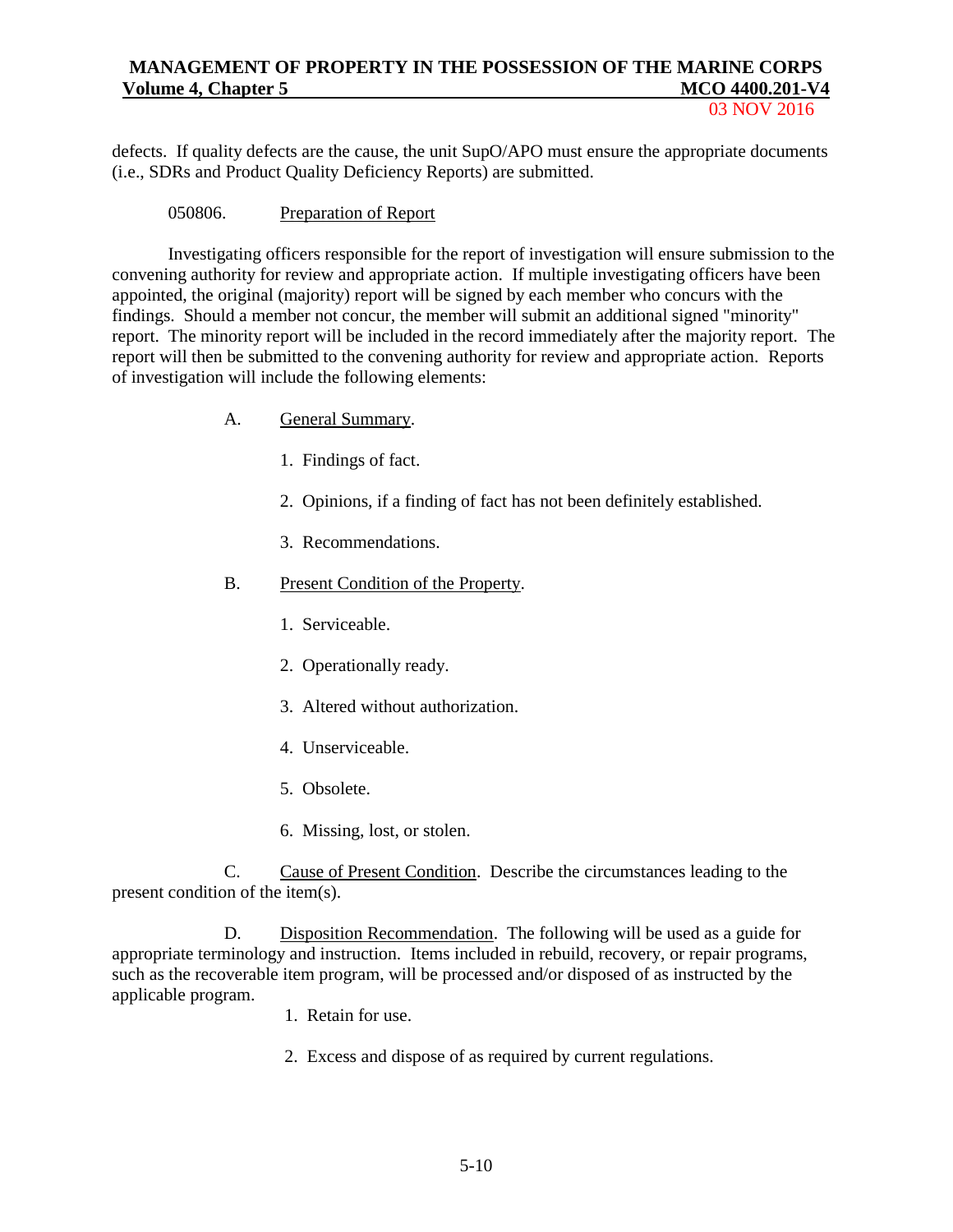#### 03 NOV 2016

3. Reclaim. Return usable parts to stock for repair of like items, and request disposition of residue to an DLA-DS per references (b), (p) and (q).

- 4. Dispose of per reference (b), (p) and (q).
- 5. If serviceable, drop and take up under new size or

nomenclature.

- 6. Drop from the property records.
- 7. Additional recommendations.

#### 0509 REPORT SUBMISSION

The investigative report will normally be completed and returned to the convening authority within 30 calendar days from the investigating officer's appointment date. When an individual is assigned an investigation, it becomes that person's primary duty. When complications are met, the convening authority may authorize extensions until the report is submitted. The request for extension and convening authority's reply must be in writing and must become a permanent part of the completed investigation (a printed copy of an electronic request and approval will also suffice).

#### 0510 REVIEWING AUTHORITY

#### 051001. Local Command

Reports of investigation will be submitted via the convening authority/CO/AO to the reviewing authority (the next higher major command) for review and final action.

#### 051002. Higher Authority

A copy of the following investigations involving property will be submitted to DC I&L (LP):

 A. Investigations involving a finding of "significant fraud, waste, abuse, or significant shortage of public funds."

B. Investigations directed by separate Marine Corps directives.

 C. Investigations of incidents reportable as Missing, Lost, Stolen or Recovered (MLSR) Government Property per (s).

051003. Transmittal Letters

A copy of Letters of Transmittal and all endorsements will be appended to the file copy of the investigation held by the initiating activity for all reports of investigations forwarded to DC I&L (LP).

#### 0511 REVIEW AND APPROVAL OF INVESTIGATION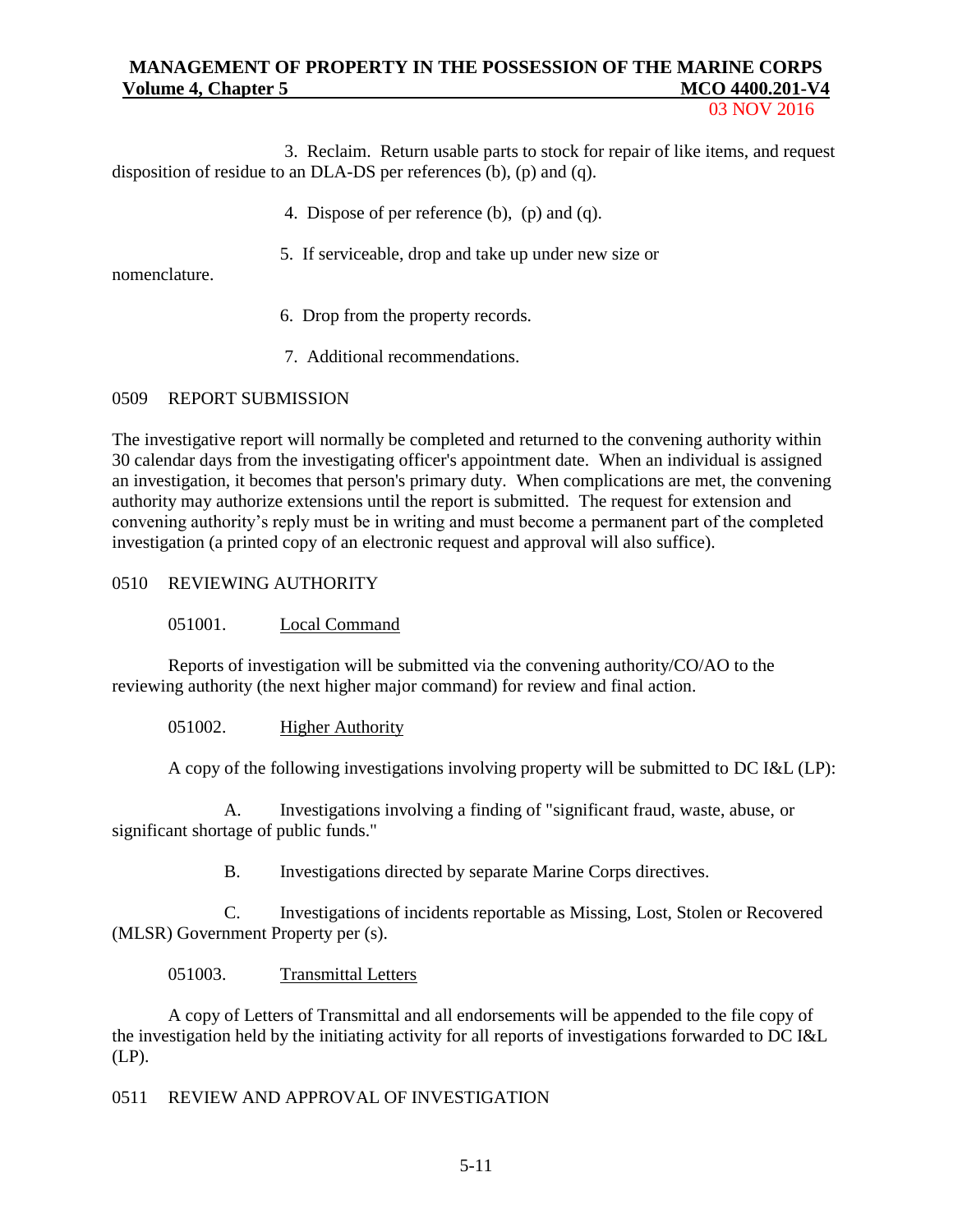03 NOV 2016

#### 051101. Action Required

In the course of the review, the convening authority will ensure the investigating officer has determined the cause and responsibility for any loss of government property or has substantiated why the cause and/or responsibility cannot be determined. Except for investigations convened by CO/AOs of Reserve units, the convening authority will: take final action on the report; or forward it with comments and recommendations to the reviewing authority for final action; or forward it to DC I&L (LP) via the chain of command. In cases of investigations convened by CO/AOs of Reserve units, the convening authority will forward the completed report of investigation, with amplifying comments, to COMMARFORRES for final action; or when appropriate, to DC I&L (LP). In all cases, after final action has been taken, the organization that maintains the accountable records for the property involved will be furnished sufficient approved copies, together with supporting documents, for property accounting purposes.

#### 051102. Limitations

Convening/reviewing authorities may not disregard the findings of the investigating officer if established by fact; however, exceptions may be taken to the investigating officer's opinions and recommendations. Exceptions taken must be detailed in the convening/reviewing officer's action. If, for any reason, final action cannot be taken, the report of the investigation will be returned by endorsement to the investigating officer for reconsideration, pointing out the matter of differences. Should the investigating officer adhere to the first report and the convening authority not agree; the reviewing authority may disapprove the report in whole or in part. The reviewing authority will forward the entire record to DC I&L (LP) stating in detail the parts which are disapproved and provide recommended final action for approval. Additionally, reviewing authorities forwarding endorsements should, direct the supply/property control officer to complete the necessary disposition, adjustment, and replacement actions for the property under investigation. When the original copy is forwarded to DC I&L (LP), a pending copy should be filed. Upon receipt of the original from DC I&L (LP), the pending copy will be replaced by the original.

#### 051103. Referral to Responsible Person

When it is recommended that a service member be held responsible for the loss, damage, or destruction of government property by reason of fault or negligence, and the convening and reviewing authority concurs, the entire matter will be referred in writing to the individual for a statement of whether he/she accepts or disclaims the findings. Service members will be allowed the opportunity to consult with a judge advocate. Should the person accept the findings, the individual will sign a statement, consenting or declining (in whole or in part) to voluntarily reimburse the government for the amount of loss or damage. At the time of referral, the individual will be advised of options relative to voluntary repayment by installment for the remaining period of active service. Should the service member consent to voluntarily reimburse the government, a DD 1131 "Cash Collection Voucher" will be prepared and submitted to the disbursing officer for action. Payments will be scheduled to permit liquidation before the service member's normal date of discharge or release from active duty.

#### 051104. Further Action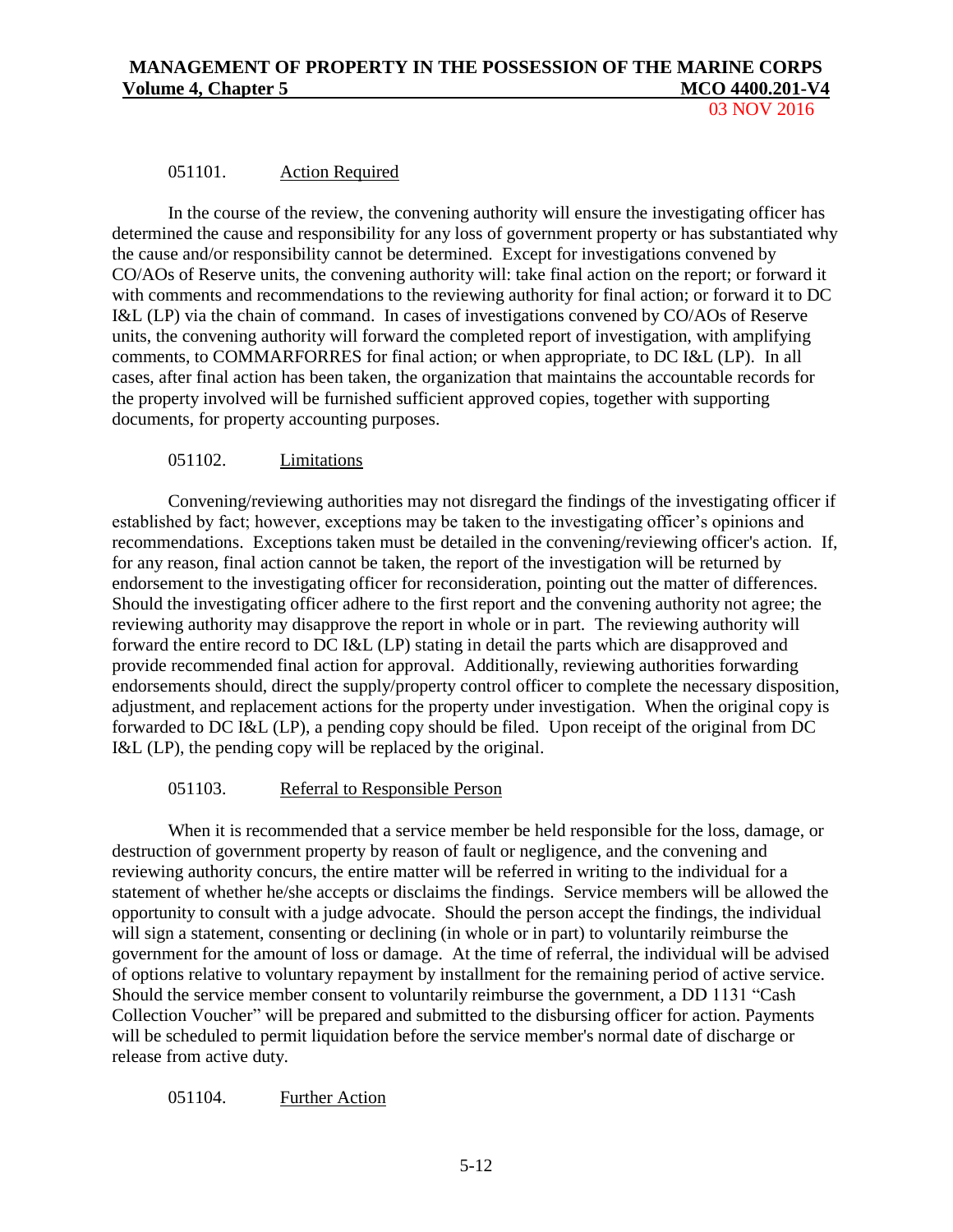Upon completion of all actions discussed in the preceding paragraphs, the matter will be turned over to the convening authority for a final review and appropriate action. When administrative action is taken, an appropriate remark will be provided in the convening authority's endorsement, along with a report of actions taken to effect reimbursement for lost or damaged property. A statement from the disbursing officer may also be attached. Supply actions for the property involved will not be withheld pending disciplinary action. Any investigation involving civilian employees will be provided to the servicing Human Resources Office for appropriate action.

#### 0512 INVENTORY ADJUSTMENTS

As the result of an investigation for lost, damaged, or destroyed government property; property accountability records must be adjusted to reflect the actual quantity of on hand assets. Property record adjustments may also be required in situations when a formal investigation is not necessary (e.g., upon conclusion of a physical inventory; when negligence is not suspected; or at any other time imbalances are discovered).

# 051201. Authorization of Gain/Loss Transactions

The inventory adjustments identified in this paragraph require authorization from the AO in writing prior to the induction of a physical gain or loss transaction. Unless otherwise directed by the AO, SupOs/APOs have the authority to authorize adjustments below the dollar value thresholds identified in sub-paragraphs B and C. AOs may elect to establish lower dollar value thresholds for their personal review, but in no case will higher thresholds be established. These thresholds apply to both property record items and supply system stocks. Adjustment transactions must be inducted no later than five days of approval by the appropriate authority.

A. Sensitive and controlled items (both locally and Marine Corps) regardless of dollar value.

B. Pilferable items catalogued in FLIS with a unit price of \$2,500 or more, or a total dollar value per transaction of \$50,000 or more.

C. Non-controlled, non-sensitive, and non-pilferable items with a unit price of \$5,000 or more, or a total dollar value per transaction of \$50,000 or more (serialized and nonserialized).

#### 051202. Types of Gain/Loss Transactions

Gain/loss adjustment transactions may be inventory, administrative, or miscellaneous in nature and can be processed within approval thresholds. A special case is a "lost shipment" which can be processed as a loss only. Use of the correct type of gain/loss transaction is necessary for higher headquarters to analyze property accounting trends throughout the Marine Corps.

A. Inventory Gain/Loss. Inventory gain/loss transactions are inducted to correct the accountable property records as a result of an inventory (i.e., spot, cyclic, annual, or command directed). The Document Identifier Code (DIC) is D8A (gain)/D9A (loss) and the corresponding Defense Logistics Management System (DLMS) transaction is 947I.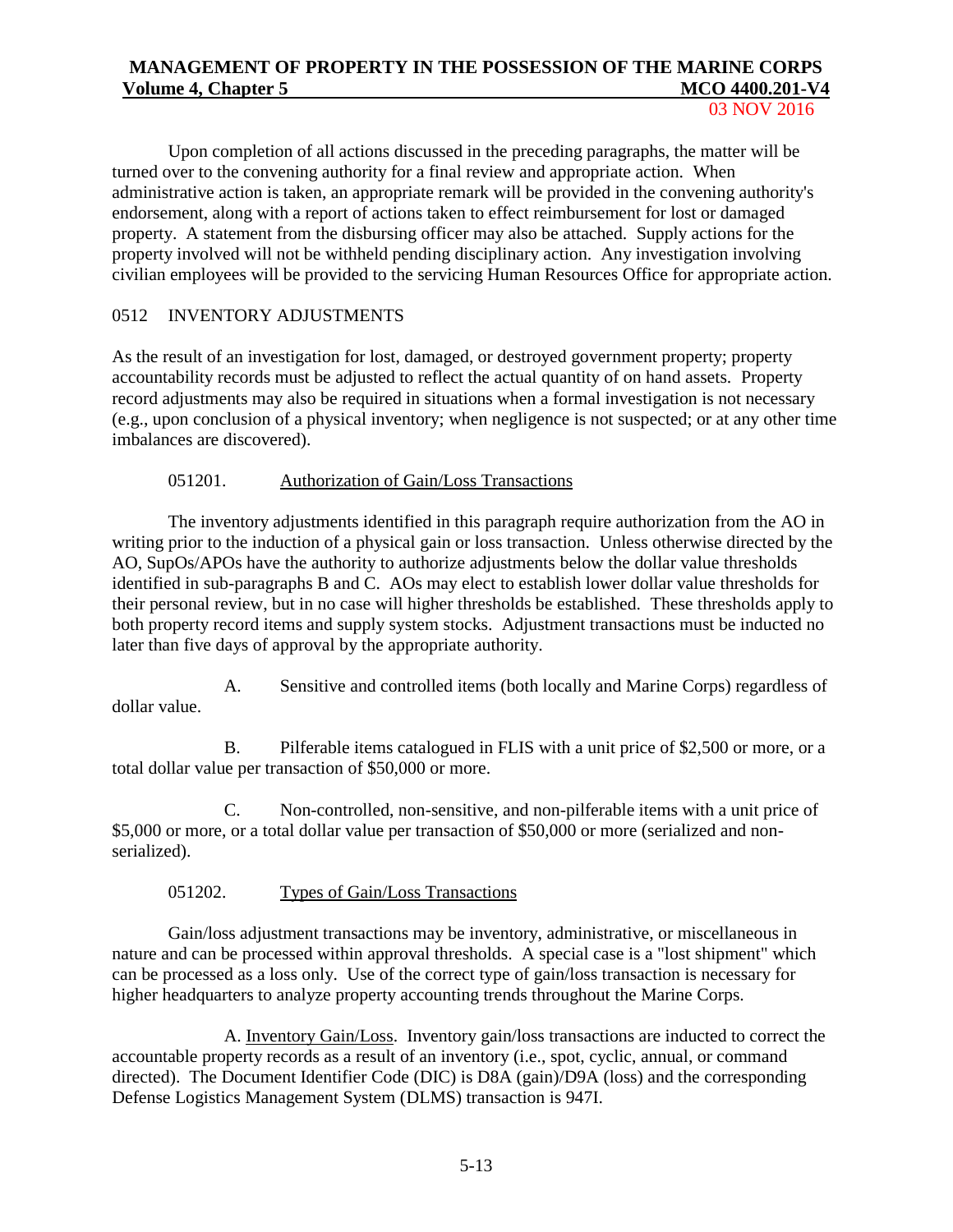03 NOV 2016

B. Administrative Gain/Loss. Administrative gain/loss transactions must be vouchered to indicate that no physical gain or loss occurred. Any transaction processed in error to cause the record imbalance must be specifically identified by document number and date processed in the explanatory statement. In the case where a misidentified item is being dropped or picked up simultaneously, the voucher file must cross-reference the related administrative gain/loss transaction. The DIC is D8B (gain)/D9B (loss) and the corresponding DLMS transaction is 947I.

C. Miscellaneous Gain/Loss. Miscellaneous gain/loss transactions will be used when the circumstances surrounding the property record adjustment do not fit into any of the other categories. These adjustment transactions are normally associated with a gain or loss of assets signed for by an RO or in the possession of an RI and when investigative action becomes necessary. Miscellaneous adjustment transactions will be vouchered with detailed justification pertaining to their use. The DIC is D8Z (gain)/D9Z (loss) and the corresponding DLMS transaction is 947I.

D. Lost Shipment. All required tracer actions and SDRs utilizing Product Data Reporting and Evaluation Program must be accomplished prior to inducting lost shipment transactions. Copies of the tracer action and/or the SDR and copies of any replies will be maintained on file and cross-referenced as supporting documentation for lost shipments. The explanatory statement for those lost shipments meeting the voucher criteria must state "Processed as a lost shipment due to non-receipt within time frames established by Source of Supply or other regulation. All required tracer and or SDR actions have been accomplished." The DIC is D9L and the corresponding DLMS transaction is 947I.

# 051203. Supporting Documentation

All gain/loss transactions must be supported by supporting documentation as a result of causative research, completed investigations, or letters with explanatory statements signed or endorsed by the CO/AO and or the SupO/APO. This supporting documentation constitutes the voucher file. The voucher file will be maintained in such a manner as to easily cross-reference between gain/loss transactions and supporting documentation. The preceding criteria is based on the fact that the non-voucherable losses and gains will be documented, reviewed, and certified by the CO/AO on the passed edit listing and/or the MVGL/N. The retention period for supporting documentation is 10 years (3 years active and 7 years archived).

# 051204. Timeframes for Adjustment Transactions

The following timeframes will be utilized to process adjustment transactions to accurately reflect the status and condition of on-hand property within the APSR.

A. Property Record Items. Inventory gain/loss transactions will be inducted within two days of approval by the appropriate authority in paragraph 051201.

B. Supply System Stock. In order to properly report available inventory levels that are ready for issue, intermediate and wholesale supply activities are authorized to process inventory gain/loss transactions prior to completion of required causative research or investigative action. All appropriate causative research, supporting documentation, or investigative action must be completed within 30 days and retained in accordance with paragraph 051203. As an exception,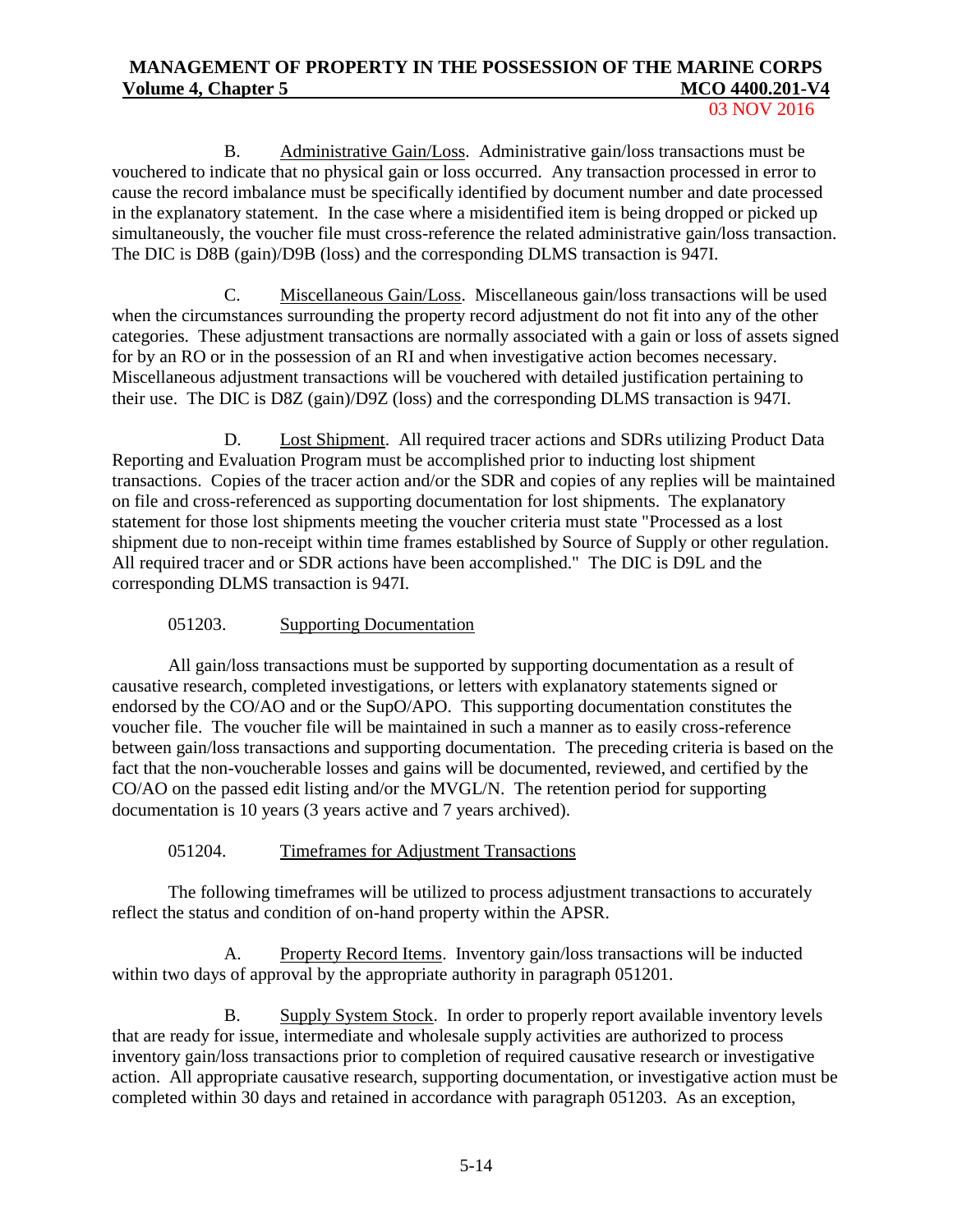03 NOV 2016

supply activities that manage wholesale level stocks are allowed 45 days from the date the adjustment transaction was posted to complete causative research. For the Marine Corps, this timeframe applies specifically to Marine Corps owned materiel managed by DLA at MARCORLOGCOM. Inventory adjustment transactions for supply system stock must be approved by the appropriate authority in paragraph 051201.

### 0513 ACCEPTANCE OF RESPONSIBILITY FOR THE LOSS, DAMAGE, OR DESTRUCTION OF GOVERNMENT PROPERTY

# 051301. General Information

Voluntary reimbursement or replacement for the loss, damage, or destruction of government property will be considered as a free act for personal reasons and will not imply an admission of responsibility for fault or negligence. No threat of administrative action shall be made to influence an individual's decision to accept responsibility or to voluntarily reimburse the government. If reimbursement is offered, such reimbursement should be for the full value of the property, or if applicable, the cost of restoring the property to its previous condition. Voluntary reimbursement does not relieve an individual from the consequences of wrongful acts. When an individual consents to reimburse the government for lost, damaged, or destroyed property, the transaction will be handled as a cash collection using a DD 1131. A cash collection requires an administrative unit diary entry which will be noted in the investigation report.

### 051302. Specific Actions to be Taken Prior to Acceptance of an Individual's Voluntary Reimbursement

The following actions will be taken before processing a service member's voluntary reimbursement.

A. The service member must be advised, as certified in writing by a senior commissioned or staff noncommissioned officer, of the contents of the preceding paragraph. Receipt of this advice will be acknowledged in writing by the individual. Both statements will be brief. It is not necessary to include the contents of paragraph 051201 above in the written statement.

B. In addition, the service member will be advised, in writing, of the right to consult with a judge advocate concerning the offer to reimburse the government. In the event a judge advocate is not available or if the individual waives, in writing, the right to consult with a judge advocate, a written statement of either instance will be appended to the investigative report and a copy will be attached to the voluntary consent for reimbursement.

C. All matters regarding civilian employees will be forwarded to the servicing Human Resources Office for appropriate guidance and action.

# 051303. DD 1131 (Cash Collection Voucher)

Upon election to make voluntary payment and after completing the provisions of the preceding paragraphs, a DD 1131 will be completed. In the interest of economy, annotations of the counseling and required signatures should be done on the same form.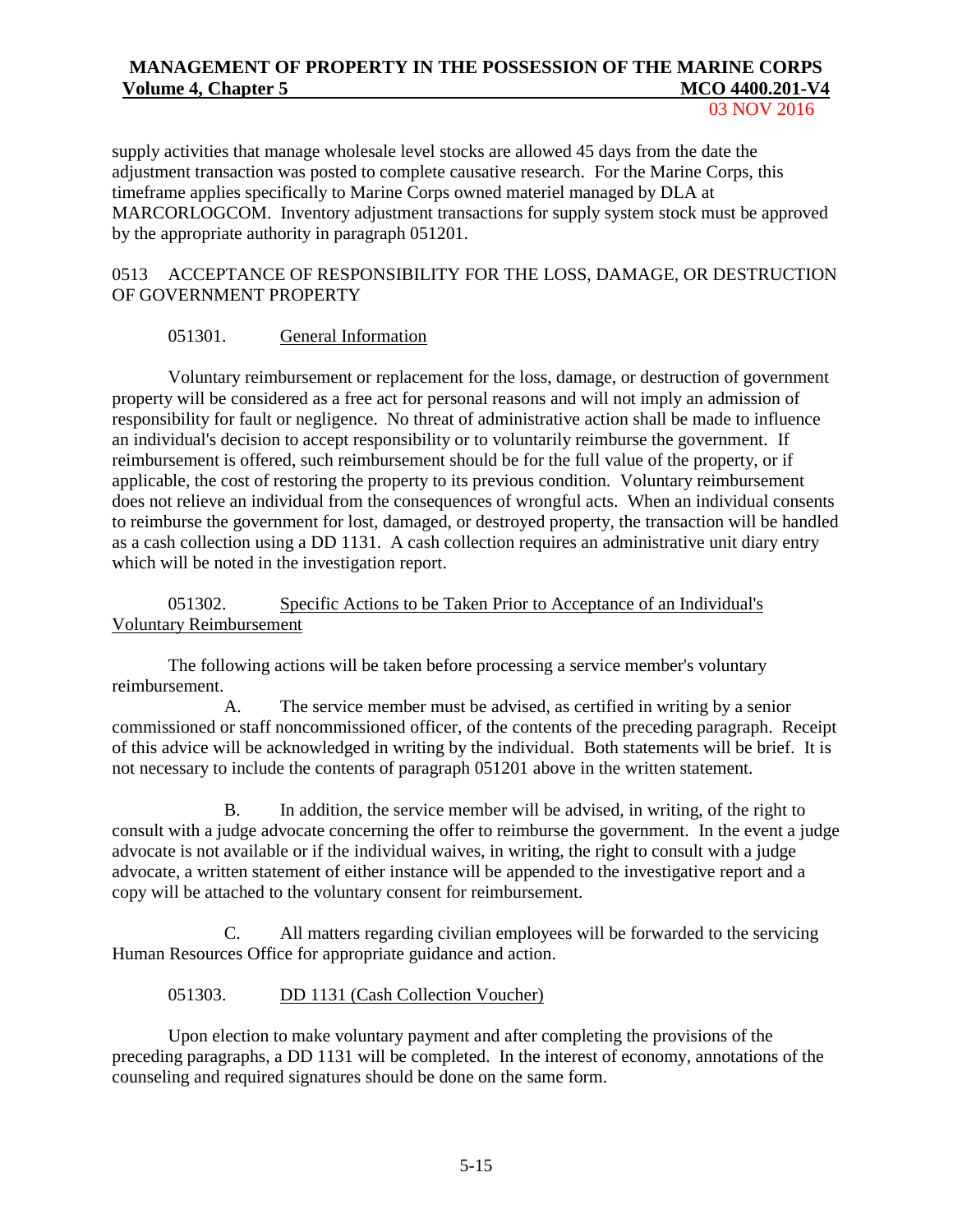03 NOV 2016

#### 0514 ORDNANCE MATERIEL

#### 051401. General Information

Ordnance materiel which is subject to investigation will be described with detailed nomenclature. Reports of investigation should never recommend "automatically" that ordnance materiel be disposed of or sold. Ordnance materiel should be returned to the normal source of supply for repair or processed in accordance with specific disposition instructions.

#### 051402. Small Arms

Investigating officers, when examining the circumstances leading to unserviceable small arms, will refer to applicable Technical Manuals and consider the following:

A. Examination of the property as stated previously.

B. Maintenance of property by cannibalization is not normally authorized; therefore, if parts are missing due to apparent cannibalization, such condition will not be accepted as a legitimate cause of unserviceability, unless one of the following is involved:

- 1. Extreme urgency, in forward areas only.
- 2. Specifically authorized by MARCORLOGCOM using the Return to Stores

process.

#### 051403. Serviceability Standards for Small Arms

Serviceability standards for small arms are prescribed in pertinent directives issued by the CMC and in Department of the Army TMs. When qualified ordnance maintenance personnel are available, weapons will be thoroughly inspected. A statement of their findings will be included in the report of investigation.

#### 0515 MISSING, LOST, STOLEN, OR RECOVERED (MLSR) GOVERNMENT PROPERTY

Reference (r) prescribes policy and procedures within the Marine Corps for reporting MLSR government property. Required reports are mandatory and must be submitted per the guidance contained in the reference. MLSR reporting is not required for administrative gain and loss transactions since these transactions represent no physical gain or loss of property. MLSRs submitted for CCI equipment must be conducted as a parallel effort to the Communication Security Incident Report EKMS 1B. EKMS Managers and SupOs/APOs must reconcile both reporting and investigation results upon authorization to adjust respective accountable property systems of record. A record of all MLSR reports will be maintained for a period of 10 years (three years active and seven years archived).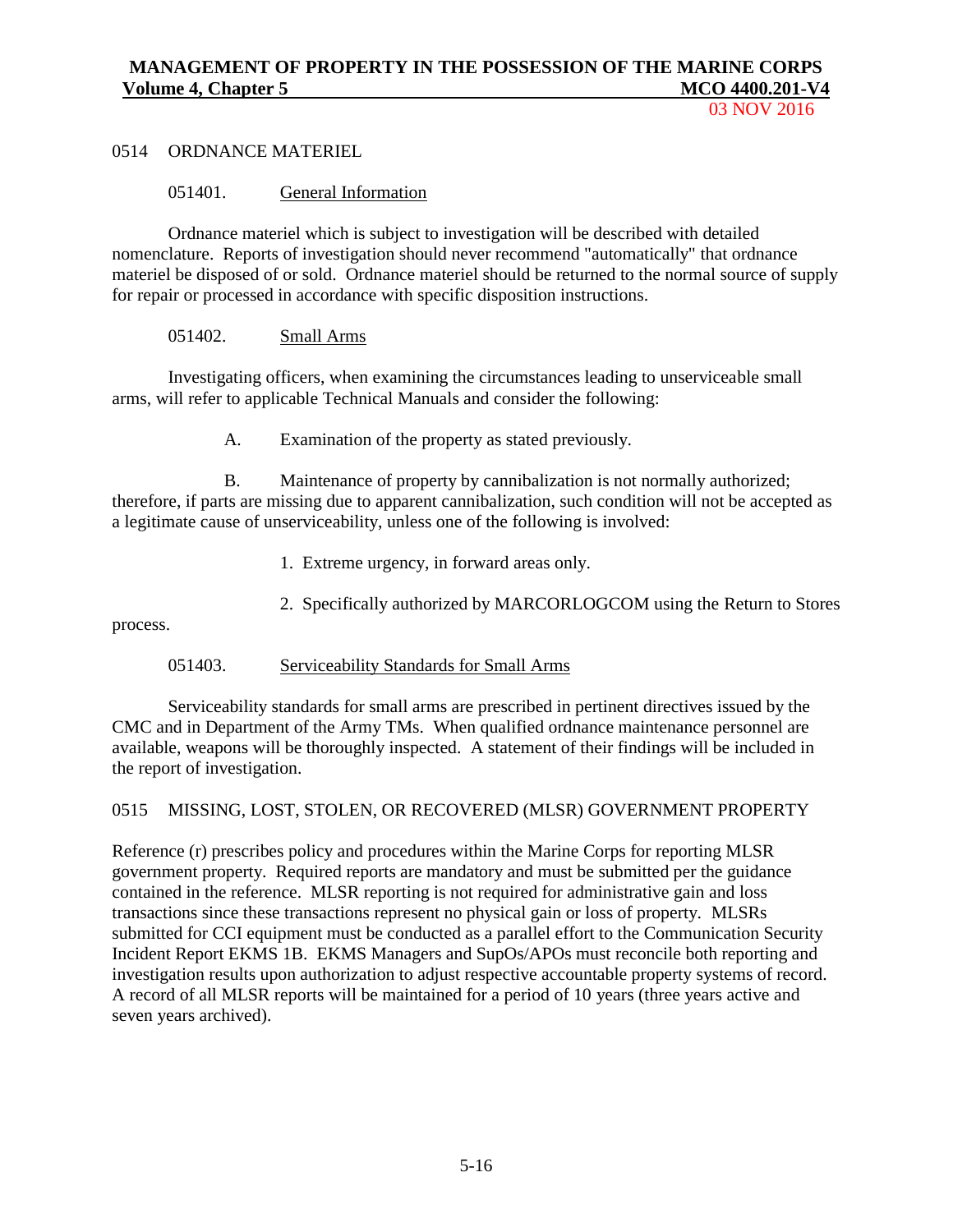03 NOV 2016

# **VOLUME 4: CHAPTER 6**

# **"QUALITY CONTROL"**

### **SUMMARY OF SUBSTANTIVE CHANGES**

Hyperlinks are denoted by *bold, italic, blue and underlined font***.**

The original publication date of this Marine Corps Order (MCO) Volume (right header) will not change unless/until a full revision of the MCO has been conducted.

All Volume changes denoted in blue font will reset to black font upon a full revision of this Volume.

| <b>CHAPTER</b><br><b>VERSION</b> | <b>PAGE</b><br><b>PARAGRAPH</b> | <b>SUMMARY OF</b><br><b>SUBSTANTIVE CHANGES</b> | <b>DATE OF CHANGE</b> |
|----------------------------------|---------------------------------|-------------------------------------------------|-----------------------|
|                                  |                                 |                                                 |                       |
|                                  |                                 |                                                 |                       |
|                                  |                                 |                                                 |                       |
|                                  |                                 |                                                 |                       |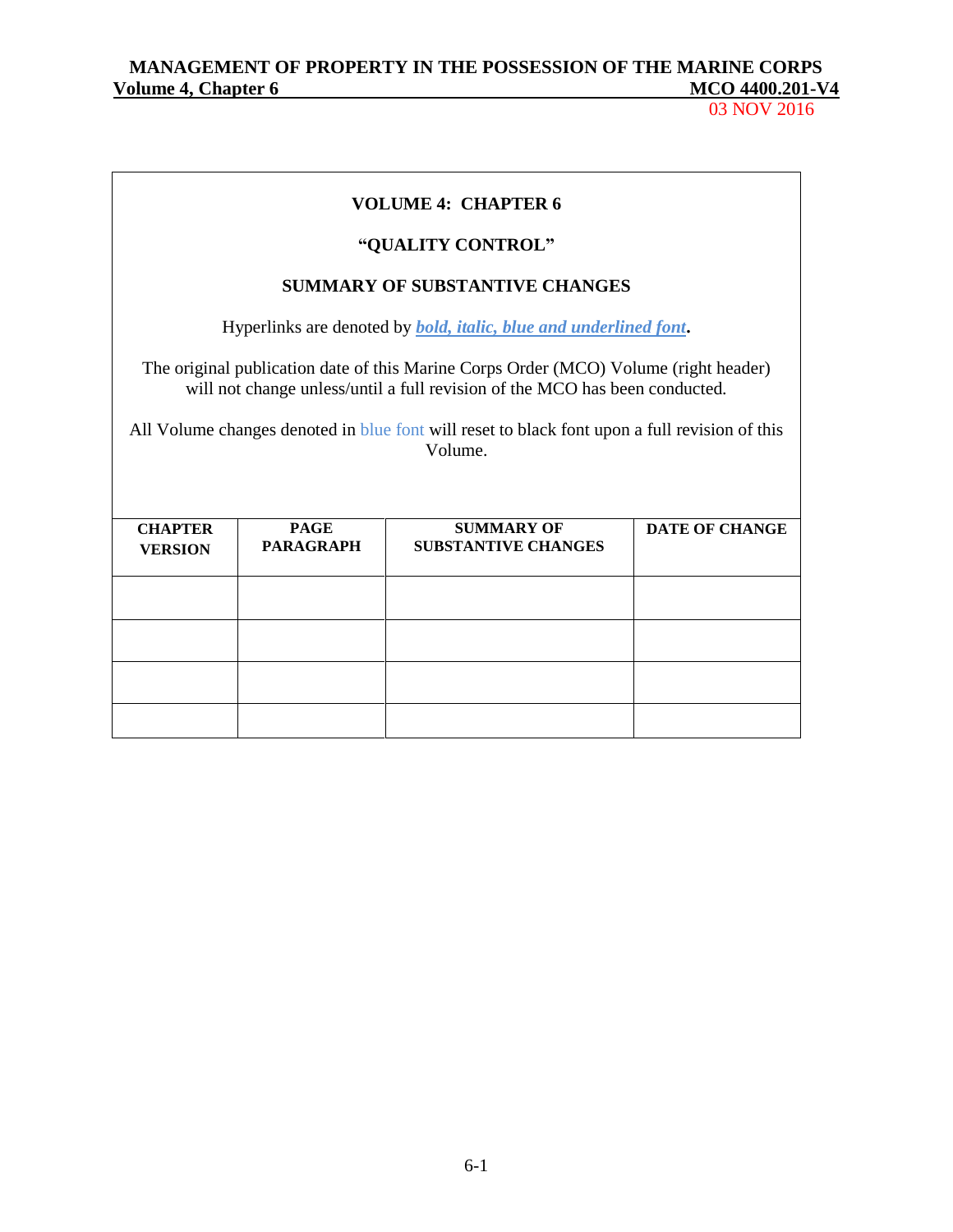03 NOV 2016

#### **CHAPTER 6**

#### **QUALITY CONTROL**

#### 0601 GENERAL

Quality control within the scope of the Marine Corps' PICP is the process of setting standards and performing internal controls and testing to identify errors and verify continuous improvement within warehousing practices to gain better control and accountability of Marine Corps assets. Per reference (a), all Marine Corps supply and storage activities will establish a quality control program. Accordingly, this chapter establishes policy and guidance for the successful administration of quality control programs throughout the Marine Corps enterprise in compliance with DoD directives.

0602 PURPOSE

Per reference (a) and (j) the purpose of the quality control program is to assist commanders in identifying those human, procedural, or system errors, or potential deficiencies that adversely affect supply system work processes affecting property accountability records, and to assist in resolving identified problems.

#### 0603 QUALITY CONTROL PROCESS IN SUPPORT OF USMC PICP

A quality control program must include a system for inspection and/or testing; a system for reporting and recording quality control data; and a system for ensuring that required corrective actions are accomplished. Marine Corps supply and storage activities must determine the degree of activity required in each phase of the quality control process and establish procedures accordingly. Major factors affecting the degree of activity in each phase include: the types of items/supplies; the type of storage provided; and the anticipated length of storage for various items. Work processes directly related to the control of physical materiel will be monitored for attained quality levels and performance evaluated on numerical goals. As directed in reference (a), all quality control programs in support of the Marine Corps PICP will include standards and testing to assess the accuracy/quality of the following work processes:

060301. Warehousing Practices.

This includes checks of storage practices, stock rotation, shelf-life management, identification of materiel in storage, mixed stock, location accuracy, and re-warehousing projects.

#### 060302. Receiving Practices.

This includes checks of documentation, materiel identity, quantity, materiel supply condition code, timeliness of processing, and verification of daily input data to the location system.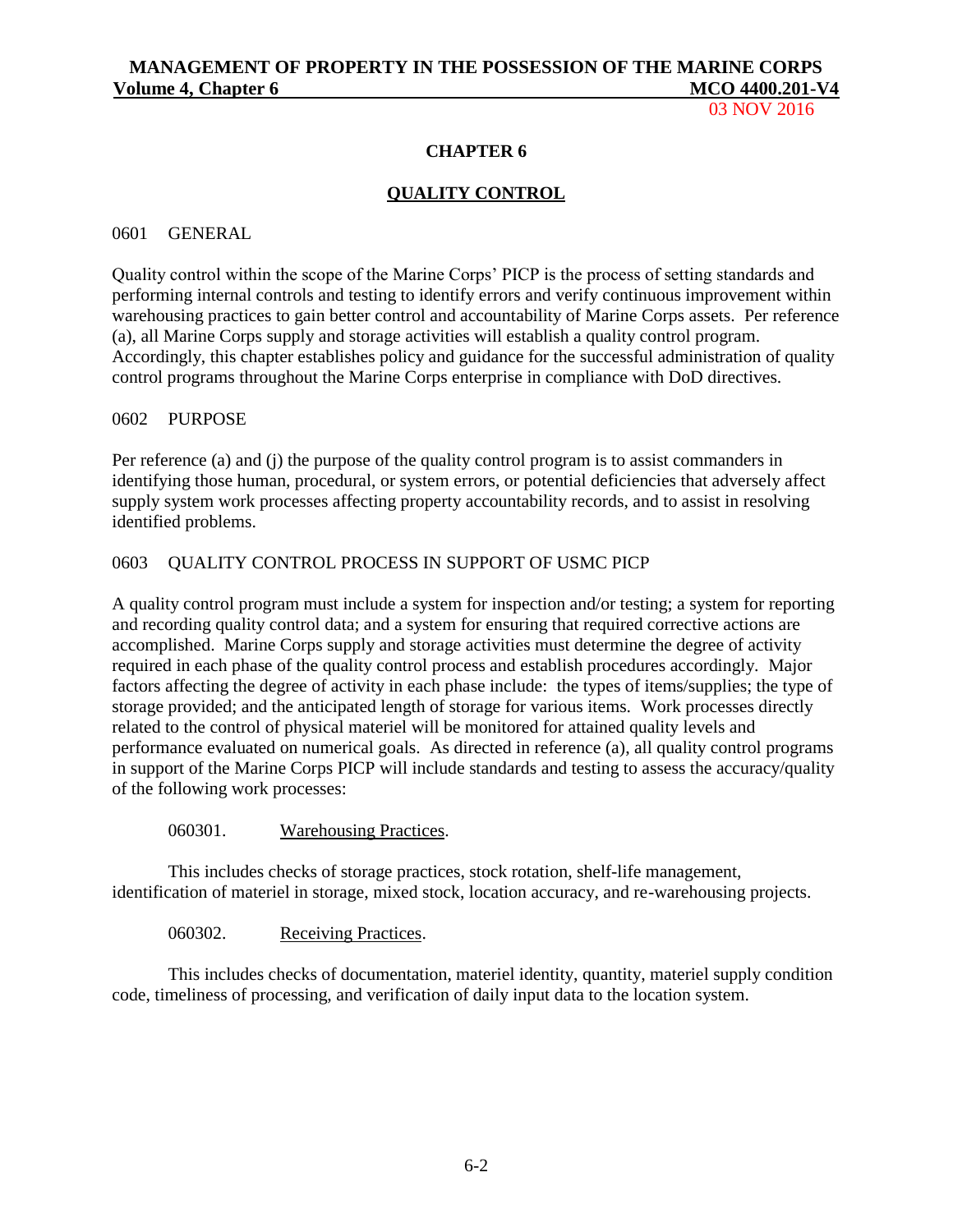03 NOV 2016

#### 060303. Issuing Practices.

This includes checks of legibility of issue documents; accuracy of stock selection as to identity, quantity, unit of issue, shelf life, supply condition code, type of pack (subsistence only), marking of outgoing shipments, and release to carriers.

060304. Validity of Automated Data.

This includes checks of receipt, issue, and adjustment transaction data entries against input documentation.

060305. Inventory Practices.

This includes checks of inventory counts, location surveys, location reconciliation corrective actions, causative research, and adjustments to both the accountable property records and the applicable locator records.

060306. Catalog Practices.

This includes checks of catalog change processing, accuracy, and timeliness, using the affected recorded locations as the universe.

060307. Locator File Updates.

This includes checking the accuracy of changes posted to the locator file (e.g., all additions, deletions, and changes of unit of issue, supply condition code, shelf life).

060308. SDR Processing.

This includes checks for processing timeliness and the accuracy of the SDR initiation, follow up and reply, processing timeliness, investigation research including identification and correction of supply errors, adjustment of accountable and financial records, and preparation of voucher documents.

060309. Suspended Asset Processing.

This includes checks of the timeliness in reclassifying suspended materiel (supply condition codes  $J, K, L, Q$ , and  $R$ ).

#### 0604 ASSIGNMENT OF RESPONSIBILITY

Whenever possible, quality control checks of the above work processes will include identification of the individual performing the tasks. This will facilitate the placement of responsibility for appraising and improving quality with each manager within the chain of command.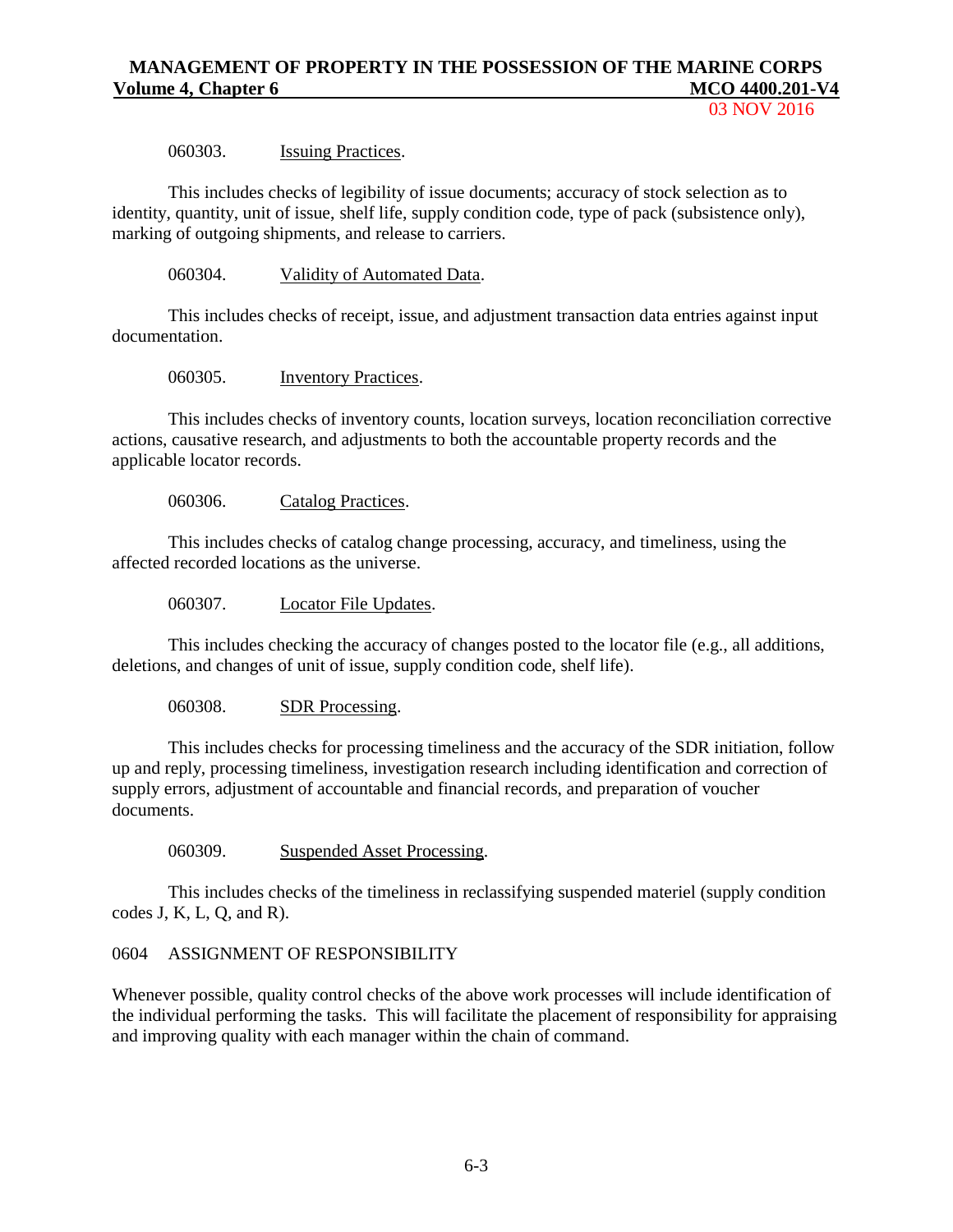03 NOV 2016

#### 0605 COMMAND EMPHASIS

Continued command emphasis and performance review are essential for the success of the quality control program. Commanders must ensure effective organizational interrelationships among the functional elements concerned with the PICP such as: comptroller, data systems, transportation, warehousing, maintenance, quality control, and supply management. The quality control program will include provisions for initiation of corrective action when acceptable quality levels are not met.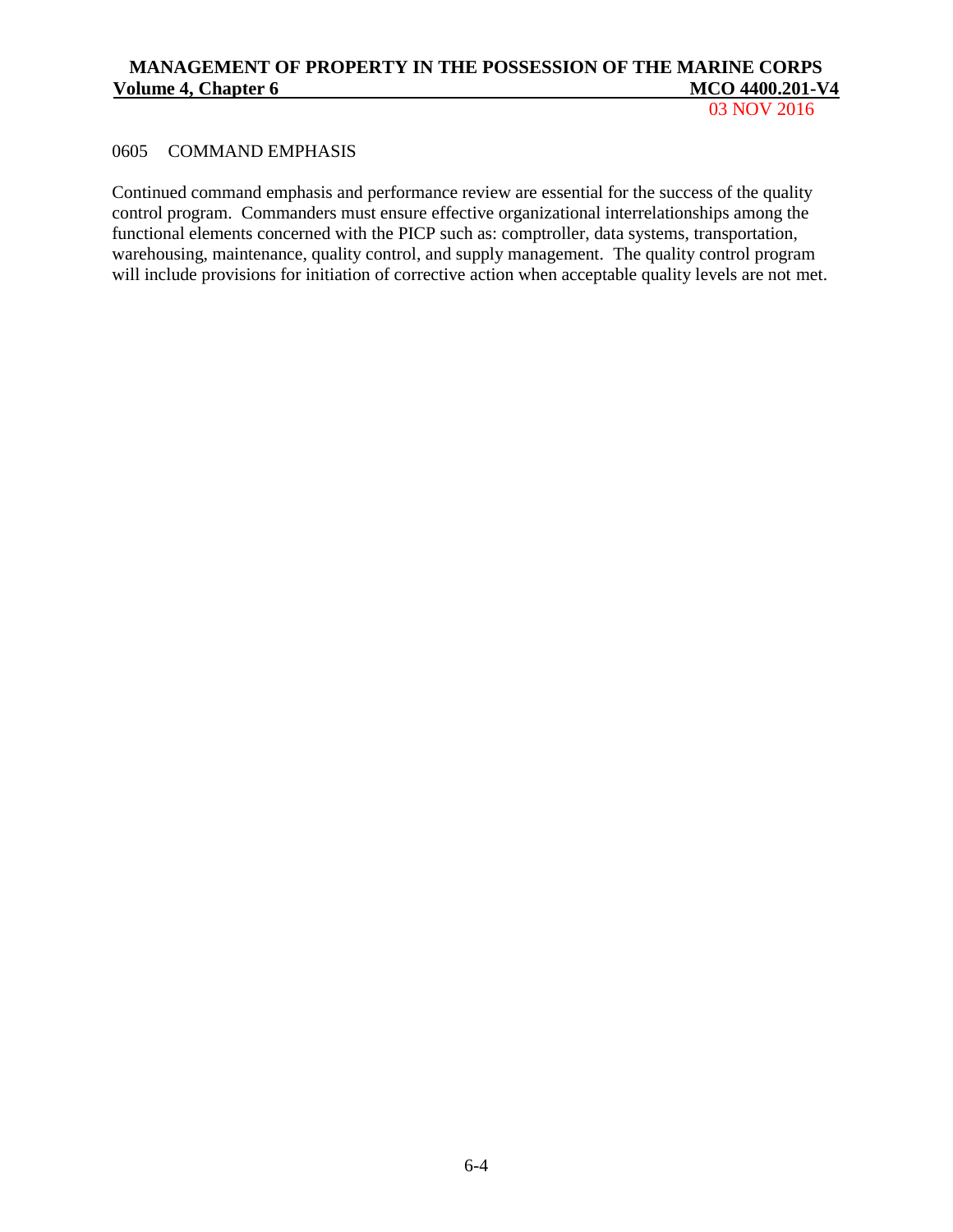03 NOV 2016

# **VOLUME 4: CHAPTER 7**

# **"QUALITY CONTROL"**

#### **SUMMARY OF SUBSTANTIVE CHANGES**

Hyperlinks are denoted by *bold, italic, blue and underlined font***.**

The original publication date of this Marine Corps Order (MCO) Volume (right header) will not change unless/until a full revision of the MCO has been conducted.

All Volume changes denoted in blue font will reset to black font upon a full revision of this Volume.

| <b>CHAPTER</b><br><b>VERSION</b> | <b>PAGE</b><br><b>PARAGRAPH</b> | <b>SUMMARY OF</b><br><b>SUBSTANTIVE CHANGES</b> | <b>DATE OF CHANGE</b> |
|----------------------------------|---------------------------------|-------------------------------------------------|-----------------------|
|                                  |                                 |                                                 |                       |
|                                  |                                 |                                                 |                       |
|                                  |                                 |                                                 |                       |
|                                  |                                 |                                                 |                       |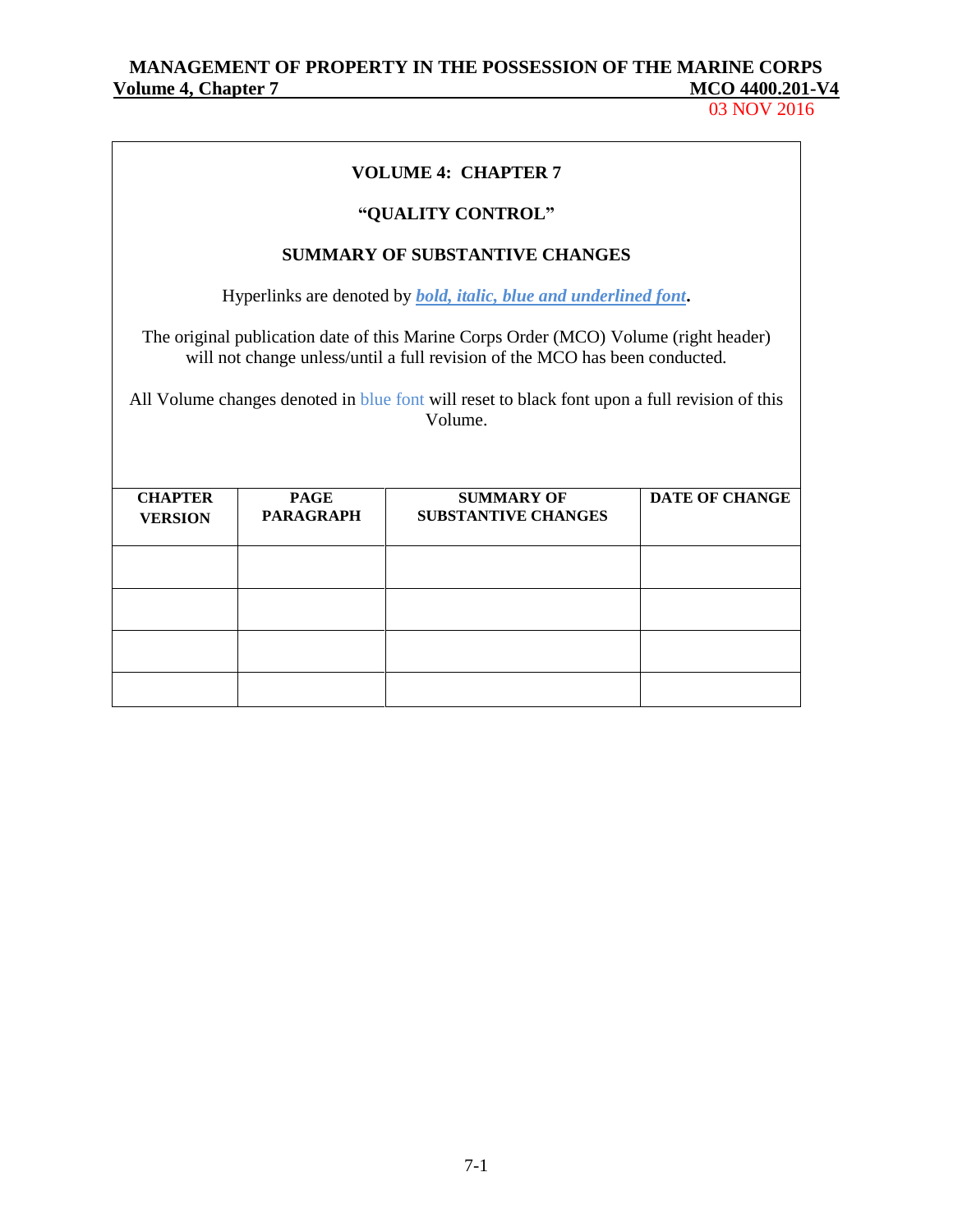03 NOV 2016

#### **CHAPTER 7**

#### **MANAGEMENT REPORTING**

#### 0701 GENERAL

Per reference (a), Marine Corps organizations must collect and maintain performance standards and management data for all materiel for which a property accountability record is maintained. This will require a formal reporting process to higher headquarters for many key areas. Marine Corps supply activities must execute and document all reporting requirements to maintain accurate accountability, auditability, and reporting of Marine Corps property. All reporting will be executed in compliance with the guidance set forth in this publication and references (b) and (m).

#### 0702 PURPOSE

This chapter establishes supply policy for Marine Corps management reporting requirements to facilitate internal accountability and performance assessments related to the accuracy of physical inventories; and to fulfill requirements for reporting information to higher authorities. This policy is applicable to all Marine Corps organizations.

#### 0703 ANNUAL PHYSICAL INVENTORY CERTIFICATION

COs/AOs must execute a physical inventory of all government property within their organization on an annual basis. This includes property for which the organization has management responsibility; however, the property is not physically located within the organization. On-hand quantities and serial numbers identified during physical inventories will be reconciled against inventory data in APSRs to confirm that information in the APSR accurately reflects the actual physical inventory within the organization. As stated in Chapter 2 of this Volume, intermediate and wholesale supply activities may conduct cyclic inventories throughout the year to accomplish the 100 percent inventory requirement. Once all causative research has been conducted to resolve inventory discrepancies, and all approved inventory gain/loss adjustment transactions have been completed, the results of the inventory and Commander's Certification Letter will be prepared by the SupO/APO for signature by the CO/AO and forwarded to the next higher command echelon for information and forwarding to HQMC. At a minimum, the following points will be addressed as a result of the physical inventory:

070301. Provide a listing of inventory gain and loss transactions as a result of the inventory.

070302. State any corrective action required or initiated to reduce future variances.

#### 0704 MONEY VALUE GAIN LOSS NOTICE (MVGL/N)

The MVGL/N within GCSS-MC, SCS, and similar APSRs contains a listing of all inventory gain and loss transactions processed at DoDAAC-level supply activities. It serves as an internal control for management of the supply account and provides the CO/AO with a complete picture of various adjustment transactions (e.g., physical inventory, administrative, miscellaneous) for the command.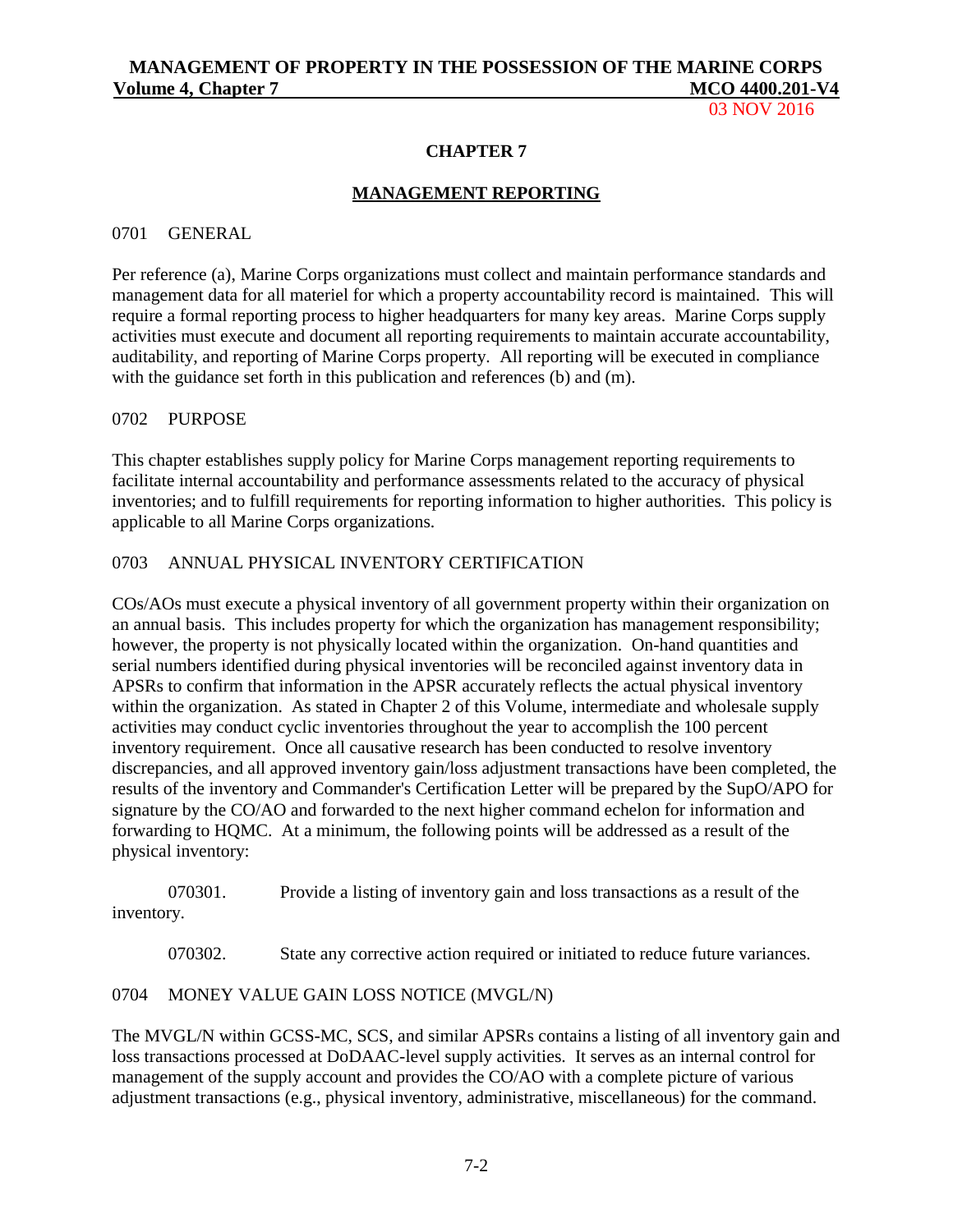#### 03 NOV 2016

Each notice must have the following statement certified by the CO/AO or acting CO/AO: "I have reviewed the documents on this notice and verify that required documents have been properly certified." MVGL/Ns will be certified within 15 days from processing of the each gain/loss transaction. This report is processed as changes occur to the account. The following APSRs have similar capabilities for obtaining inventory adjustment reports/notices:

070401. DPAS.

Inventory gain/loss transactions can be pulled from the "Increase Decrease Actions Report" within DPAS.

070402. OIS-MC.

Inventory gain/loss transactions can be pulled from the Transaction History menu within OIS-MC.

#### 0705 ANNUAL SERIALIZED SMALL ARMS/LIGHT WEAPONS INVENTORY REPORT

Per Volume 2, Chapter 18 of reference (j) and Volume 7 of this publication, all Marine Corps activities possessing reportable small arms/light weapons must provide an annual Serialized Small Arms/Light Weapons Inventory Report, commonly referred to as the "Crane Report," to the Marine Corps Registry at the Naval Surface Warfare Center (NSWC) Crane Division, in Crane, Indiana. Owning activity COs/AOs must provide the annual serialized verification of small arms/light weapons to the Commander, NSWC. In addition to the annual inventory report, separate Crane Reports must be submitted within the time frames prescribed in Volume 7 of this publication, in all cases of small arms/light weapons accounting changes (e.g., receipts, issues, transfers, loss/recovery, or verified destruction).

### 0706 INVENTORY CONTROL EFFECTIVENESS (ICE) REPORT

Per reference (a), Marine Corps organizations will collect and maintain inventory accuracy performance standards and management data for organizations holding supply system stocks. This includes all wholesale and intermediate supply system assets of secondary items. ICE reporting will be accomplished utilizing DD 2338-1 "Inventory Control Effectiveness Report Ammunition," and [DD 2338-2](http://www.dla.mil/j-6/dlmso/elibrary/manuals/forms.asp#dd23382) "Inventory Control Effectiveness Report General Supplies" submitted to DC I&L (LP) on a quarterly basis. Report Control Symbol DD-4400-51 (External Report Control Symbol DD-AT&L(Q)935)) has been assigned to these reporting requirements. Instructions for completion of these forms are contained within reference (a).

#### 0707 SEMI-ANNUAL OM&S REPORT

Per reference (c), all organizations that own or hold title to OM&S are required to report their OM&S to DC I&L (LP) on a semi-annual basis. This report assists in assessing the total dollar value of the enterprise account value and facilitates semi-annual reporting requirements to the DON. All owning organizations must certify accountability and control of OM&S by submitting a Certification Letter, signed by the CO/AO, via the chain of command.